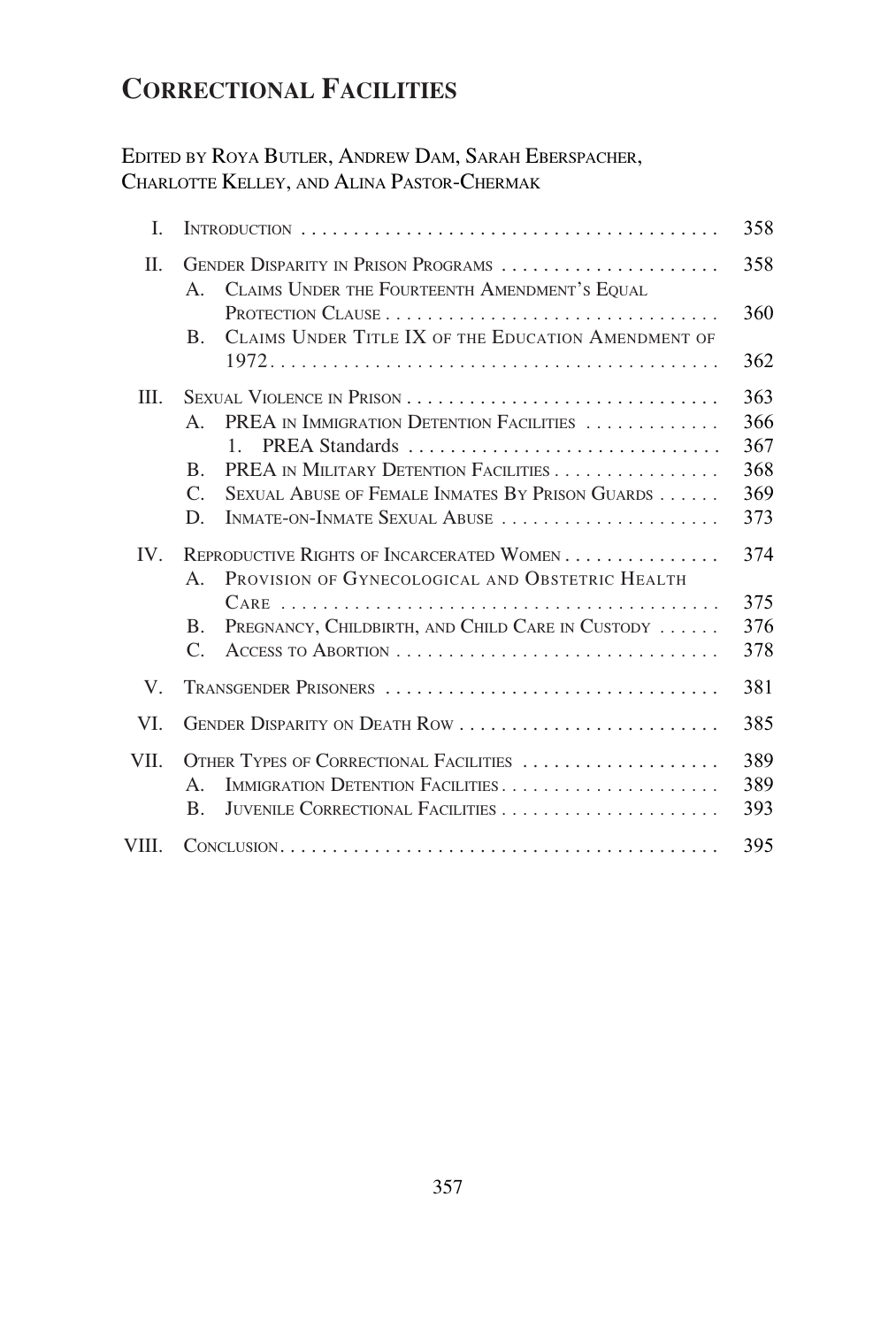#### I. INTRODUCTION

<span id="page-1-0"></span>Over the past several decades, there has been an increase in scholarship on gender discrimination, segregation, and abuse in the United States prison system.<sup>1</sup> This article explores a number of the unique legal issues raised by gender disparities and distinctions in correctional facilities. Part I of this article examines the disparate provision of prison services to women, specifically highlighting the courts' reactions to both equal protection and Title IX lawsuits brought by female inmates. Part II focuses on the continuing pervasiveness of prison rape, addressing the prison policies that facilitate sexual abuse in prisons and the legislative impediments faced by rape victims in accessing legal remedies. Part III analyzes the oft-neglected reproductive health needs of female inmates. Part IV addresses the placement and protection of transgender prisoners in correctional facilities. Part V explores the gender disparity in capital sentencing. Finally, Part VI looks into disparate gender treatment in other correctional facilities, namely immigration and juvenile facilities.

## II. GENDER DISPARITY IN PRISON PROGRAMS

While females historically constituted a very small percentage of the total inmate population, over the last quarter century, the number of women in prison has risen drastically.<sup>2</sup> In 1980, there were 26,378 incarcerated women in the United States. By 2014, that number had ballooned to 222,061 female inmates—

<sup>1.</sup> *See* Spencer Beall, *"Lock Her Up!": How Women Have Become the Fastest-Growing Population in the American Carceral State*, 23 BERKELEY J. CRIM. L. 1, 4 (2018) (arguing that women's incarceration is a "unique feature" of American mass incarceration that should be more widely studied); Grace DiLaura, "*Not Susceptible to the Logic of* Turner": Johnson v. California *and the Future of Gender Equal Protection Claims From Prisons*, 60 UCLA L. REV. 506, 510 (2012) (noting that scholars have discussed the potential impact of Johnson v. California on gender equal protection cases); Lara Hoffman, *Separate But Unequal - When Overcrowded: Sex Discrimination in Jail Early Release Policies*, 15 WM. & MARY J. WOMEN & L. 591, 595 (2009) (observing that a number of articles have studied gender differences in prison programming); Kim Shayo Buchanan, *Impunity: Sexual Abuse in Women's Prisons*, 42 HARV. C.R.-C.L. L. REV. 45, 48 (2007) (positing that "gendered racialization of women prisoners informs legal and institutional indifference to their treatment in prison"); Chimène I. Keitner, *Victim or Vamp? Images of Violent Women in the Criminal Justice System*, 11 COLUM. J. GENDER & L. 38, 39 (2002); Martin A. Geer, *Human Rights and Wrongs in Our Own Backyard: Incorporating International Human Rights Protections Under Domestic Civil Rights Law—A Case Study of Women in United States Prisons*, 13 HARV. HUM. RTS. J. 71, 87 (2000).

*See* Deborah Ahrens, *Incarcerated Childbirth and Broader "Birth Control": Autonomy,*  2. *Regulation, and the State*, 80 MO. L. REV. 1, 3 (2015); Marie A. Failinger, *Lessons Unlearned: Women Offenders, the Ethics of Care, and the Promise of Restorative Justice*, 33 FORDHAM URB. L.J. 487, 489– 90 (2006) (presenting "a number of theories" scholars have put forth for the increase in the number of women in prison, including economic instability, mandatory sentencing for drug offenses, and more prosecution of non-violent offenses that women traditionally engage in, such as larceny or shoplifting); Myrna S. Raeder, *A Primer on Gender-Related Issues That Affect Female Offenders*, 20 CRIM. JUSTICE 4, 4 (2005). *Cf*. Natasha A. Frost, Judith Greene & Kevin Pranis, INSTITUTE ON WOMEN & CRIMINAL JUSTICE, *Hard Hit: The Growth In The Imprisonment Of Women*, 1977–2004, 9 (May 2006), [http://](http://www.wpaonline.org/institute/hardhit/HardHitReport4.pdf)  [www.wpaonline.org/institute/hardhit/HardHitReport4.pdf](http://www.wpaonline.org/institute/hardhit/HardHitReport4.pdf) (noting that the significant increase shows up larger proportionally "in part, due to the small number of women who were incarcerated at the beginning of the boom relative to the number of men").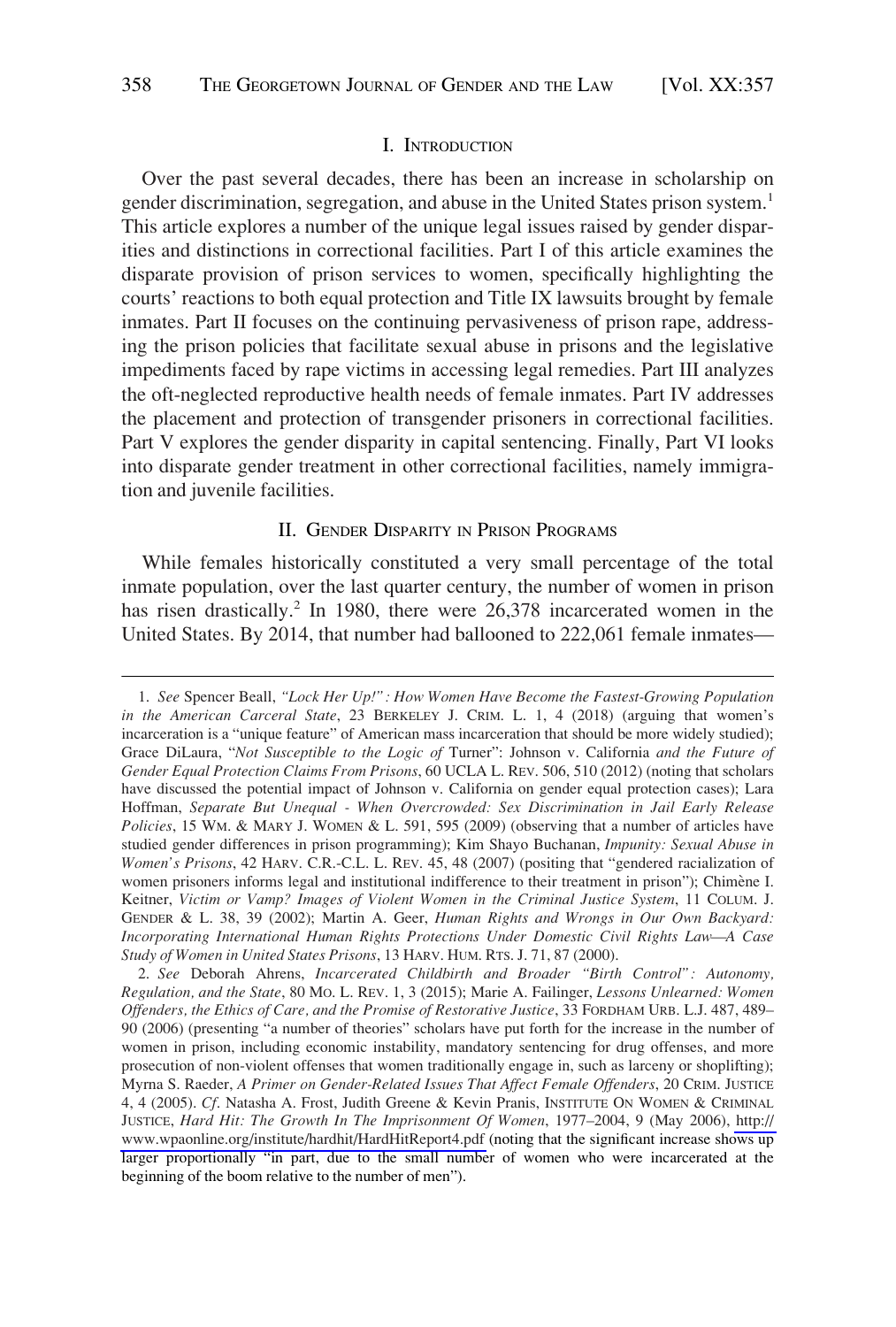an increase of more than 700%.<sup>3</sup> Incarceration rates have dropped over the past decade, but most of those decreases are attributable to the male inmate population. The female prison population continued to grow approximately 0.2% annually from 2006 to 2015, while the adult male population decreased at the same annual rate of  $0.2\%$ .<sup>4</sup> In 2015–16, the male prison population decreased by 1.3%, while the female prison population increased by  $0.7\%$ .<sup>5</sup> Despite the female prison population's growth rate, the actual number of women in prison remains far less than the number of male inmates, at approximately 7% of the total prison population.6

Female prisoners generally receive lower quality programs, facilities, and basic conditions of confinement than male prisoners.7 For example, vocational opportunities that are available to female prisoners are often confined to traditional "female" occupations, such as cosmetology.<sup>8</sup> Despite the fact that female prisoners experience higher rates of medical and mental health conditions than male inmates, studies show that adequate health services are either limited or "lack the trauma focus needed to adequately respond to the complex mental health issues present."9 Similarly, substance-abuse treatment programs were developed to respond to men's motivations for using drugs—which often differ from women's reasons for using drugs.<sup>10</sup> Scholars note, too, that female inmates are more likely to have been the only parent living with and caring for minor children preceding

5. *Id*.

6. *Id*. at 3.

8. *See* Lenox, *infra* note 11, at 295; Jennifer Arnett Lee, Note, *Women Prisoners, Penological Interests, and Gender Stereotyping: An Application of Equal Protection Norms to Female Inmates*, 32 COLUM. HUM. RTS. L. REV. 251, 255 (2000) (citing William C. Collins & Andrew Collins, NAT'L INST. OF CORR., *Women in Jail: Legal Issues* 3 (1996)).

9. *See* Lisa Kanti Sangoi & Lorie Smith Goshin, *Women and Girls' Experiences Before, During, and After Incarceration: A Narrative of Gender-Based Violence, and an Analysis of the Criminal Justice Laws and Policies that Perpetuate this Narrative*, 20 UCLA WOMEN'S L.J. 137, 142–43, 158 (2013); Joseph B. Allen, Note, *Extending Hope into "The Hole": Applying* Graham v. Florida *to Supermax Prisons*, 20 WM. & MARY BILL RTS. J. 217, 226 (2011) (discussing a 2006 *St. Petersburg Times*  investigation that found that 77% of women in solitary confinement in Florida were diagnosed as mentally ill, as compared to 33% of men).

10. *See* Robert A. Shearer, *Identifying the Special Needs of Female Offenders*, 67 FED. PROBATION 46, 46–47 (2003) (noting that there are enough rehabilitative programs at correctional facilities for male inmates to assign the men based on their specific "treatment needs," while female offenders are assigned to programs "on the sole basis of gender"); Neal P. Langan & Bernadette M. Pelissier, *Gender Differences Among Prisoners in Drug Treatment*, 13(3) J. SUBST. ABUSE 291, 300 (2001) (presenting a study which found that "women were more likely to report that they had used drugs to alleviate physical or emotional pain").

<sup>3.</sup> THE SENTENCING PROJECT, FACT SHEET: INCARCERATED WOMEN AND GIRLS 1 (last updated Nov. 2015), [http://www.sentencingproject.org/wp-content/uploads/2016/02/Incarcerated-Women-and-](http://www.sentencingproject.org/wp-content/uploads/2016/02/Incarcerated-Women-and-Girls.pdf)[Girls.pdf.](http://www.sentencingproject.org/wp-content/uploads/2016/02/Incarcerated-Women-and-Girls.pdf)

*See* E. Ann Carson, BUREAU OF JUSTICE STATISTICS, PRISONERS IN 2016, 5 (revised Aug. 7, 2018), 4. [https://www.bjs.gov/content/pub/pdf/p16.pdf.](https://www.bjs.gov/content/pub/pdf/p16.pdf)

<sup>7.</sup> *See* Torrey McConnell, Note and Comment, *The War on Women: The Collateral Consequences of Female Incarceration*, 21 LEWIS & CLARK L. REV. 493, 501 (2017); Peter M. Carlson, *Public Policy, Women, and Confinement: A Plea for Reasonableness*, 14 WM. & MARY J. WOMEN & L. 245, 251–52 (2008).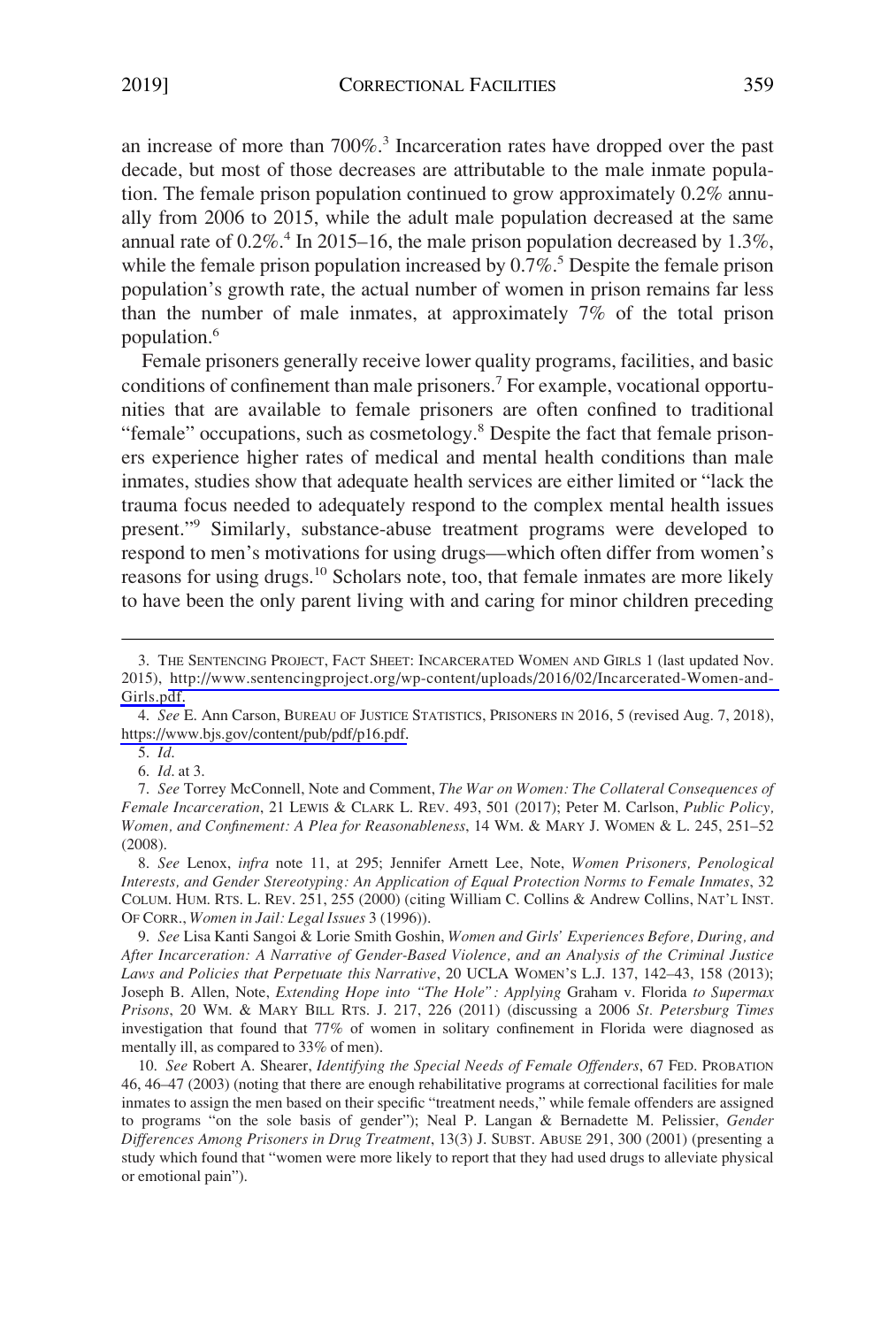<span id="page-3-0"></span>their arrest.<sup>11</sup> Yet women find it more difficult to visit with their children because the lower number of female correctional facilities means they are often sent farther from home than men for their sentences.<sup>12</sup> These discrepancies are compounded by the "tough on crime" shift in criminal justice policy that has resulted in a tightening of rehabilitative programming across correctional facilities generally.13

## A. CLAIMS UNDER THE FOURTEENTH AMENDMENT'S EQUAL PROTECTION CLAUSE

The legal standard of review for gender-based prison policies remains in flux.<sup>14</sup> In 1987, the Supreme Court held in *Turner v. Safley* that prison regulations infringing on inmates' constitutional rights are valid if "reasonably related to legitimate penological interests."15 In 2005, however, the Court limited the scope of *Turner*'s deferential test in *Johnson v. California*, holding that courts must apply a strict scrutiny standard in evaluating race-based prison policies. In that case, the Court stated that an individual's right against racial discrimination "is not a right that need necessarily be compromised for the sake of proper prison administration."16 Notably, the Court emphasized that it applied *Turner*'s more deferential standard "*only* to rights that are 'inconsistent with proper incarceration,"' and did not cite the right to be free from unlawful gender discrimination as one of those rights.<sup>17</sup> Accordingly, scholars have debated the impact of this

<sup>11.</sup> *See* Sarah Wynn, *Mean Women and Misplaced Priorities: Incarcerated Women in Oklahoma*, 27 WIS. J.L. GENDER & SOC'Y 281, 284–85 (2012); Marne L. Lenox, Note, *Neutralizing the Gendered Collateral Consequences of the War on Drugs*, 86 N.Y.U. L. REV. 280, 291 (2008).

<sup>12.</sup> *See* Deseriee A. Kennedy, *"The Good Mother": Mothering, Feminism, and Incarceration*, 18 WM. & MARY J. WOMEN & L. 161, 171, 178 (2012); Raeder, *supra* note 2, at 18. *But see* Anne E. Jbara, Note, *The Price They Pay: Protecting the Mother-Child Relationship Through the Use of Prison Nurseries and Residential Parenting Programs*, 87 IND. L.J. 1825, 1836, 1838–39 (2012) (describing implementation at both state and federal level of "community-based residential parenting programs," which feature facilities in which women can serve their sentences while living with and caring for their minor children).

<sup>13.</sup> *See* Martha F. Davis, *Learning to Work: A Functional Approach to Welfare and Higher Education*, 58 BUFF. L. REV. 147, 212–13 (2010) (highlighting the "overlapping relationship of education and work" for prisoners hoping to re-enter society after incarceration); Beth A. Colgan, *Teaching a Prisoner to Fish: Getting Tough on Crime by Preparing Prisoners to Reenter Society*, 5 SEATTLE J. FOR SOC. JUSTICE 293, 293 (2006) (explaining that in response to the perception that education and job training were seen as "coddling prisoners," Congress and state legislatures tightened prison budgets to counter such programming); *see also* Jennifer Arnett Lee, Note, *Women Prisoners, Penological Interests, and Gender Stereotyping: An Application of Equal Protection Norms to Female Inmates*, 32 COLUM. HUM. RTS. L. REV. 251, 251 (2000).

<sup>14.</sup> The court in Greene v. Tilton, No. 2:09-CV-0793, 2012 WL 691704, at \*6-8 (E.D. Cal. Mar. 2, 2012) provides a helpful analysis of the split that exists among the courts on this issue. *See also* DiLaura, *supra* note 1, at 514–18; Hoffman, *supra* note 1, at 594–95; Mark Egerman, Student Article, Roe v. Crawford*: Do Inmates Have an Eighth Amendment Right to Elective Abortions?*, 31 HARV. J. L. & GENDER 423, 428–29 (2008).

<sup>15.</sup> *See* Turner v. Safley, 482 U.S. 78, 89 (1987).

<sup>16.</sup> *See* Johnson v. California, 543 U.S. 499, 510 (2005).

<sup>17.</sup> *Id*. (quoting Overton v. Bazzetta, 539 U.S. 126, 131 (2003)).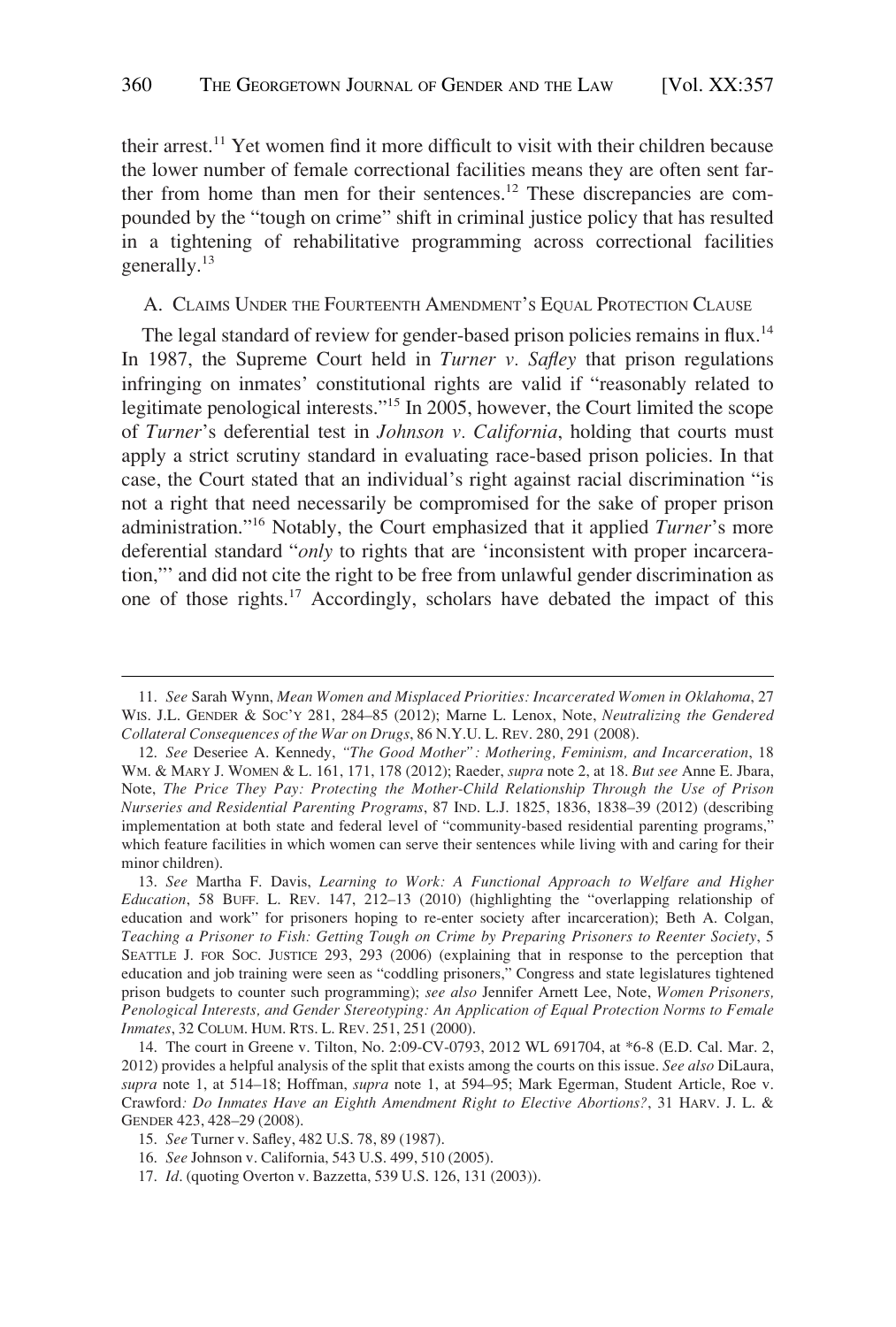decision on the standard of review for equal protection cases based on gender.<sup>18</sup> Some believe that intermediate scrutiny is now required, while others expect little change in the status quo unless the Supreme Court resolves the question.<sup>19</sup> Thus far, the Court has shown minimal interest in addressing prisoners' gender discrimination claims, leaving lower courts divided as to the standard of review that should apply to such cases.<sup>20</sup>

An inmate challenging a gender-based policy may face a threshold hurdle even before a court reaches an analysis of the policy at issue. If the plaintiff is not found "similarly situated" to the individuals receiving favorable treatment, there cannot be an analysis of whether the Equal Protection Clause provides a remedy.21 Courts have addressed this question inconsistently. In *Klinger v. Department of Corrections*, the Eighth Circuit held, "[d]issimilar treatment of dissimilarly situated persons does not violate equal protection."<sup>22</sup> In his dissenting opinion in *Klinger*, Circuit Judge McMillian relied in part on *Glover v. Johnson*. 23 There, female inmates alleged that the educational and vocational opportunities provided to them were inferior to those provided to male inmates.24 The district court held that the Equal Protection Clause requires parity of treatment for male and female inmates, notwithstanding "excuses" such as the prisoners' relative population sizes.25 However, in *Women Prisoners of D.C. Department of Corrections v. District of Columbia*, the D.C. Circuit held that the evidence did not support the conclusion that male and female inmates were similarly situated, highlighting "striking disparities between the sizes of the [male and female] prison populations that were being compared."<sup>26</sup> Yet more recently, in *Sassman v. Brown*, a women-only alternative-custody program was deemed

<sup>18.</sup> *See* Seham Elmalak, Comment, *Babies Behind Bars: An Evaluation of Prison Nurseries in American Female Prisons and Their Potential Constitutional Challenges*, 35 PACE L. REV. 1080, 1100– 01 (2015); DiLaura, *supra* note 1, at 510.

<sup>19.</sup> *See* Priscilla A. Ocen, *Incapacitating Motherhood*, 51 U.C. Davis L. Rev. 2191, 2230-31 (2018); DiLaura, *supra* note 1, at 510.

<sup>20.</sup> *See* Roubideaux v. N.D. Dep't of Corr. & Rehab., 570 F.3d 966, 974 (8th Cir. 2009) (applying intermediate scrutiny to gender-based classifications in prisons because men and women are "similarly situated" at the beginning of the prison decision-making inquiry); Veney v. Wyche, 293 F.3d 726, 732– 33 (4th Cir. 2002) (applying Turner v. Safley rational basis review to gender discrimination claims by prisoners).

<sup>21.</sup> *See* Natasha L. Carroll-Ferrary, Note, *Incarcerated Men and Women, The Equal Protection Clause, and the Requirement of "Similarly Situated"*, 51 N.Y.L. SCH. L. REV. 595, 597 (2006); Marsha L. Levick and Francine T. Sherman, *When Individual Differences Demand Equal Treatment: An Equal Rights Approach to the Special Needs of Girls in the Juvenile Justice System*, 18 WIS. WOMEN'S L.J. 9, 26–27 (2003).

<sup>22.</sup> Klinger v. Dep't of Corr., 31 F.3d 727, 731 (8th Cir. 1994).

<sup>23.</sup> Glover v. Johnson, 478 F. Supp. 1075, 1085–86 (E.D. Mich. 1979).

<sup>24.</sup> *See id*.

<sup>25.</sup> *Id*. at 1078-79.

<sup>26.</sup> Women Prisoners of D.C. Dep't of Corr. v. District of Columbia, 93 F.3d 910, 925 (D.C. Cir. 1996).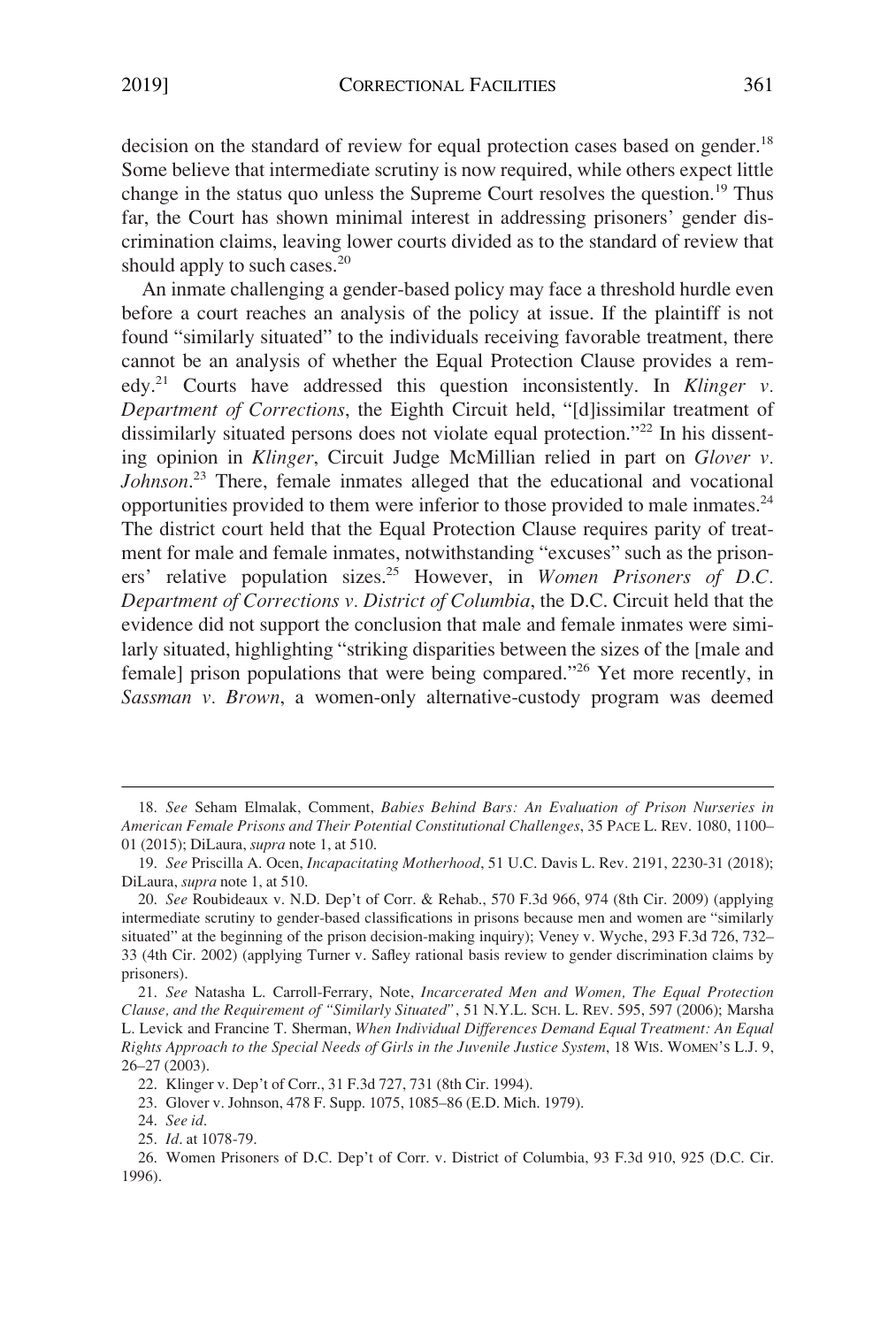<span id="page-5-0"></span>discriminatory against men.<sup>27</sup> The district court found that male inmates could be "similarly situated" to female inmates where both met the gender-neutral criteria for the program.28 These cases demonstrate the inconsistency with which courts have applied the "similarly situated" analysis, which has given rise to a unique problem for female—and male—inmates, who may or may not be considered similarly situated in gender discrimination cases.<sup>29</sup>

## B. CLAIMS UNDER TITLE IX OF THE EDUCATION AMENDMENT OF 1972

Inmates can also bring gender-based claims challenging unequal educational and vocational opportunities under Title IX of the Education Amendment of 1972. Title IX provides that "[n]o person in the United States shall, on the basis of sex, be excluded from participation in, be denied the benefits of, or be subjected to discrimination under any education program or activity receiving Federal financial assistance."<sup>30</sup> Some scholars have argued that female inmates should have more success bringing gender disparity claims under Title IX, because Title IX is a "mirror image" of Title VI of the Civil Rights Act of 1964, for which courts use a strict scrutiny standard.<sup>31</sup> However, despite Congress' purposeful employment of similar language when constructing Title VI and Title  $IX<sub>1</sub><sup>32</sup>$  courts have been reluctant to apply strict scrutiny to Title IX challenges in the prison context.<sup>33</sup> When faced with such challenges, courts have held either that Title IX does not extend beyond educational programs, or that penological necessities outweigh compliance with Title IX.<sup>34</sup>

In addition to their equal protection claims, the female inmates in *Women Prisoners of D.C. Department of Corrections v. District of Columbia* requested declaratory and injunctive relief for violations of Title IX. $35$  The female inmates claimed that they received inferior health care programs, as well as fewer educational and vocational opportunities, than male prisoners.<sup>36</sup> The D.C. Circuit

<sup>27.</sup> Sassman v. Brown, 99 F. Supp. 3d 1223, 1241 (E.D. Cal. 2015), *appeal dismissed*, No. 15-17052 (9th Cir. Mar. 14, 2016).

<sup>28.</sup> *See id*. at 1240*; see also* Carol Strickman, *Gender and Incarceration – Family Relationships and the Right to Be a Parent*, 39 W. NEW ENG. L. REV. 401, 409–14 (2017).

<sup>29.</sup> *See* Carrol-Ferrary, *supra* note 21, at 597.

<sup>30. 20</sup> U.S.C.A. § 1681(a) (West, Westlaw through P.L. 115-281).

<sup>31.</sup> Rosemary Kennedy, *The Treatment of Women Prisoners After the VMI Decision: Application of a New "Heightened Scrutiny"*, 6 AM. U. J. GENDER SOC. POL'Y & L. 65, 80 (1997) (quoting Christine Safarik, *Constitutional Law – Separate But Equal*: Jeldness v. Pearce *– An Analysis of Title IX Within the Confines of Correctional Facilities*, 18 W. NEW ENG. L. REV. 337, 344 (1996)).

<sup>32.</sup> *See* Safarik, *supra* note 31, at 344.

<sup>33.</sup> Kennedy, *supra* note 31, at 81.

<sup>34.</sup> *See* Roubideaux v. N.D. Dep't of Corr. & Rehab., 570 F.3d 966, 977–78 (8th Cir. 2009) (finding "prison industries program" was not an educational program for Title IX purposes); Women Prisoners of D.C. Dep't of Corr. v. District of Columbia, 93 F.3d 910, 927 (D.C. Cir. 1996) (finding "grave problems with the proposition that work details, prison industries, recreation, and religious services and counseling have anything in common with the equality of *educational* opportunities with which Title IX is concerned").

<sup>35.</sup> *D.C. Dep't of Corr*., 93 F.3d at 913–17.

<sup>36.</sup> *Id*.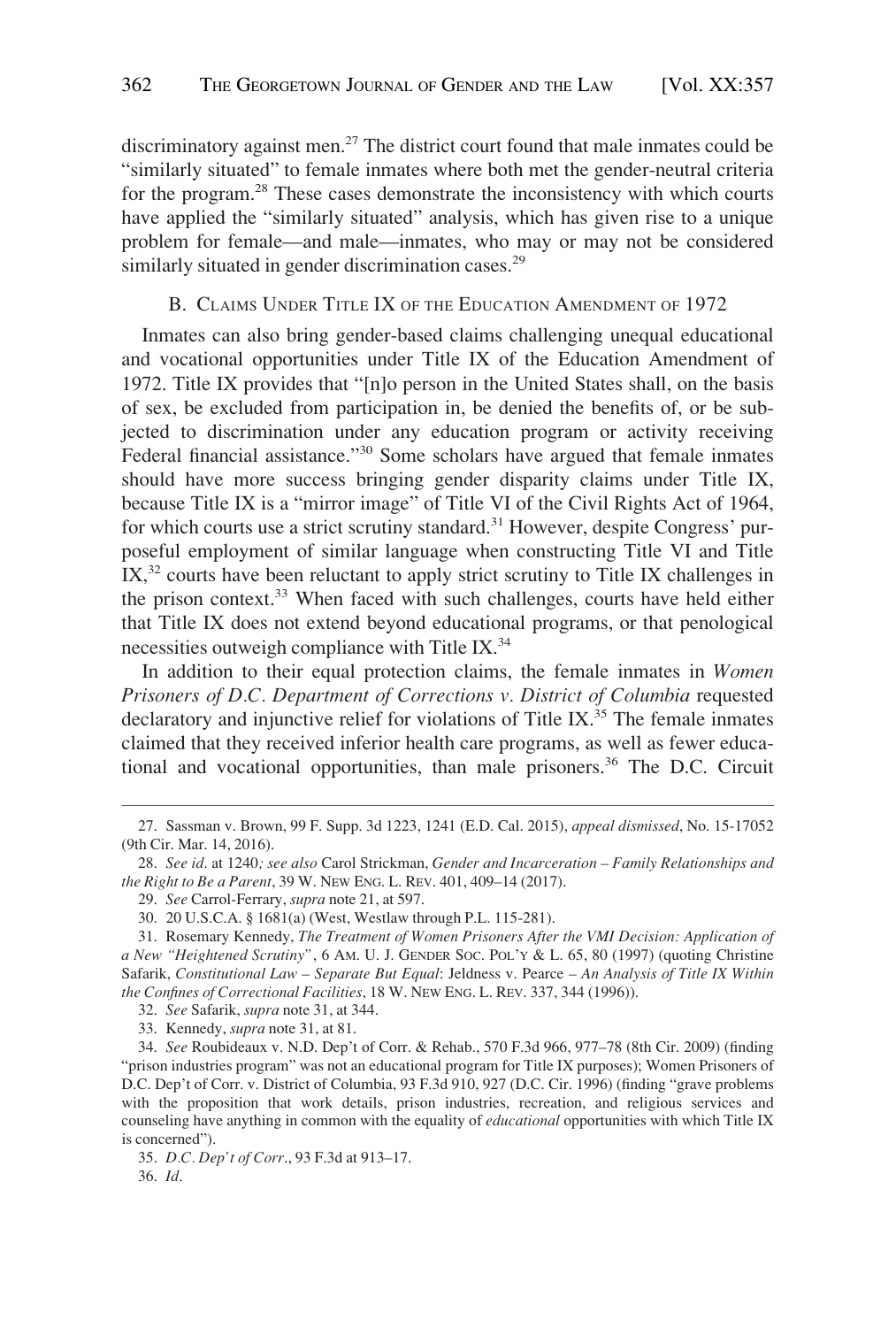<span id="page-6-0"></span>applied the same "similarly situated" analysis to the Title IX claims as it had to the equal protection claim, $37$  and thus held that the female inmates were not similarly situated to their male counterparts.<sup>38</sup> The court emphasized that the Fourteenth Amendment's Equal Protection Clause requires states to treat similarly situated persons alike.<sup>39</sup> If persons are in dissimilar situations, there is no equal protection violation even if the individuals are treated differently.<sup>40</sup> It can be argued that, inherently, male and female prisons—simply by virtue of their inmates, size, and particular programs—are dissimilar. $41$  Thus, it appears that female prisoners face many of the same hurdles in the context of Title IX claims as they do with respect to the Equal Protection Clause.

## III. SEXUAL VIOLENCE IN PRISON

Between 2012 and 2013, rape reports made to law enforcement in the United States decreased by  $6.3\%$ .<sup>42</sup> However, while reported rapes in the general population are on the decline, rape and other forms of sexual victimization constitute an ever-increasing problem in the United States prison system.<sup>43</sup> State and military prisons have particularly high levels of sexual violence.<sup>44</sup> Furthermore, sexual abuse in correctional facilities presents different problems and implications for each gender that require separate analysis.

In 1996, as part of the Prison Litigation Reform Act ("PLRA"), Congress established a mandatory exhaustion requirement for inmates challenging prison conditions in federal court.45 Specifically, the PLRA states that "[n]o action shall be brought with respect to prison conditions under section 1983 of this title, or any other federal law, by a prisoner confined in any jail, prison, or other correctional facility until such administrative remedies as are available are exhausted."<sup>46</sup> Prior to the PLRA, inmates seeking to file lawsuits in federal court

<sup>37.</sup> *Id*. at 924 ("We believe the same principle should apply in Title IX cases.").

<sup>38.</sup> *Id*. at 927.

<sup>39.</sup> *Id*. at 924 (citing City of Cleburne v. Cleburne Living Ctr., Inc., 473 U.S. 432, 439 (1985)).

<sup>40.</sup> *Id*. (citing Klinger v. Dep't of Corr., 31 F.3d 727, 731 (8th Cir. 1994)).

<sup>41.</sup> *Id*.

<sup>42.</sup> *Crime in the United States 2013*, FEDERAL BUREAU OF INVESTIGATION (2013).

*See* Allen J. Beck et al., *Sexual Victimization Reported by Adult Correctional Authorities, 2009-*  43. *11*, BUREAU OF JUSTICE STATISTICS at 1, 4 (Jan. 2014), [http://www.bjs.gov/content/pub/pdf/svraca0911.](http://www.bjs.gov/content/pub/pdf/svraca0911.pdf)  [pdf](http://www.bjs.gov/content/pub/pdf/svraca0911.pdf) (reporting that allegations of sexual violence in prison increased 39% between 2005 and 2011); Allen J. Beck et. al., *Sexual Victimization in Prisons and Jails Reported by Inmates*, 2011-12, BUREAU OF JUSTICE STATISTICS at 6 (2013), <http://www.bjs.gov/content/pub/pdf/svpjri1112.pdf>(reporting in 2011-12, approximately 4.0% of inmates in federal and state prison reported one or more "incidents of sexual victimization" by another inmate or facility staff, a slight decrease from 2007, and 3.2% of jail inmates, the same as 2007, reported incidents of sexual victimization involving another inmate or facility staff).

<sup>44.</sup> Beck, et al., *supra* note 43, at 6 (noting there are 1.31 substantiated incidents of sexual violence per 1000 inmates in military facilities and 0.45 substantiated incidents of sexual violence per 1000 inmates in state prisons).

<sup>45.</sup> *See* 42 U.S.C.A. § 1997e(a) (West, Westlaw through P.L. 115-281).

<sup>46.</sup> *Id*.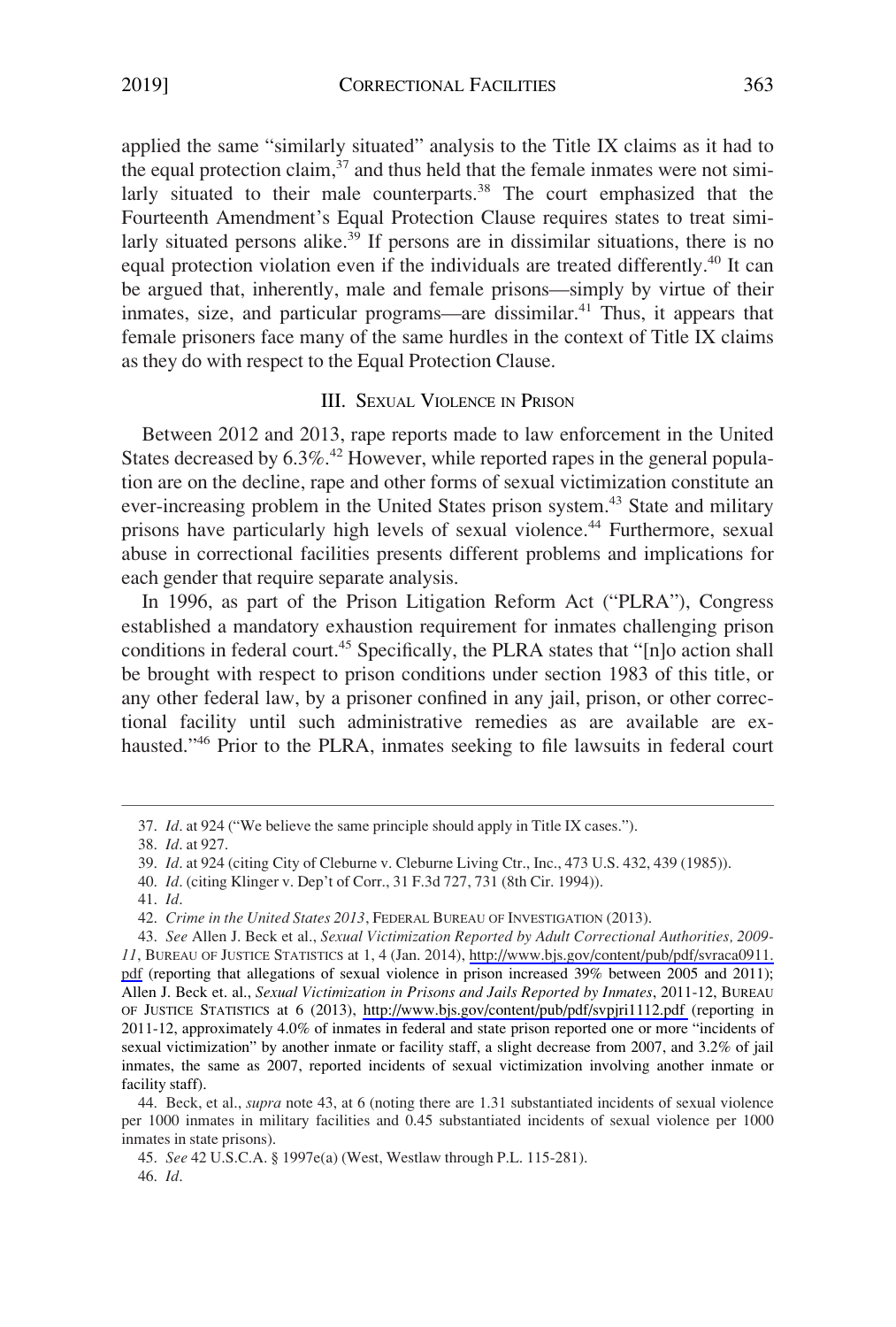were not required to run their complaints through the grievance system that their incarcerating authority had implemented.<sup>47</sup>

In *Woodford v. Ngo*, the Supreme Court held that a prisoner is required to "exhaust all 'available' remedies, not just those that meet federal standards."<sup>48</sup> Exhaustion was held to mean "proper exhaustion," which entails compliance with an agency's deadlines and other critical procedural rules.<sup>49</sup> The exhaustion rule established an extremely difficult hurdle for many inmates, as many brought damage actions without counsel and were frequently unable to navigate cumbersome and confusing grievance procedures.<sup>50</sup> As such, "[d]espite the consensus that prison rape is wrong, redress for that wrong [wa]s complicated by the PLRA," which required a showing of physical injury before an inmate could recover damages.51 It was unclear after the passage of the act whether a rape victim needed to prove physical injuries from her assault in order to recover damages, or whether proof of an assault was sufficient.<sup>52</sup> While the PLRA's stated purpose was to limit frivolous lawsuits, it ultimately resulted in making civil court remedies for prison rape victims difficult to attain, largely because of confusion about the statutory meaning of physical injury.<sup>53</sup>

In 2003, Congress passed the Prison Rape Elimination Act ("PREA").<sup>54</sup> PREA instituted a zero-tolerance policy for rape and sexual assault within any detention facility run by federal or state governments, including local jails, police lockups, and juvenile facilities.<sup>55</sup> Beyond the zero-tolerance standards for rape in correctional facilities, PREA's most notable purpose was to "develop and implement national standards for the detection, prevention, reduction and punishment of prison rape."56 The creation of a bipartisan, nine-member National Prison Rape Elimination Commission ("NPREC") to fulfill this obligation resulted in the 2008 release of draft standards and accompanying compliance checklists.<sup>57</sup> The

55. *See* Dee Halley, *The Prison Rape Elimination Act of 2003: Addressing Sexual Assault in Correctional Settings*, CORRECTIONS TODAY, June 1, 2005, at 30.

56. *Id*.

<sup>47.</sup> *See* McCarthy v. Madigan, 503 U.S. 140, 149–50 (1992) (holding that a federal prisoner did not have to administratively exhaust his "constitutional claim for money damages"), *superseded by statute*, Prison Litigation Reform Act of 1995, Pub. L. No. 104-134, 110 Stat. 1321 (1996); Margo Schlanger, *Civil Rights Injunctions Over Time: A Case Study of Jail and Prison Court Orders*, 81 N.Y.U. L. REV. 550, 592 (2006).

<sup>48.</sup> Woodford v. Ngo, 548 U.S. 81, 85 (2006).

<sup>49.</sup> *Id*. at 90.

<sup>50.</sup> Schlanger, *supra* note 47, at 592–93.

<sup>51.</sup> Deborah M. Golden, *It's Not All in My Head: The Harm of Rape and the Prison Litigation Reform Act*, 11 CARDOZO WOMEN'S L.J. 37, 38 (2004).

<sup>52.</sup> *Id*. at 45.

<sup>53.</sup> *Id*. at 44–45.

<sup>54.</sup> The Prison Rape Elimination Act, 34 U.S.C.A. § 30301–09 (2017).

<sup>57.</sup> *See* 34 U.S.C.A. § 30306 (West, Westlaw through P.L. 115-281). PREA provides that "[t]he Commission shall carry out a comprehensive legal and factual study of the penological, physical, mental, medical, social, and economic impacts of prison rape in the United States on (A) Federal, State, and local governments; and (B) communities and social institutions generally." § 30306(d)(1). The Commission has access to any federal department or agency information it deems necessary to carry out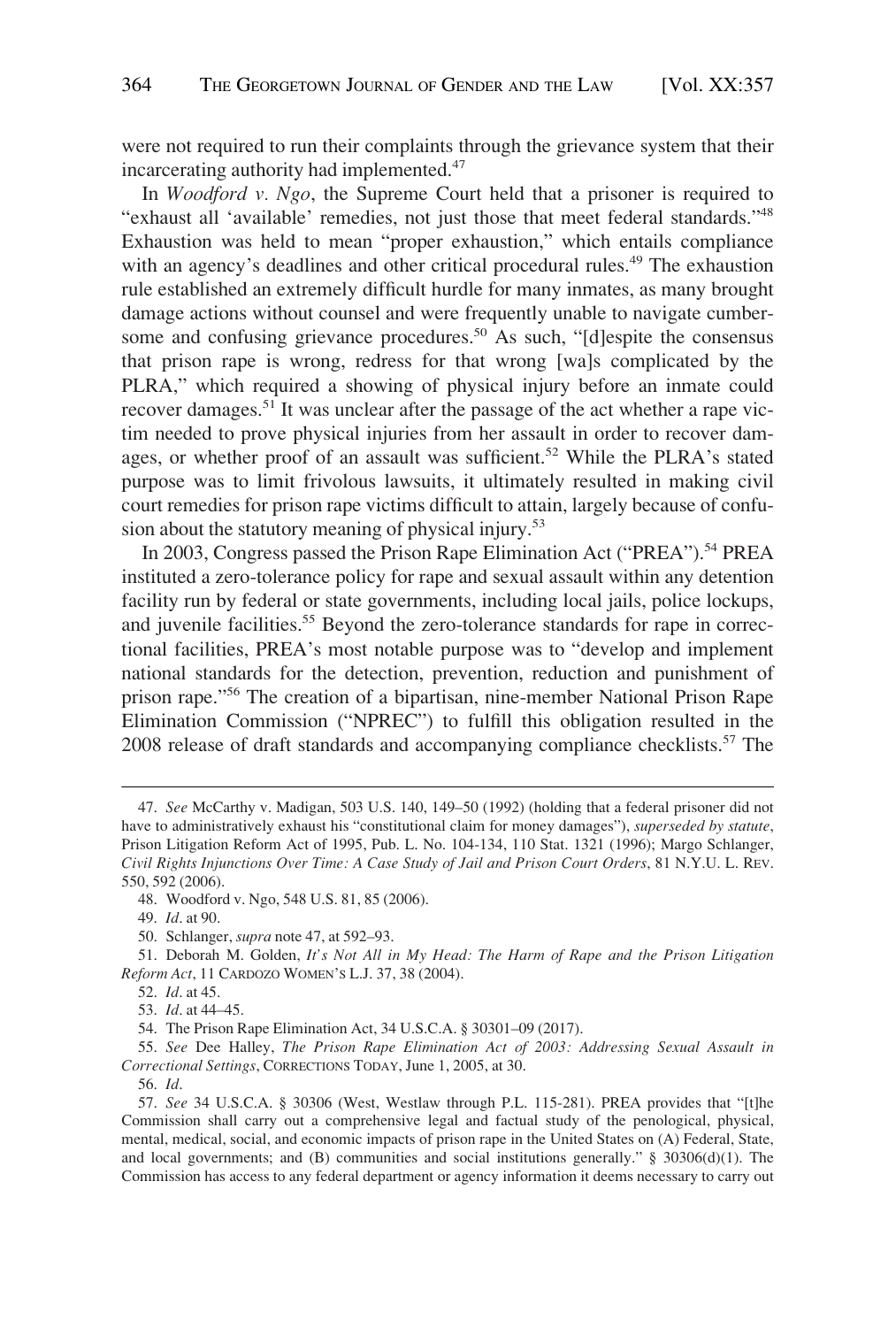three headings for the compliance checklists corresponded with the major mandates of PREA: (1) prevention; (2) detection and response; and (3) monitoring.<sup>58</sup> The 2009 report of the panel allowed the Department of Justice ("DOJ") to formulate clear standards in a final rule that was codified in 2012.<sup>59</sup>

The standards have three clear goals: to prevent, detect, and respond to sexual abuse.<sup>60</sup> Each facility is audited for compliance at least once every three years,  $61$ and the regulations bind the Federal Bureau of Prisons ("BOP").<sup>62</sup> Noncompliant states are subject to a 5% reduction in prison funds from the DOJ unless the governor certifies that the 5% will be used to establish compliance in future years.<sup>63</sup> The standards have been published in the Federal Register, and the DOJ also funded the National Resource Center for the Elimination of Prison Rape, to assist facilities and their employees in combatting sexual abuse in confinement.<sup>64</sup> Additionally, the DOJ PREA regulations mitigate the harshness of PLRA's exhaustion requirement. The final rule maintains that agencies cannot impose deadlines on inmates' requests for administrative remedies if the complaints concern allegations of sexual abuse.<sup>65</sup> Inmates are no longer required to use any informal grievance process to resolve an alleged incident of sexual abuse with a staff member, and grievances may not be referred to a staff member who is the subject of the complaint.<sup>66</sup> Finally, with some limits, third parties such as attorneys, staff members, and outside advocates may submit grievances on behalf of inmates.<sup>67</sup> These rules and standards represent a meaningful effort to move the cause of prison rape elimination forward. However, since these regulations are relatively recent, the effects remain to be seen.

In 2017, PREA standards came into full effect.<sup>68</sup> However, Congress's intent to punish the perpetrators of sexual assault and to deter future assaults was thwarted due to the regulation's blanket ban on sexual conduct, which includes

58. NAT'L PRISON RAPE ELIMINATION COMM'N, *supra* note 57, at 21, 33, 53.

its functions pursuant to PREA and must issue its report to Congress no later than five years after the date of the initial meeting of the Commission. *See* § 30306(3)(A); *Standards for the Prevention, Detection, Response, and Monitoring of Sexual Abuse in Adult Prisons and Jails*, NAT'L PRISON RAPE ELIMINATION COMM'N (Jan. 1, 2009, 12:00 PM),<https://www.ncjrs.gov/pdffiles1/226682.pdf>.

<sup>59.</sup> *See* 28 C.F.R. § 115 (2015).

<sup>60.</sup> *Id*. § 115.11(a).

<sup>61.</sup> *Id*. § 115.401(a).

<sup>62.</sup> The rule refers to and defines "agency" as "the unit of a State, local, corporate, or nonprofit authority, or the Department of Justice, with direct responsibility for any facility that confines inmates, detainees, or residents." *Id*. § 115.5.

<sup>63. 34</sup> U.S.C.A. § 30307(e)(2) (West, Westlaw through P.L. 115-281).

*Justice Department Releases Final Rule to Prevent, Detect and Respond to Prison Rape*, U.S. 64. DEP'T OF JUSTICE, [https://www.justice.gov/opa/pr/justice-department-releases-final-rule-prevent-detect](https://www.justice.gov/opa/pr/justice-department-releases-final-rule-prevent-detect-and-respond-prison-rape)[and-respond-prison-rape](https://www.justice.gov/opa/pr/justice-department-releases-final-rule-prevent-detect-and-respond-prison-rape) (last updated Sept. 15, 2014).

<sup>65. 28</sup> C.F.R. § 115.52(b)(1).

<sup>66.</sup> *Id*. § 115.52(b)(3)–(c)(2).

<sup>67.</sup> *Id*. § 115.52(e)(1).

<sup>68.</sup> Lena Palacios, The Prison Rape Elimination Act and the Limits of Liberal Reform, GENDER POLICY REPORT (Feb. 17, 2017), [http://genderpolicyreport.umn.edu/the-prison-rape-elimination-act](http://genderpolicyreport.umn.edu/the-prison-rape-elimination-act-and-the-limits-of-liberal-reform/)[and-the-limits-of-liberal-reform/.](http://genderpolicyreport.umn.edu/the-prison-rape-elimination-act-and-the-limits-of-liberal-reform/)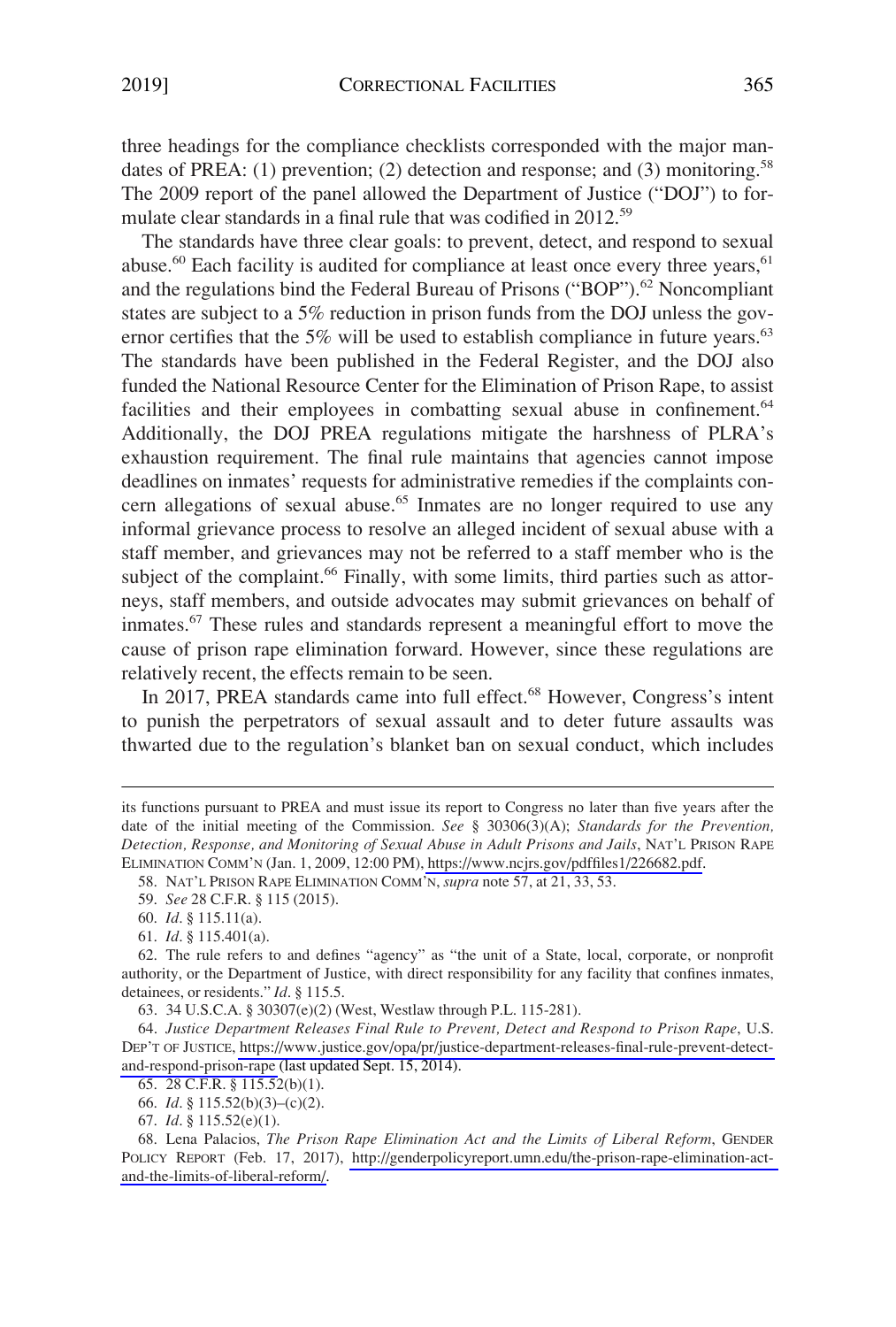<span id="page-9-0"></span>consensual sex.69 This implementation has disincentivized victims of sexual assault from reporting their assaults due to fear of punishment.<sup>70</sup> For example, PREA has allowed prison officials to use gender nonconformity as evidence of consent to a rape.71 Rather than create the remedies that Congress intended to provide, PREA has led to damaging results "for Black and multiracial people, women of color, LGBTQ people, and disabled people who are more likely to be targeted for prison rape than white heterosexual men, nondisabled people, and cisgender people."72

## A. PREA IN IMMIGRATION DETENTION FACILITIES

The NPREC reported that large numbers of immigrant detainees are vulnerable to sexual abuse.<sup>73</sup> In its 2012 final rulemaking, the DOJ found that PREA standards applied to Department of Homeland Security ("DHS") detention facilities.<sup>74</sup> Pursuant to this rulemaking, DHS made a PREA compliance final rule in March 2014.75

The DHS PREA rules maintain that DHS and each DHS facility should have a "policy mandating zero tolerance toward all forms of sexual abuse."<sup>76</sup> The rules also include standards for staff training, inmate medical and mental health care, and reporting requirements, largely mirroring provisions in the DOJ PREA rules.77 Given that large numbers of DHS facilities involve private contracts, the rules also require that when contracting for confinement of immigrants in non-DHS facilities, DHS must ensure that the contract has a requirement that the facility comply with DHS's PREA rules.78 However, DHS cannot force Contract Detention Facilities ("CDFs") to comply with PREA regulations without "altering existing contractual obligations."79 In addition, private organizations such as the Mexican American Legal Defense Fund have emphasized that there is a "disconnect" between DHS regulations and actual conditions in prisons because private contractors implement the rules (at private detention facilities) and are immune from Freedom of Information Act requirements except when Immigration and Customs Enforcement ("ICE") possesses these documents.<sup>80</sup>

80. *Id*. at 77.

<sup>69.</sup> *Id*.

<sup>70.</sup> *Id*.

<sup>71.</sup> *Id*.

<sup>72.</sup> *Id*.

U.S. CIV. RIGHTS COMM'N, WITH LIBERTY AND JUSTICE FOR ALL: THE STATE OF CIVIL RIGHTS 73. AT IMMIGRATION DETENTION FACILITIES (Sept. 2015), at 68, [https://www.usccr.gov/pubs/docs/](https://www.usccr.gov/pubs/docs/Statutory_Enforcement_Report2015.pdf)  [Statutory\\_Enforcement\\_Report2015.pdf](https://www.usccr.gov/pubs/docs/Statutory_Enforcement_Report2015.pdf) [hereinafter WITH LIBERTY AND JUSTICE FOR ALL].

<sup>74. 28</sup> C.F.R. § 115.51(b) (applying a reporting requirement to facilities holding individuals "solely for civil immigration purposes").

<sup>75.</sup> *See* Standards to Prevent, Detect, and Respond to Sexual Abuse and Assault in Confinement Facilities, 79 Fed. Reg. 13,100–01 (Mar. 7, 2014) (codified at 6 C.F.R. § 115 *et seq*.).

<sup>76. 6</sup> C.F.R. § 115.11(a), (c).

<sup>77.</sup> *See* 6 C.F.R. § 115; 28 C.F.R. § 115.

<sup>78.</sup> *See* 6 C.F.R. § 115.12(a).

<sup>79.</sup> WITH LIBERTY AND JUSTICE FOR ALL, *supra* note 73, at 75.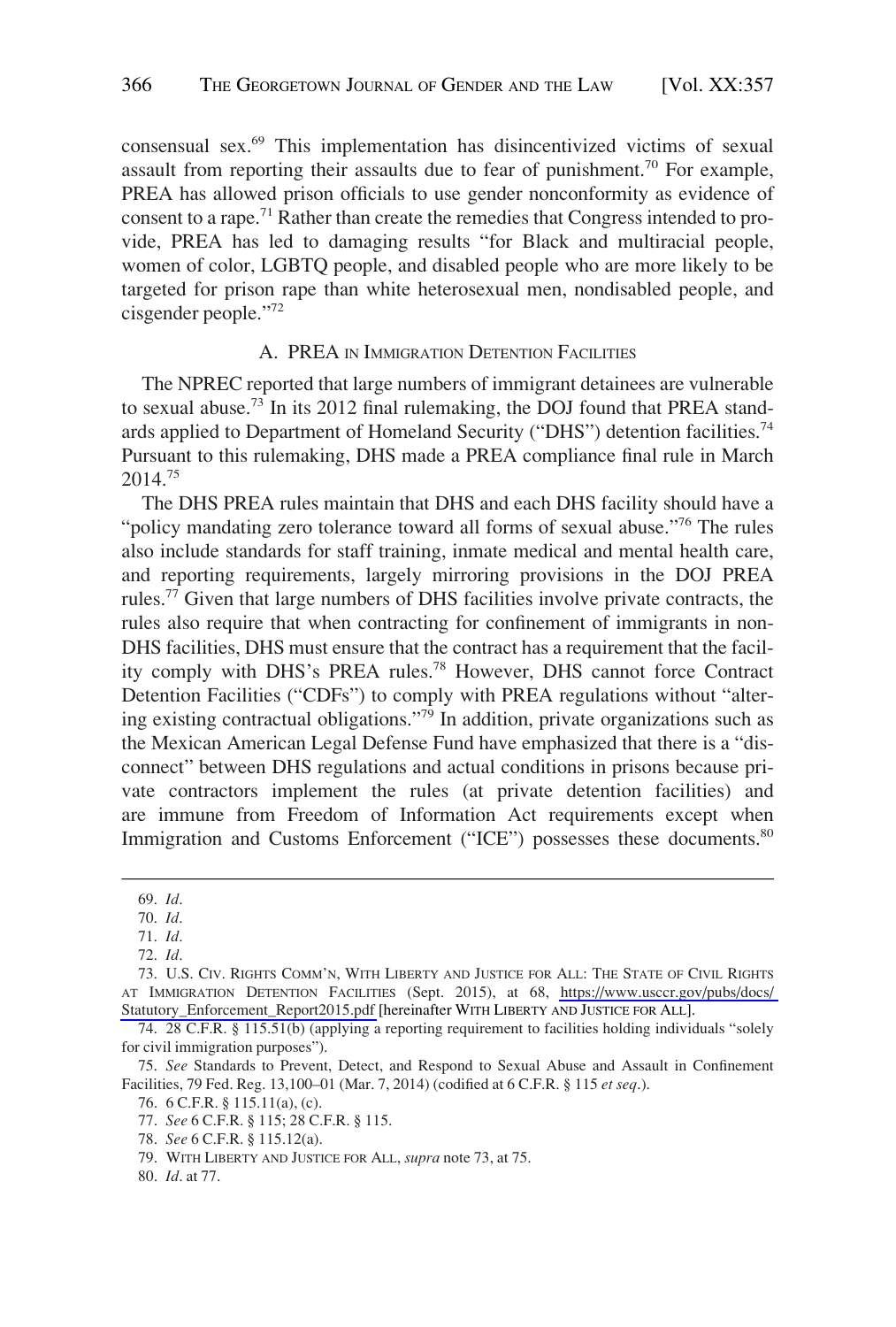<span id="page-10-0"></span>Although CDFs assert that they comply with PREA inspection requirements, independent human rights groups have criticized the opaqueness of the CDF internal audit process, and the United States Civil Rights Commission reported that CDFs "lack accountability in complying with PREA inspection policies" because the CDF's compliance reports are unavailable to the public. $81$ 

## 1. PREA Standards

ICE requires all employees who have contact with detainees and all detentioncenter staff to receive sexual abuse training.<sup>82</sup> The agency or facility then provides "refresher information" every two years.<sup>83</sup>

The DHS PREA rules require facilities to alert all detainees to PREA policies, including zero tolerance for sexual assault and protection against retaliation after reporting abuse, and to provide PREA written materials in the detainee's own language.84 However, the Civil Rights Commission documented ongoing problems, such as challenges in communicating PREA policies to detainees who speak indigenous languages and a lack of employees at detention facilities who can work with detainees who may be too nervous for cultural or other reasons related to the detention setting to make a report of abuse.<sup>85</sup>

The DHS PREA rules for ICE and Customs and Border Protection ("CBP") facilities require that detainees have multiple avenues for reporting sexual assault to both the agency and outside groups, including anonymous reporting.<sup>86</sup> However, outside organizations such as the American Civil Liberties Union ("ACLU") have complained that detainees at CBP holding centers (which house immigration detainees on a short-term basis) often do not have access to a telephone to make reports to outside organizations and frequently cannot make reports about possible sexual assault without a guard's assistance.<sup>87</sup>

After the implementation of PREA, the number of accusations jumped from 8,768 to 24,661.88 However, correctional officials only corroborated 5,187 reports,89 and concluded the remaining allegations were either false or lacking evidence.<sup>90</sup> Some experts are skeptical about the high number of fake accusations, because "prisoners have nothing to gain from filing false sex abuse

88. Alysia Santo, *Prison Rape Allegations are on the Rise*, THE MARSHALL PROJECT (Jul. 25, 2018,

8:00 AM), [https://www.themarshallproject.org/2018/07/25/prison-rape-allegations-are-on-the-rise.](https://www.themarshallproject.org/2018/07/25/prison-rape-allegations-are-on-the-rise)

89. *See id*.

<sup>81.</sup> *Id*. at 79–80.

<sup>82. 6</sup> C.F.R. § 115.31.

<sup>83.</sup> *Id*.

<sup>84. 6</sup> C.F.R. § 115.33(a)-(b).

<sup>85.</sup> WITH LIBERTY AND JUSTICE FOR ALL, *supra* note 73, at 90.

<sup>86.</sup> *See* 6 C.F.R. § 115.51(a)–(b) (ICE immigration detention facilities); 6 C.F.R. § 115.151(a)–(b) (DHS holding facilities).

<sup>87.</sup> WITH LIBERTY AND JUSTICE FOR ALL, *supra* note 73, at 88.

<sup>90.</sup> *Id*.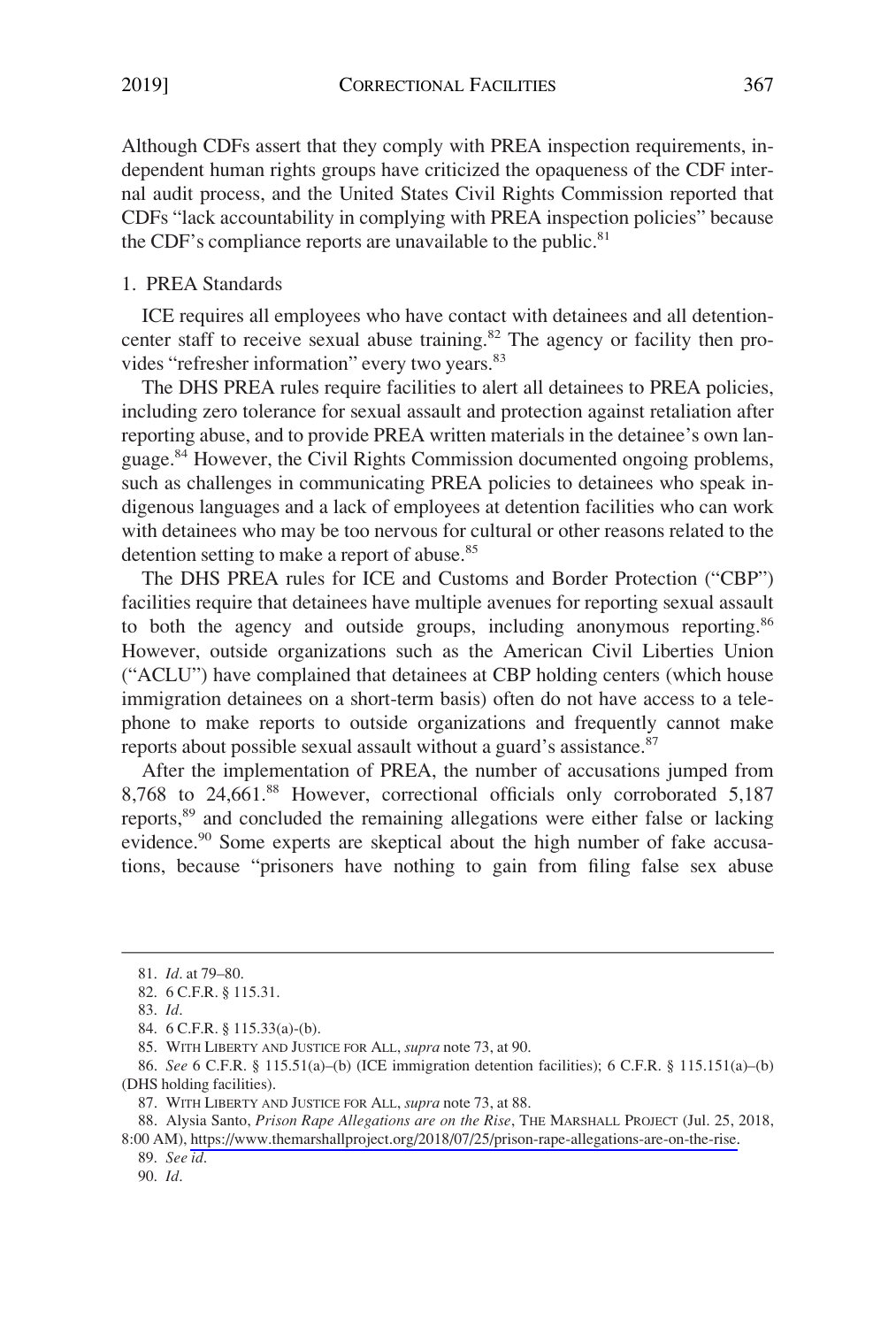<span id="page-11-0"></span>reports."91 Instead, "corrections officials often start with the assumption that a report is false, particularly when it's against a colleague."<sup>92</sup>

## B. PREA IN MILITARY DETENTION FACILITIES

All-female military personnel serving criminal sentences under military jurisdiction are housed at the Naval Consolidated Brig Miramar ("NAVACONBRIG Miramar") in San Diego, California.<sup>93</sup> Because all women in military detention are housed at NAVACONBRIG Miramar, citation of the Navy's guidance implementing PREA requirements in its facilities is most relevant, although sexual abuse in military detention facilities is also a significant problem for men.<sup>94</sup> The Navy's interpretation of the DOJ PREA standards largely adopted the DOJ standards, but the Navy did adjust some qualifying language.<sup>95</sup>

The Navy's PREA standards require that when there are staffing deficiencies, "mission priorities" must be considered.<sup>96</sup> "Security and safety" are the top priority, and staffing resources must first be allocated to ensure "all permanent security posts will be staffed at all times," with adequate staffing and video monitoring used to protect inmates from sexual assault and abuse "to the best extent possible."97 This language is mostly consistent with the DOJ standard, which requires a facility to develop a "staffing plan" that has adequate staffing levels to protect inmates from sexual abuse.<sup>98</sup> The guidance also emphasizes the importance of conducting unannounced and randomized facility checks to "identify and deter" incidents of sexual abuse.<sup>99</sup>

The Navy's guidance requires minimum levels of employee and healthcareprovider training on preventing sexual abuse, consistent with the DOJ standards.<sup>100</sup> Some of the relevant trainings can be conducted online.<sup>101</sup>

Consistent with the DOJ's requirement of gender-informed training, $102$ NAVACONBRIG Miramar, the only military correctional facility housing women inmates, will "develop and avail gender-responsive and trauma-informed PREA staff training to all DOD confinement facilities housing women."<sup>103</sup>

<sup>91.</sup> *Id*.

<sup>92.</sup> *Id*.

<sup>93.</sup> Lois Lausch et al., *Camouflage is the New Pink*, AMERICAN CORRECTIONAL ASS'N at 1 (2014), [http://www.aca.org/ACA\\_PROD\\_IMIS/Docs/Corrections%20Today/2014%20Articles/Schenck.pdf.](http://www.aca.org/ACA_PROD_IMIS/Docs/Corrections%20Today/2014%20Articles/Schenck.pdf)

<sup>94.</sup> *See* Beck et al., *supra* note 43, at 16.

<sup>95.</sup> DEP'T OF THE NAVY, PRISON RAPE ELIMINATION ACT (PREA); GUIDANCE LETTER #1 (Mar. 20, 2014), [https://www.public.navy.mil/bupers-npc/support/correctionprograms/Documents/048-14%20%](https://www.public.navy.mil/bupers-npc/support/correctionprograms/Documents/048-14%20%20Navy%20PREA%20Guidance%20Letter%20-%2020%20Mar%2014.PDF)  [20Navy%20PREA%20Guidance%20Letter%20-%2020%20Mar%2014.PDF](https://www.public.navy.mil/bupers-npc/support/correctionprograms/Documents/048-14%20%20Navy%20PREA%20Guidance%20Letter%20-%2020%20Mar%2014.PDF) [hereinafter PREA GUIDANCE LETTER].

<sup>96.</sup> *Id*. at 4.

<sup>97.</sup> *Id*.

<sup>98. 28</sup> C.F.R. § 115.13(a).

<sup>99.</sup> PREA GUIDANCE LETTER, *supra* note 95, at 4.

<sup>100.</sup> *See* 28 C.F.R. § 115.35; PREA GUIDANCE LETTER, *supra* note 95, at 7–9.

<sup>101.</sup> PREA GUIDANCE LETTER, *supra* note 95, at 7.

<sup>102.</sup> *See* 28 C.F.R. § 115.31(b).

<sup>103.</sup> PREA GUIDANCE LETTER, *supra* note 95, at 8.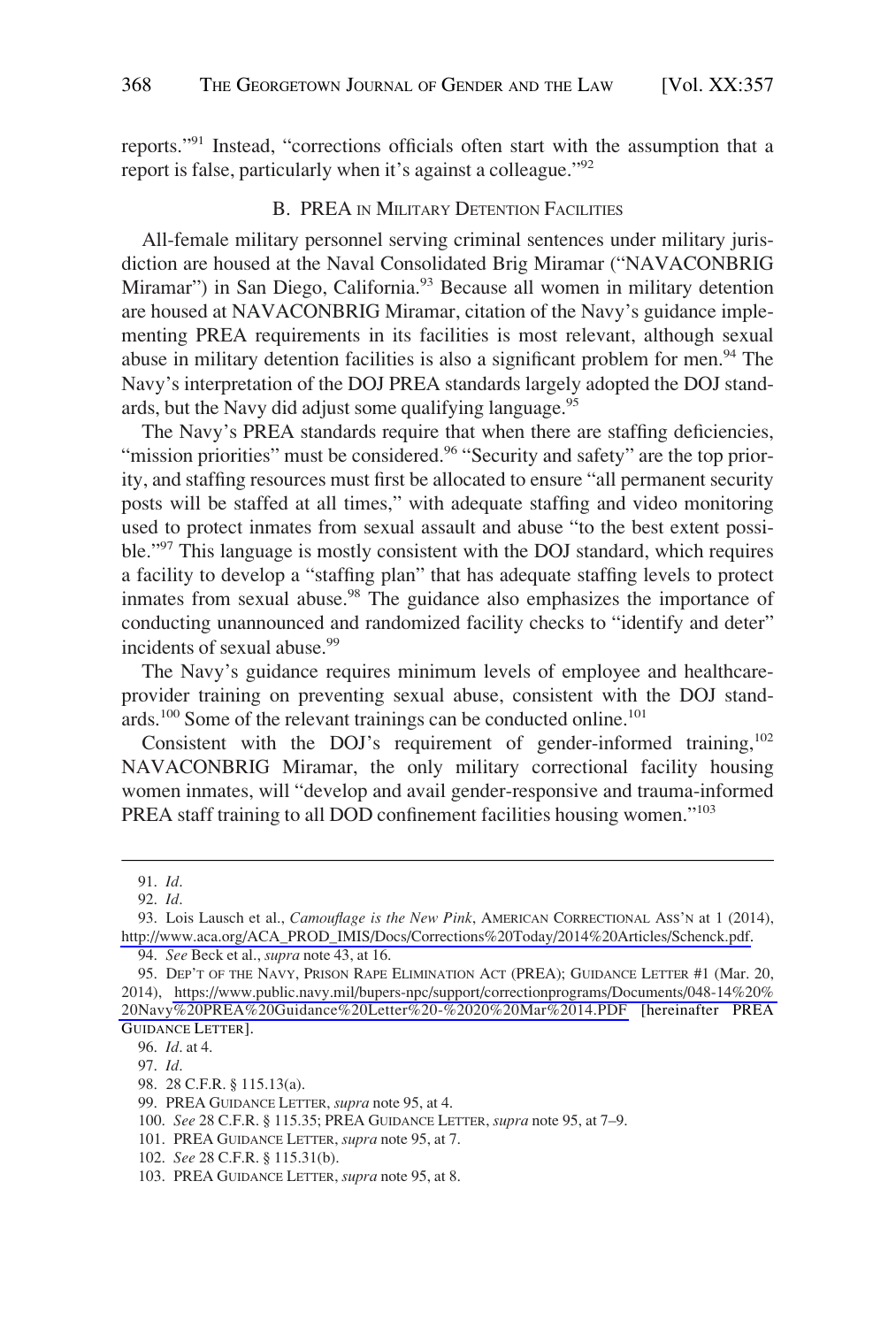<span id="page-12-0"></span>The Navy allows for inmate access to the Department of Defense ("DOD") "Safe Helpline," operated by the Rape, Abuse and Incest National Network ("RAINN"), and posts information about the helpline in "all housing areas."<sup>104</sup> The Helpline is in compliance with the DOJ PREA standards, which require all confinement facilities to provide inmates with access to "outside victim advocates for emotional support services related to sexual abuse."105 Such "outside victim advocates" include telephone numbers of rape crisis centers, and the Navy considers the RAINN hotline a rape crisis center.<sup>106</sup> DOJ PREA Section 115.53(c) encourages correctional facilities to create relationships with outside community service providers for inmates to contact in the event of a sexual assault.<sup>107</sup>

Finally, the Navy requires naval correctional facilities to "remove" any staff member who commits sexual abuse or assault related to his or her work in the facility if the staff member is not terminated from federal employment (if a civilian) or discharged from military duty (if a member of the military).<sup>108</sup> This policy is largely consistent with DOJ standards, which state "termination shall be the presumptive disciplinary sanction for staff who have engaged in sexual abuse."<sup>109</sup>

In 2013, before the Navy's implementation of DOJ PREA standards, 1,112 sexual assaults were reported in the Navy.<sup>110</sup> In 2016, after the implementation, total reports increased to  $1,285$ <sup>111</sup>

## C. SEXUAL ABUSE OF FEMALE INMATES BY PRISON GUARDS

In 2015, correctional administrators reported 24,661 sexual victimization allegations, more than half of which involved allegations that staff had sexually victimized inmates.<sup>112</sup> Although international laws and treaties prohibit cross-gender supervision in prison, currently all federal and state prisons in the United States permit male guards to work in female facilities.113 In *Dothard v. Rawlinson*, which allowed gender exclusion in correctional hiring for "contact" positions, the

<sup>104.</sup> PREA GUIDANCE LETTER, *supra* note 95, at 6.

<sup>105. 28</sup> C.F.R. § 115.53(a).

<sup>106.</sup> *Id.; see also* PREA GUIDANCE LETTER, *supra* note 95 at 6.

<sup>107.</sup> *See* 28 C.F.R. § 115.53(c).

<sup>108.</sup> *See* PREA GUIDANCE LETTER, *supra* note 95, at 12.

<sup>109. 28</sup> C.F.R. § 115.76(b).

<sup>110.</sup> DEP'T OF DEFENSE SEXUAL ASSAULT PREVENTION AND RESPONSE OFFICE, REPORTS OF SEXUAL ASSAULT RECEIVED AT MILITARY INSTALLATIONS AND COMBAT AREAS OF INTEREST (Nov. 17, 2017), http://www.esd.whs.mil/Portals/54/Documents/FOID/Reading%20Room/Personnel\_Related/16-F-[0536\\_Charts%20\\_of\\_Sexual\\_Assault\\_Reports\\_CONUS\\_OCONUS\\_\\_2017-11-14.pdf?ver=2017-11-16-](http://www.esd.whs.mil/Portals/54/Documents/FOID/Reading%20Room/Personnel_Related/16-F-0536_Charts%20_of_Sexual_Assault_Reports_CONUS_OCONUS__2017-11-14.pdf?ver=2017-11-16-134931-450)  [134931-450.](http://www.esd.whs.mil/Portals/54/Documents/FOID/Reading%20Room/Personnel_Related/16-F-0536_Charts%20_of_Sexual_Assault_Reports_CONUS_OCONUS__2017-11-14.pdf?ver=2017-11-16-134931-450)

<sup>111.</sup> *Id*.

<sup>112.</sup> BUREAU OF JUSTICE STATISTICS, U.S. DEP'T OF JUSTICE, NCJ 251146, SEXUAL VICTIMIZATION REPORTED BY ADULT CORRECTIONAL AUTHORITIES, 2012–15 (July 2018), [https://www.bjs.gov/content/](https://www.bjs.gov/content/pub/pdf/svraca1215.pdf)  [pub/pdf/svraca1215.pdf.](https://www.bjs.gov/content/pub/pdf/svraca1215.pdf)

<sup>113.</sup> *See* Flyn L. Flesher, *Cross-Gender Supervision in Prisons and the Constitutional Right of Prisoners to Remain Free from Rape*, 13 WM. & MARY J. WOMEN & L. 841, 842–43 (2007). For example, the United Nations has encouraged all of its member nations to implement Rule 53(3) of the Standard Minimum Rules for the Treatment of Prisoners, which states that "[w]omen prisoners shall be attended and supervised only by women officers." *Id*. at 842.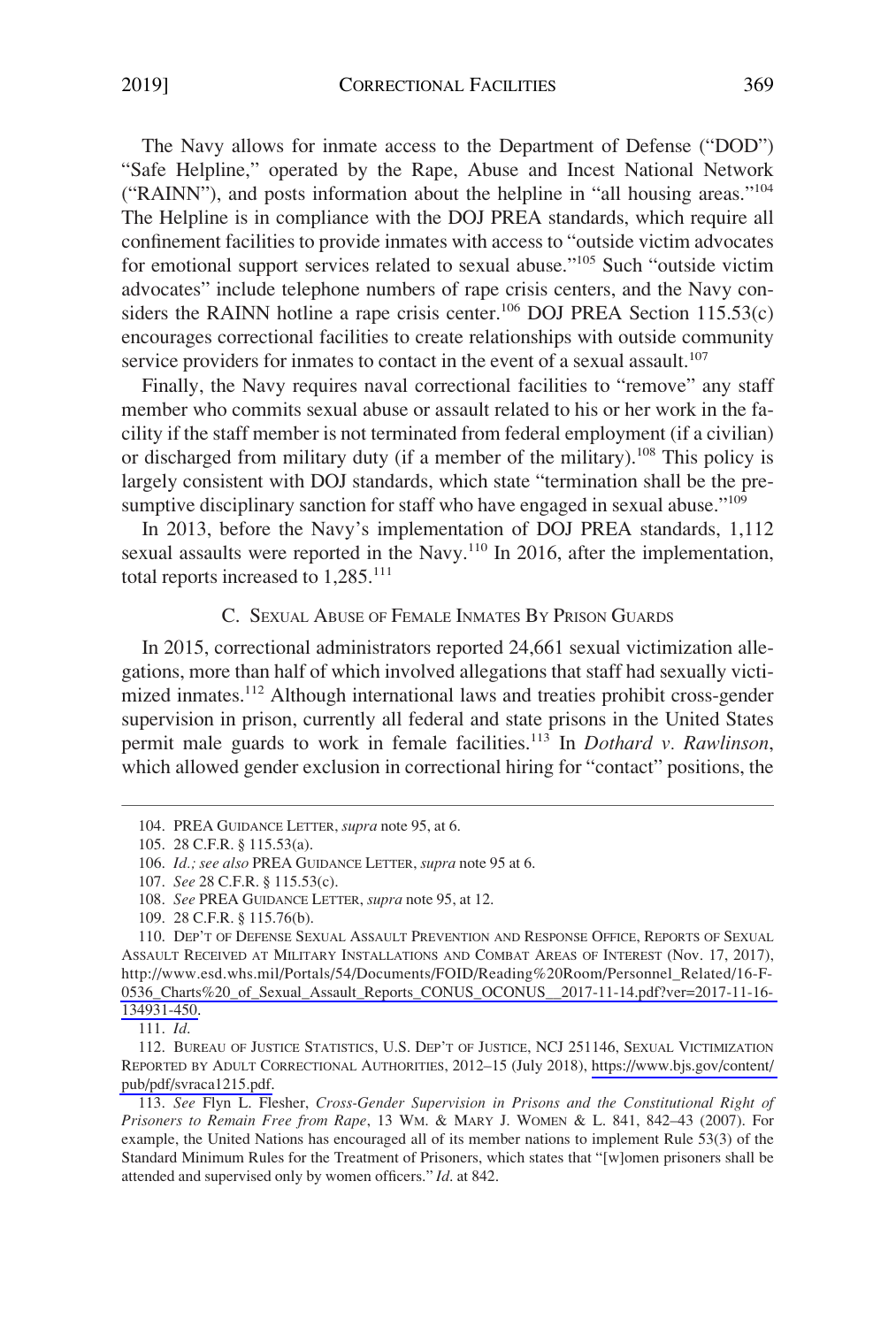Supreme Court recognized gender as a bona fide occupational qualification to Title VII of the Civil Rights Act of 1964.114 However, continued fear of further employment discrimination litigation drives prison administrators to continue permitting cross-gender supervision policies.<sup>115</sup> In federal women's correctional facilities, for example,  $70\%$  of guards are male.<sup>116</sup>

Pursuant to PREA, the Bureau of Justice Statistics has compiled data on prison rape.<sup>117</sup> The 2009–2011 statistical report for prison rape revealed that in state and federal prisons—where women constitute 7% of sentenced inmates—33% of victims of staff-on-inmate sexual victimization were women, while 46% of the staff perpetrators were male guards.<sup>118</sup> In local jails, where women constitute 13% of inmates, 67% of victims of staff-on-inmate sexual victimization were women while  $80\%$  of the staff perpetrators were male guards.<sup>119</sup>

One example of male-staff-on-female-inmate prison rape comes from seven Pennsylvania correction officers who were charged in 2018 with sexually abusing female inmates.<sup>120</sup> The officers reportedly "created a culture of fear" for more than a decade, abusing their authoritative positions to coerce prisoners to submit to sexual acts.121 The behavior was so widespread that guards developed a warning system to alert other guards to approaching supervisors.<sup>122</sup>

Female prisoners who become pregnant without having had contact with outside parties are often sent to solitary confinement as punishment for having had sexual contact.<sup>123</sup> However, the DOJ only allows disciplinary sanctions for inmates who sexually abuse or have sexual contact with other inmates or with staff "upon a finding that the *staff member* did not consent to such contact."124 Despite the fact that Congress and forty-nine of the fifty states have criminalized sexual misconduct between guards and prisoners, $125$  guards are rarely

119. *Id*. at \*12.

121. *Id*.

122. *See id*.

123. *See* Buchanan, *supra* note 1, at 46 (2007); *see also* Beck et al., *supra* note 118, at 17 (noting that 26% of inmates subjected to staff sexual misconduct were placed in administrative segregation, while 20% were "transferred to another facility").

124. *See* 28 C.F.R. § 115.78 (2015).

125. AMNESTY INT'L, WOMEN IN CUSTODY (Apr. 11, 2013) at \*17, http://www.amnestyusa.org/pdf/ [custodyissues.pdf](http://www.amnestyusa.org/pdf/custodyissues.pdf) [hereinafter WOMEN IN CUSTODY].

<sup>114.</sup> Dothard v. Rawlinson, 433 U.S. 321, 335–37 (1977) (finding that female guards in "contact" positions under the existing conditions in Alabama maximum-security male penitentiaries would pose a substantial security problem directly linked to the sex of the prison guard).

<sup>115.</sup> *See* Flesher, *supra* note 113, at 846.

<sup>116.</sup> AMNESTY INT'L, WOMEN IN PRISON: A FACT SHEET, (Apr. 11, 2013), http://www.prisonpolicy. [org/scans/women\\_prison.pdf.](http://www.prisonpolicy.org/scans/women_prison.pdf)

<sup>117.</sup> *See* Flesher, *supra* note 113, at 848.

Allen J. Beck et al., *Sexual Victimization Reported by Adult Correctional Authorities, 2009-11*, 118. BUREAU OF JUSTICE STATISTICS at \*1, 12 (Jan. 2014), [http://www.bjs.gov/content/pub/pdf/svraca0911.](http://www.bjs.gov/content/pub/pdf/svraca0911.pdf)  [pdf.](http://www.bjs.gov/content/pub/pdf/svraca0911.pdf)

*See* Matthew Haag, *7 Prison Guards in Pennsylvania Charged with Sexually Abusing Inmates*, 120. N.Y. TIMES (Feb. 16, 2018), [https://www.nytimes.com/2018/02/16/us/pennsylvania-prison-guards](https://www.nytimes.com/2018/02/16/us/pennsylvania-prison-guards-sexual-abuse.html)[sexual-abuse.html.](https://www.nytimes.com/2018/02/16/us/pennsylvania-prison-guards-sexual-abuse.html)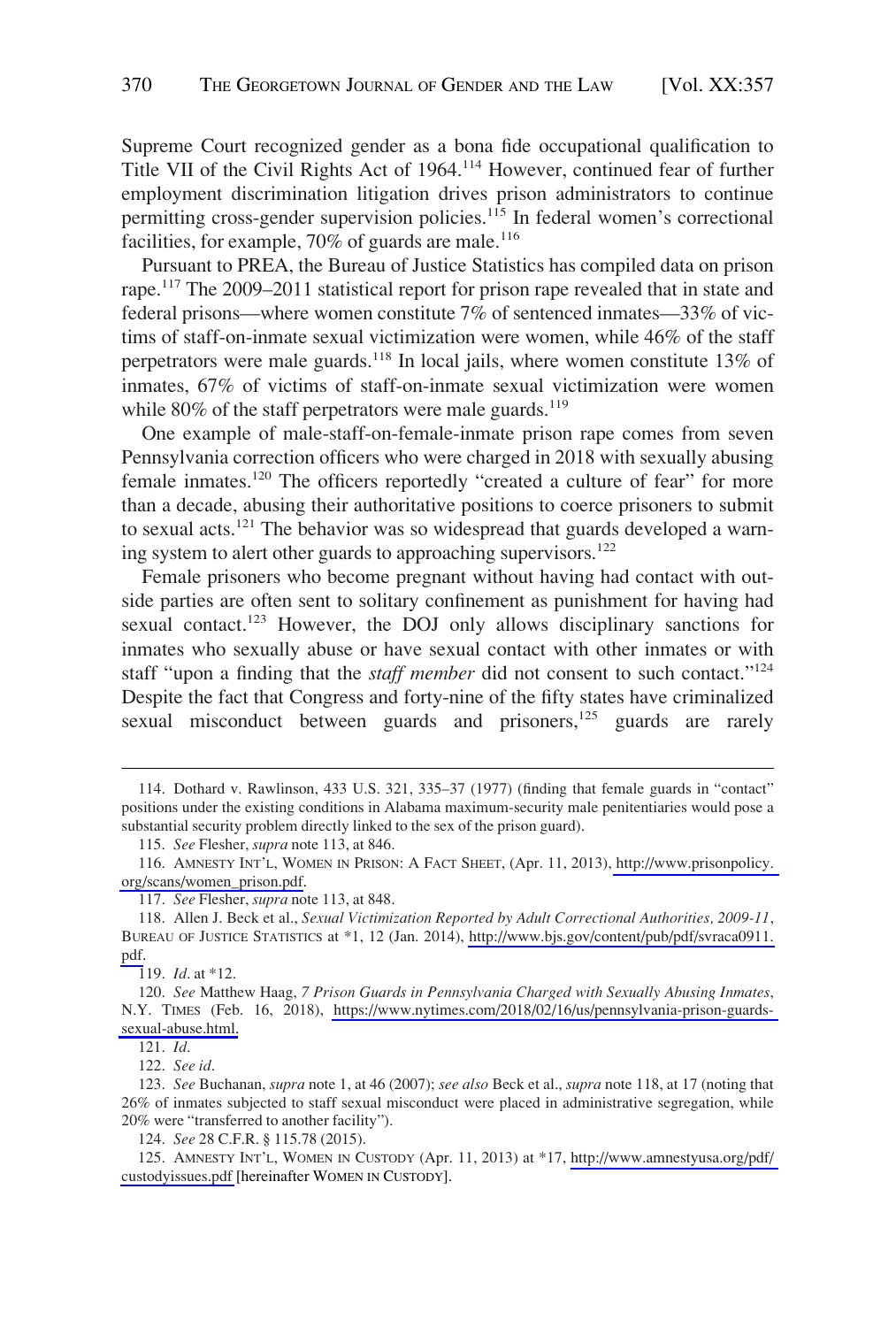disciplined.<sup>126</sup> Twelve states have statutes that do not cover all forms of sexual contact.127 Twenty-eight states and the District of Columbia have statutes that do not cover all individuals working in prisons who may be in a position to mistreat women in custody."<sup>128</sup> For example, Connecticut's statute only applies to perpetrators who have "supervisory or disciplinary authority" over an individual in custody.129 Florida's statute only applies to correctional facility employees and excludes volunteers and contractors.<sup>130</sup> Additionally, nine states have statutes that

127. ARK. CODE ANN. § 5-14-126 (West, Westlaw through 2018 Fiscal Sess.); FLA. STAT. ANN. § 794.011 (West, Westlaw through 2018 2d Reg. Sess.); FLA. STAT. ANN. § 944.35 (West, Westlaw through 2018 2d Reg. Sess.); IDAHO CODE ANN. § 18-6110 (West, Westlaw through 2018 2d Reg. Sess.); IOWA CODE ANN. § 709.16 (West, Westlaw through 2018 Reg. Sess.); ME. REV. STAT. ANN. tit. 17-A, § 253 (West, Westlaw through 2017 2d Reg. Sess.); ME. REV. STAT. ANN. tit. 17-A, § 255-A (West, Westlaw through 2017 2d Reg. Sess.); MISS. CODE ANN. § 97-3-104 (West, Westlaw through 2018 Reg. Sess.); MO. ANN. STAT. § 566.145 (West, Westlaw through 2018 2d Reg. Sess.); N.M. STAT. ANN. § 30-9-11 (West, Westlaw through 2018 2d Reg. Sess.); N.C. GEN. STAT. ANN. § 14-27.31 (West, Westlaw through 2018 Reg. Sess.); R.I. GEN. LAWS ANN. § 11-25-24 (West, Westlaw through ch. 353 of 2018 Jan. Sess.); S.D. CODIFIED LAWS § 24-1-26.1 (West, Westlaw through 2015 Reg. Sess.); Prisons-Workers-Sexual Exploitation, Ch. 193, Sec. 6, 7, § 212.187, 2015 Nev. Legis. Serv. (West, Westlaw through 2015 78th Reg. Sess.).

128. ARK. CODE ANN. § 5-14-126 (West, Westlaw through 2015 Reg. Sess.); COLO. REV. STAT. ANN. § 18-7-701 (West, Westlaw through 2015 1st Reg. Sess.); COLO. REV. STAT. ANN. § 18-3-404 (West, Westlaw through 2015 1st Reg. Sess.); CONN. GEN. STAT. ANN. § 53a-71 (West, Westlaw through 2015 Reg. Sess.); CONN. GEN. STAT. ANN. § 53a-73a (West, Westlaw through 2013 Pub. Acts of 1st Reg. Sess.); DEL. CODE ANN. 11, § 1259 (West, Westlaw through 80 Laws 2015 ch. 193); D.C. CODE § 22-3013 (West, Westlaw through Sept. 29, 2015); D.C. CODE § 22-3014 (West, Westlaw through Sept. 29, 2015); FLA. STAT. ANN. § 794.011 (West, Westlaw through 2015 1st Reg. Sess.); FLA. STAT. ANN. § 944.35 (West, Westlaw through 2015 1st Reg. Sess.); GA. CODE ANN. § 16-6-5.1 (West, Westlaw through 2015 Reg. Sess.); LA. REV. STAT. ANN. Rev. § 14:134 (West, Westlaw through 2015 Reg. Sess.); ME. REV. STAT. ANN. tit. 17-A, § 253 (West, Westlaw through 2015 1st Reg. Sess.); ME. REV. STAT. ANN. Tit. 17-A, § 255-A (West, Westlaw through 2015 1<sup>st</sup> Reg. Sess.); MD. CODE ANN. CRIM. LAW § 3-314 (West, Westlaw through 2015 Reg. Sess.); MISS. CODE ANN. § 97-3-104 (West, Westlaw through 2015 Reg. Sess.); MO. ANN. STAT. § 566.145 (West, Westlaw through 2015 Veto Sess.); MONT. CODE ANN. § 45-5-502 (West, Westlaw through 2015 Sess.); N.H. REV. STAT. ANN. § 632-A:2 (West, Westlaw through 2015 Reg. Sess.); N.H. REV. STAT. ANN. § 632-A:3 (West, Westlaw through 2015 Reg. Sess.); N.J. STAT. ANN. § 2C:14-2 (West, Westlaw through L.2015); N.M. STAT. ANN. § 30-9-11 (West, Westlaw through 2015 1st Spec. Sess.); N.Y. PENAL LAW § 130.05 (West, Westlaw through 2015); N.D. CENT. CODE. ANN. § 12.1-20-06 (West, Westlaw through 2015 Reg. Sess.); N.D. CENT. CODE ANN. § 12.1-20-07 (West, Westlaw through 2015 Reg. Sess.); OHIO REV. CODE ANN. § 2907.03 (West, Westlaw through 2015 File 29 of 131st GA); OR. REV. STAT. ANN.§ 163.452 (West, Westlaw through 2015 Reg. Sess.); OR. REV. STAT. ANN. § 163.454 (West, Westlaw through 2015 Reg. Sess.); 18 PA. CONS. STAT. ANN. § 3124.2 (West, Westlaw through 2015 Reg. Sess.); R.I. GEN. LAWS. ANN. § 11- 25-24 (West, Westlaw through ch. 285 of 2015 Reg. Sess.); S.C. CODE ANN. § 44-23-1150 (West, Westlaw through 2015 Reg. Sess.); S.D. CODIFIED LAWS § 24-1-26.1 (Westlaw through 2015 Reg. Sess.); TENN. CODE ANN. § 39-16-408 (West, Westlaw through 2015 1st Reg. Sess.); TEX. PENAL CODE ANN. § 39.04 (West, Westlaw through 2015 Reg. Sess.); VA. CODE ANN. § 18.2-64.2 (West, Westlaw through 2015 Reg. Sess.); VA. CODE ANN. § 18.2-67.4 (West, Westlaw through 2015 Reg. Sess.); WIS. STAT. ANN. § 940.225 (West, Westlaw through 2015 Act 60); WYO. STAT. ANN. § 6-2-303 (West, Westlaw through 2015 Gen. Sess.).

129. CONN. GEN. STAT. ANN. § 53a-71(5) (West, Westlaw through 2015 Reg. Sess.).

130. FLA. STAT. ANN. § 944.35(3)(b)(1)-(2) (West, Westlaw through 2015 1st Reg. Sess.).

<sup>126.</sup> See DEP'T OF JUSTICE, DETERRING STAFF SEXUAL ABUSE OF FEDERAL INMATES (Apr. 2005) at \*9, <http://www.justice.gov/oig/special/0504/final.pdf> (explaining that the majority of federal prison sexual abuse cases investigated by the Office of the Inspector General do not result in prosecution).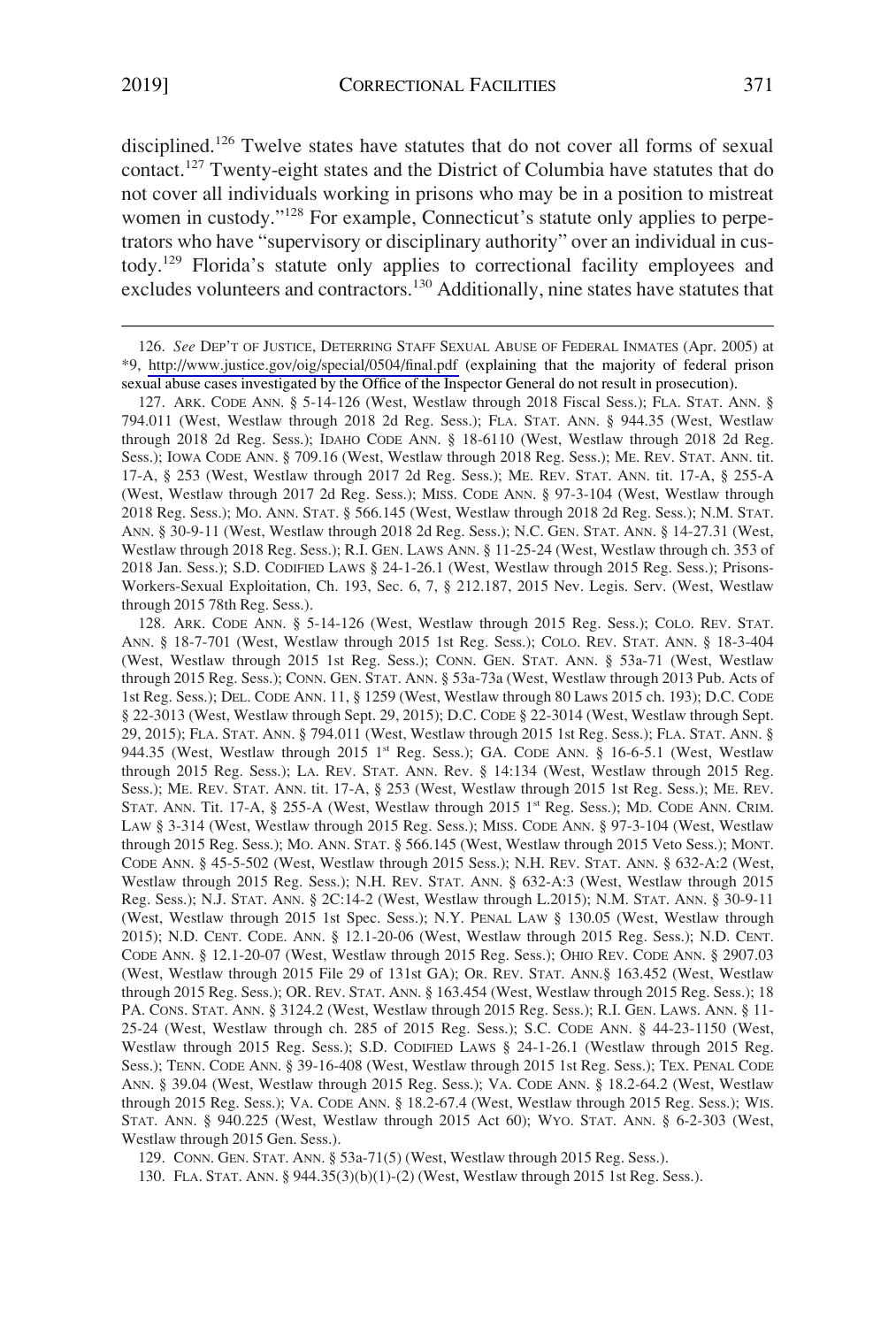do not cover all locations where staff-on-inmate sexual abuse could take place.<sup>131</sup> For example, Colorado's statute does not cover "private contract prisons;"<sup>132</sup> Nevada's statute excludes from coverage individuals on probation or parole.<sup>133</sup>

Although rape by guards is commonplace in U.S. female correctional facilities, most cases of custodial sexual abuse take forms other than outright rape.<sup>134</sup> Despite the prevalence of rape in U.S. female correctional facilities, other forms of custodial sexual abuse are reported most often. For example, correctional officers subject women to sexual extortion, groping during body searches, and other types of sexual assault.<sup>135</sup> Correctional officers also watch women undress both in the shower and in the toilet.<sup>136</sup> Because prisoners are completely dependent on guards for basic necessities, guards sometimes offer them extra food or personal hygiene products in exchange for sex.<sup>137</sup> Unfortunately, inmates are unlikely to report these abuses because their grievances are rarely kept confidential.<sup>138</sup> Furthermore, when guards find out about the complaint, they often subject inmates to retaliatory harassment and further abuse.<sup>139</sup>

Sexual assault in correctional facilities raises Fourth, Eighth, and Fourteenth Amendment claims.<sup>140</sup> While prisoners in state and federal institutions can utilize the protections of 42 U.S.C. § 1983 to seek redress for their civil rights violations,141 legal remedies alone will not solve the pervasive problem of sexual assault. The National Institute of Corrections suggests that prevention programs

132. COLO. REV. STAT. ANN. § 17-1-102 (West, Westlaw 2015 through 2015 1st Reg. Sess.) (definitional section includes "private contract prison"); COLO. REV. STAT. ANN. § 18-7-701 (West, Westlaw through 2015 1st Reg. Sess.) (mentions some types of facilities in the definitional section but not "private contract prisons").

133. Prisons-Workers-Sexual Exploitation, Ch. 193, Sec. 6, 7, § 212.187, 2015 Nev. Legis. Serv. (West, Westlaw 2015 through 78th Reg. Sess.).

136. *See* Flesher, *supra* note 113, at 843*; see also id*. at 849 ("Although the Supreme Court has never addressed whether cross-gender supervision violates the constitutional rights of prisoners, almost every federal court of appeals has heard at least one case in this area.").

138. *See* Buchanan, *supra* note 1, at 64.

140. *See* Flesher, *supra* note 113, at 849–53. These claims do not only involve forcible rape, but also cross-gender pat frisks, surveillance, strip searches, and body cavity searches.

141. *See* 42 U.S.C.A. § 1983 (West, Westlaw through P.L. 114-61 (excluding P.L. 114-52, 114-54, 114-59, and 114-60)); *see also* Flesher, *supra* note 113, at 859; Goodmon v. Rockefeller, 947 F.2d 1186, 1187 (4th Cir. 1991) (the commissioner of a state Department of Corrections and prison officials, each acting in their individual capacities, are "persons" under §1983).

<sup>131.</sup> COLO. REV. STAT. ANN. § 18-7-701 (West, Westlaw through 2015 1st Reg. Sess.); DEL. CODE ANN. TIT. 11, § 1259 (West, Westlaw through 80 laws 2015, ch. 193); MO. STAT. ANN. § 566.145 (West, Westlaw through 2015 Veto Sess.); N.M. STAT. ANN. § 30-9-11 (West, Westlaw through 2015 1st Spec. Sess.); 18 PA. CONS. STAT. ANN. § 3124.2 (West, Westlaw through 2015 Reg. Sess.); S.D. CODIFIED LAWS § 24-1-26.1 (Westlaw through 2015 Reg. Sess.); TENN. CODE ANN. § 39-16-408 (West, Westlaw through 2015 1st Reg. Sess.); TEX. PENAL CODE ANN. § 39.04 (West, Westlaw through 2015 Reg. Sess.); Prisons-Workers-Sexual Exploitation, Ch. 193, Sec. 6, 7, § 212.187, 2015 Nev. Legis. Serv. (West, Westlaw through 2015 78th Reg. Sess.).

<sup>134.</sup> *See* Buchanan, *supra* note 1, at 55.

<sup>135.</sup> See Violence Against Women: A Fact Sheet, AMNESTY INT'L (Apr. 11, 2012), http://www. [amnestyusa.org/sites/default/files/pdfs/vaw\\_fact\\_sheet.pdf](http://www.amnestyusa.org/sites/default/files/pdfs/vaw_fact_sheet.pdf) [hereinafter *Violence Against Women*].

<sup>137.</sup> *Violence Against Women*, *supra* note 135.

<sup>139.</sup> *Id*.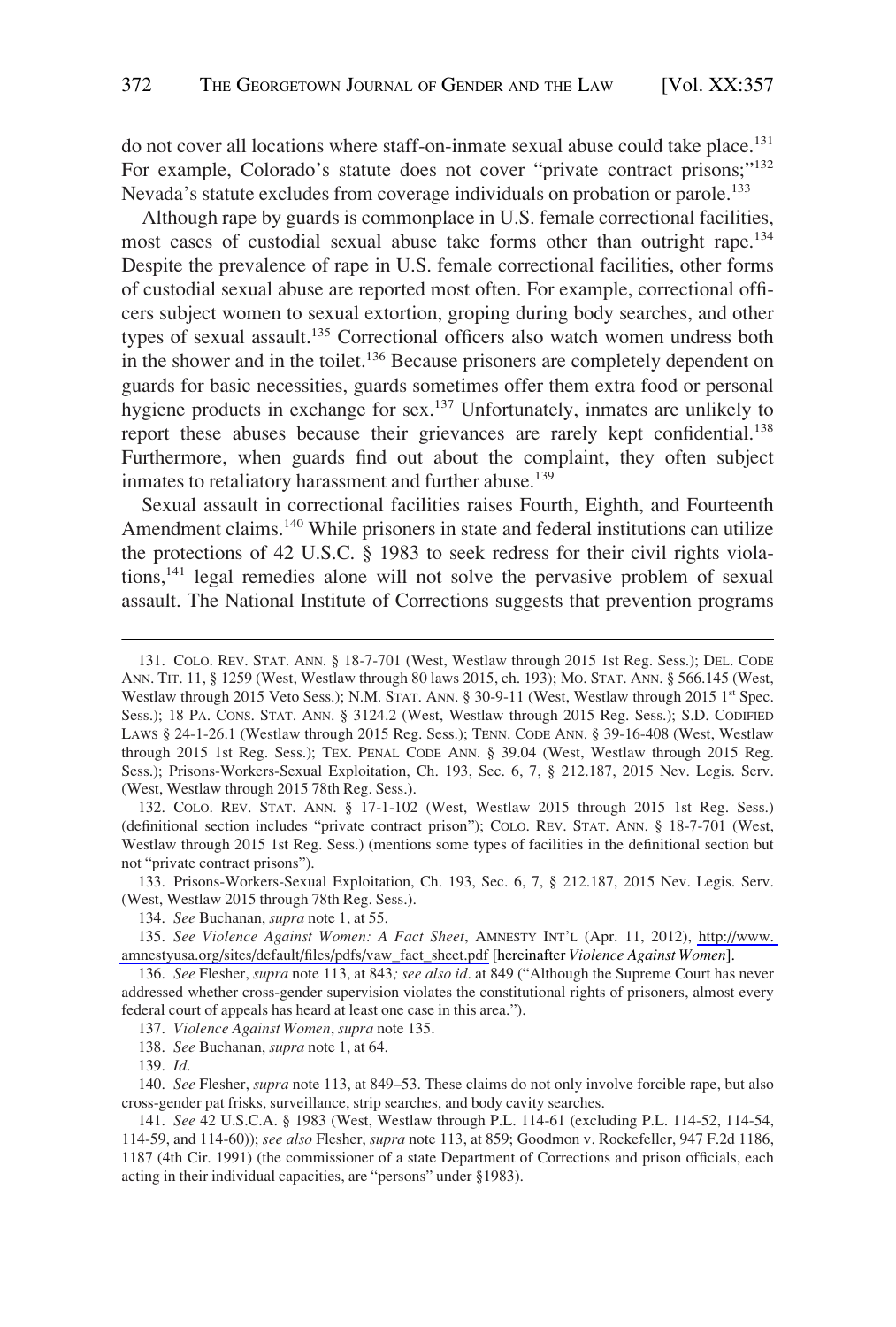<span id="page-16-0"></span>could have a substantive impact in reducing the incidence of prison rape; these might include staff training that "presents clear information on applicable laws, agency policies, and penalties for violating both the policy and applicable state laws."<sup>142</sup> In theory, the new standards that the DOJ set up in 2012 should be helpful in establishing such programs nationwide and remedying the persistent issues of sexual assault in correctional facilities. However, the push to end prison rape appears to have lost its earlier momentum, and the DOJ has been criticized for failing to promote the standards vigorously.<sup>143</sup> Many states have been slow to participate in the implementation of the standards to prevent, detect, and respond to prison rape, and some have actually refused to sign on.<sup>144</sup> In 2014, the first year in which jurisdictions had to show compliance, only two states—New Hampshire and New Jersey—certified full compliance, and the governors of seven states either ignored or refused to comply with the national standards.<sup>145</sup> Fiscal year 2015 saw nine more states certify compliance; four states still refused to comply.<sup>146</sup> The remaining states provided a form "assuring" that funds were being used for the sole purpose of carrying out compliance, but were not actually required to conduct any outside audits prior to making these assurances.<sup>147</sup>

## D. INMATE-ON-INMATE SEXUAL ABUSE

Sexual abuse by other inmates is also a rampant problem, as demonstrated by recent data collections.148 Since PREA was enacted in 2003, the Bureau of Justice Statistics has been charged with carrying out a comprehensive statistical review and analysis aimed at identifying the causes of sexual victimization in prisons and the types of inmates who are most vulnerable.149 According to the most recent National Inmate Survey, "in 2015, there were 295 substantiated inmate-on-inmate nonconsensual sexual acts (the most serious inmate-on-inmate victimization), down from 308 in 2014 but up from 241 in 2012."150 In 2015, 58% of substantiated incidents were perpetrated by inmates, while 42% were

<sup>142.</sup> *See* WOMEN IN CUSTODY, *supra* note 125, at 24.

*See* Deborah Sontag, *Push to End Prison Rapes Loses Earlier Momentum*, N.Y. TIMES (May 12, 143. 2015), [http://www.nytimes.com/2015/05/13/us/push-to-end-prison-rapes-loses-earlier-momentum.](http://www.nytimes.com/2015/05/13/us/push-to-end-prison-rapes-loses-earlier-momentum.html?_r=0)  $html?$   $r=0$ .

<sup>144.</sup> *See id*.

<sup>145.</sup> U.S. DEP'T OF JUSTICE, STATES' AND TERRITORIES' RESPONSES TO THE MAY 15, 2014 PRISON RAPE ELIMINATION ACT DEADLINE (2014), <https://www.bja.gov/Programs/PREAcompliance.pdf>. The governors of Arizona, Florida, Idaho, Indiana, Nebraska, Texas, and Utah declined.

<sup>146.</sup> BUREAU OF JUSTICE ASSISTANCE, U.S. DEP'T OF JUSTICE, FY 2015 LIST OF CERTIFICATION AND ASSURANCE SUBMISSIONS (2015), [https://www.bja.gov/Programs/15PREA-AssurancesCertifications.](https://www.bja.gov/Programs/15PREA-AssurancesCertifications.pdf)  [pdf.](https://www.bja.gov/Programs/15PREA-AssurancesCertifications.pdf) Arizona, Iowa, Maine, Mississippi, Missouri, North Dakota, Oregon, Tennessee, and Washington certified compliance; Alaska, Arkansas, Idaho, and Utah declined to provide either an affirmation or certification of compliance. *Id*.

<sup>147.</sup> *See* Sontag, *supra* note 143.

<sup>148.</sup> *See* Allen J. Beck et al., *supra* note 118, at 9.

<sup>149.</sup> *See id*. at 8.

<sup>150.</sup> BUREAU OF JUSTICE STATISTICS, U.S. DEP'T OF JUSTICE, PREA DATA COLLECTION ACTIVITIES, 2018 (June 2018)[, https://www.bjs.gov/content/pub/pdf/pdca18.pdf.](https://www.bjs.gov/content/pub/pdf/pdca18.pdf)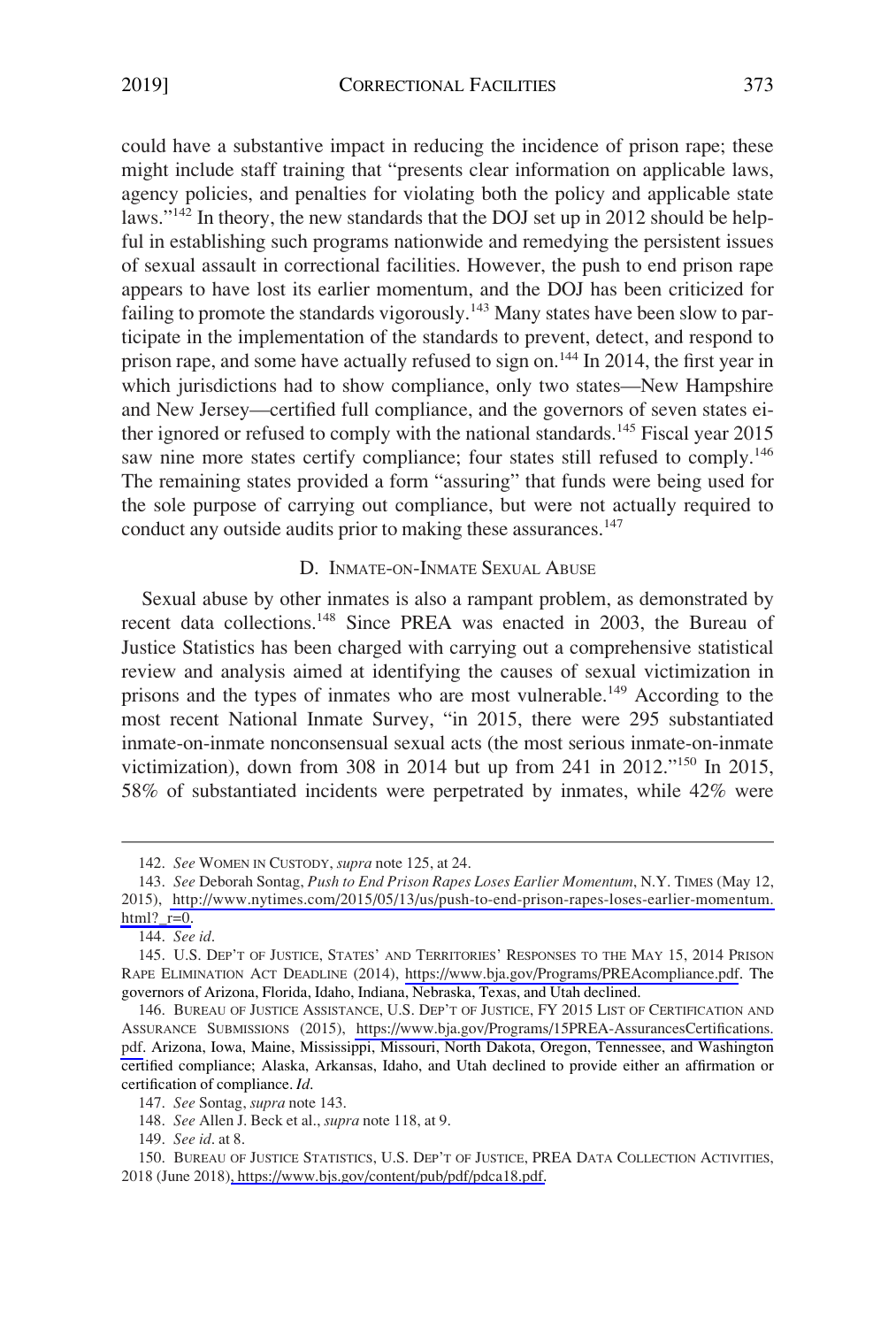<span id="page-17-0"></span>perpetrated by staff members, versus 56% by inmates and 44% by staff members in 2011.<sup>151</sup>

Unfortunately, cases involving the sexual abuse of prisoners are generally not a priority for public prosecutors.<sup>152</sup> Prisoners who file civil suits against prison authorities after a rape generally assert that prison officials took inadequate steps to protect them from abuse, therefore violating the Eighth Amendment prohibition on "cruel and unusual punishment."153 Since 1994, when the Supreme Court decided *Farmer v. Brennan*, the applicable legal standard for Eighth Amendment claims of inmates subjected to sexual violence has been "deliberate indifference."154 A prison official meets this standard if the official knew that an inmate faced a substantial risk of serious harm and disregarded that risk by denying the inmate humane conditions of confinement.155 Additionally, prison officials may be found "deliberately indifferent" if they did not provide adequate care to inmates after an incident of sexual violence, including counseling, medical attention, collection of evidence, and/or provision of a rape kit.156 Officials cannot remain willfully ignorant of inhuman conditions in order to shield themselves from liability.157

## IV. REPRODUCTIVE RIGHTS OF INCARCERATED WOMEN

Female prison populations present substantial physical and mental health concerns. Women are often in poor health when entering correctional facilities due to high risk factors such as poverty and substance abuse, $158$  and many women have been physically or sexually abused prior to incarceration.<sup>159</sup> "Lack of consistent access to health care often means that incarcerated women bring with

<sup>151.</sup> *Id*.

<sup>152.</sup> See NO ESCAPE: MALE RAPE IN U.S. PRISONS, HUMAN RIGHTS WATCH (2001), http://www.hrw. [org/reports/2001/prison/report1.html](http://www.hrw.org/reports/2001/prison/report1.html) ("Few public prosecutors are concerned with prosecuting crimes committed against inmates, preferring to leave internal prison problems to the discretion of the prison authorities; similarly, prison officials themselves rarely push for the prosecution of prisoner-on-prisoner abuses. As a result, perpetrators of prison rape almost never face criminal charges.").

<sup>153.</sup> *See* Farmer v. Brennan, 511 U.S. 825, 833–34 (1994); Riccardo v. Rausch, 375 F.3d 521, 525 (7th Cir. 2004).

<sup>154.</sup> *Farmer*, 511 U.S. at 834.

<sup>155.</sup> *See id*. at 835 ("While *Estelle* establishes that deliberate indifference entails something more than mere negligence, the cases are also clear that it is satisfied by something less than acts or omissions for the very purpose of causing harm or with knowledge that harm will result") (citing Estelle v. Gamble, 429 U.S. 97 (1976)).

<sup>156.</sup> John P. Cronan & Christopher D. Man*, Forecasting Sexual Abuse in Prison: The Prison Subculture of Masculinity as a Backdrop for* "*Deliberate Indifference,*" 92 J. CRIM. L. & CRIMINOLOGY 127, 146-47 (2002); *see also* LaMarca v. Turner, 995 F.2d 1526, 1544 (11th Cir. 1993).

<sup>157.</sup> Bennett Capers, *Real Rape Too*, 99 CA. L. REV. 1259, 1271 (2011).

<sup>158.</sup> Kelly Parker, *Pregnant Women Inmates: Evaluating Their Rights and Identifying Opportunities for Improvements in their Treatment*, 19 J.L. & HEALTH 259, 263 (2005).

<sup>159.</sup> *Id*. ("Forty-three percent of women in state prisons had been physically or sexually abused sometimes both—at some time before their incarceration"); ROSEMARY GIDO & LANETTE DALLEY, WOMEN'S MENTAL HEALTH ISSUES ACROSS THE CRIMINAL JUSTICE SYSTEM 6 (2008).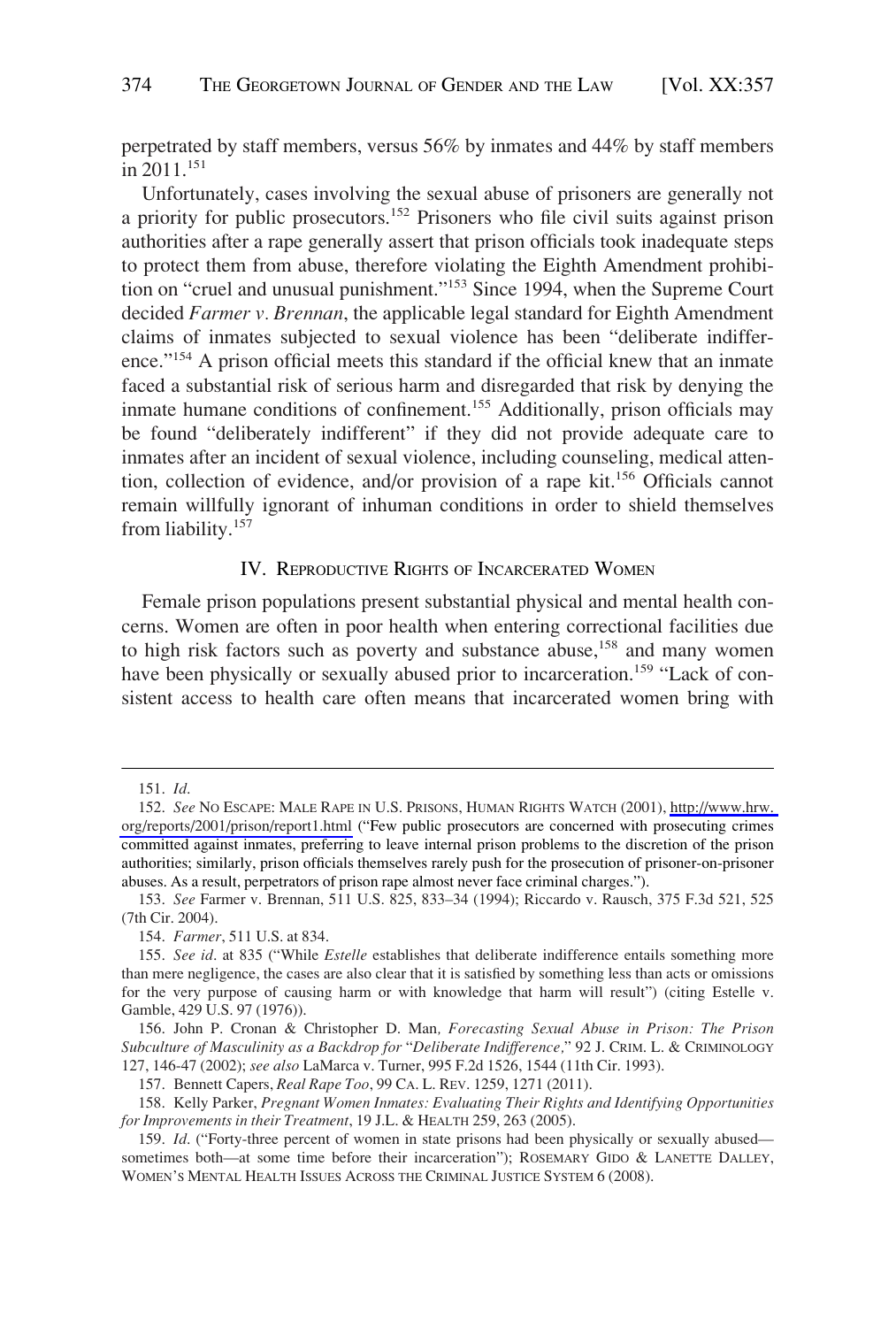<span id="page-18-0"></span>them sexually transmitted diseases and chronic health conditions" that complicate the provision of various health care services to women in prison.<sup>160</sup>

A. PROVISION OF GYNECOLOGICAL AND OBSTETRIC HEALTH CARE

Prisons do not perform routine gynecological exams, often fail to ask appropriate initial screening questions, and typically do not have on-site physicians trained in obstetrics and gynecology.161 As a result, there is a high risk that women in prisons, many of whom are pregnant or carry a sexually transmitted disease when they enter, have medical conditions that can result in sterility or even death.<sup>162</sup>

The inadequate gynecological and obstetric care received by female prisoners, pregnant or not, may rise to the level of deliberate indifference towards their health care needs sufficient to constitute cruel and unusual punishment<sup>163</sup> under the Eighth Amendment standard laid out in *Estelle v. Gamble*. 164 In *Estelle*, the Supreme Court held that, regardless of how it is evidenced, deliberate indifference to a prisoner's serious health care needs violates the Eighth Amendment and thus constitutes a cause of action under 42 U.S.C.  $\S$  1983.<sup>165</sup> Section 1983 provides an avenue for civil claims of constitutional violations, and thus allows both individuals and states to enforce the provisions of the Fourteenth Amendment.<sup>166</sup> The Court found mere "[i]nadvertent failure to provide" sufficient care, however, beyond the statute's proscription.<sup>167</sup>

*Todaro v. Ward* was the first Section 1983 claim brought to address the medical treatment of female prisoners following the Court's ruling in *Estelle*. 168 The Southern District of New York determined that the prison's failure to properly screen women's health problems and administer prison health services constituted a violation of the Eighth Amendment, as it was a denial of necessary medical care.169 The *Todaro* rule was narrowed by the Supreme Court's holding in *Farmer v. Brennan*, which clarified that there is deliberate indifference only where there is a showing that the defendant knew of the substantial risk of harm and disregarded the risk by failing to take reasonable measures to address it.<sup>170</sup>

<sup>160.</sup> Parker, *supra* note 158, at 263.

<sup>161.</sup> Kendra D. Arnold, *The Right to Live: A Constitutional Argument for Mandatory Preventative Health Care for Female Prisoners*, 10 WM. & MARY J. WOMEN & L. 343, 360 (2004).

<sup>162.</sup> *Id*.

<sup>163.</sup> *See id*. at 365 (arguing that failure to provide female prisoners with preventative care to detect cervical cancer satisfies the deliberate indifference standard).

<sup>164.</sup> *Id*.; Estelle v. Gamble, 429 U.S. 97, 104–05 (1976).

<sup>165.</sup> *Estelle*, 429 U.S. at 104–05. Deliberate indifference to a prisoner's serious health care needs violates the Eight Amendment, whether the indifference is manifested by prison doctors in their response to the prisoner's needs or by prison guards in intentionally denying or delaying access to medical care or intentionally interfering with the treatment once prescribed. *Id*.

<sup>166. 42</sup> U.S.C. § 1983 (West, Westlaw through P.L. 115-281).

<sup>167.</sup> *Estelle*, 429 U.S. at 105–06.

<sup>168.</sup> Todaro v. Ward, 431 F. Supp. 1129 (S.D.N.Y. 1977).

<sup>169.</sup> *Id*. at 1141, 1146, 1152.

<sup>170.</sup> *Farmer*, 511 U.S. 825, 835 (1994).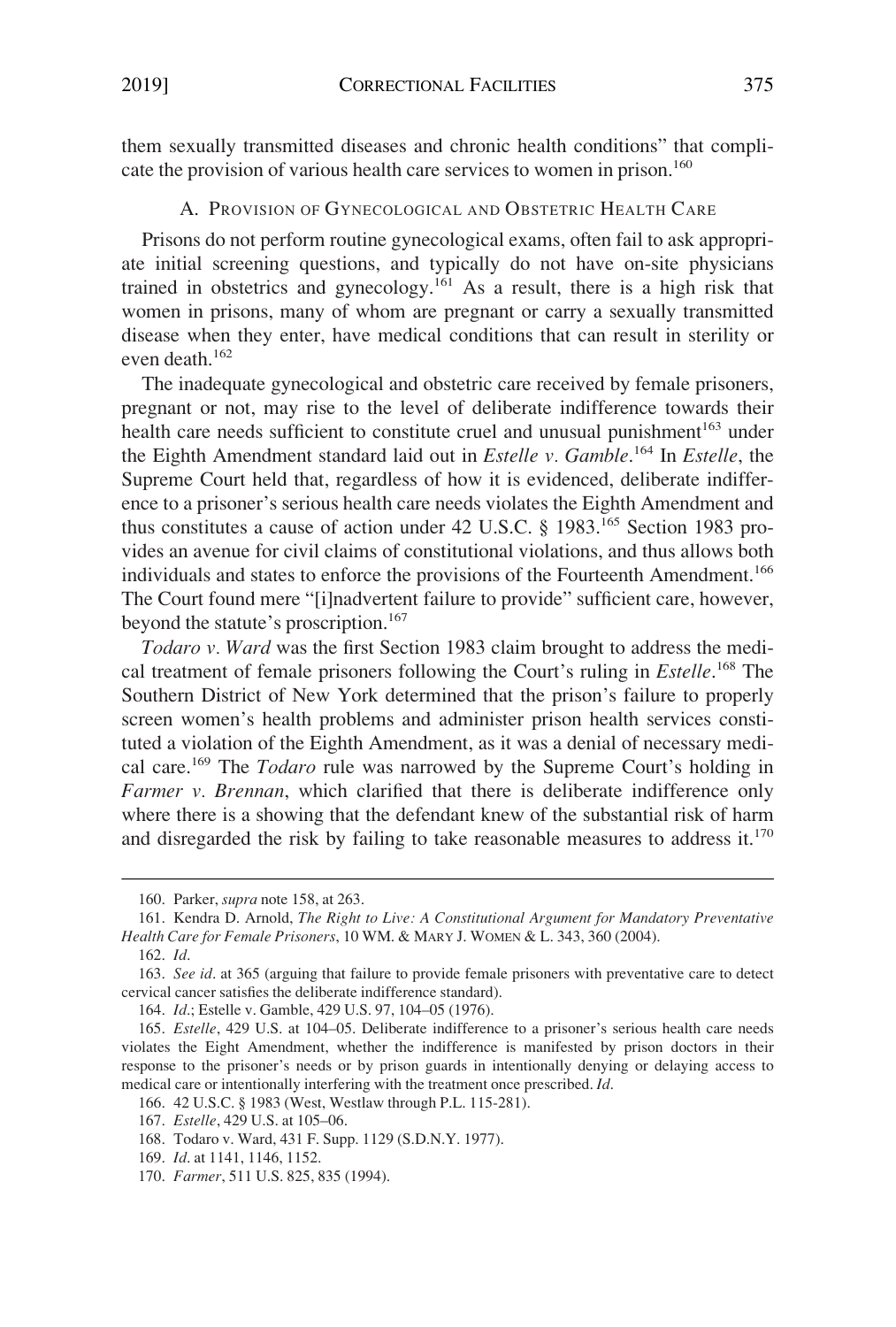<span id="page-19-0"></span>Due to this narrowing, it is now more difficult to make an Eighth Amendment case challenging lack of inmate medical care.171 Furthermore, as noted earlier, the PLRA has created substantial disincentives and hurdles to such litigation, namely the PLRA's exhaustive administrative remedy requirement.<sup>172</sup>

#### B. PREGNANCY, CHILDBIRTH, AND CHILD CARE IN CUSTODY

Various surveys report that about 6% of the women entering jail or prison are pregnant, and more may become pregnant after entering prison as a result of rape by prison guards.<sup>173</sup> Other studies indicate that up to 25% of women in correctional facilities are or have been pregnant within the last year.<sup>174</sup> Many incarcerated women's pregnancies are classified as high risk due to drug addiction, sexually transmitted disease, or pelvic inflammatory disease.<sup>175</sup> In the case of pregnant drug addicts, prison health professionals must be careful to provide appropriate detoxification, otherwise the fetus will experience the symptoms of withdrawal as the mother.<sup>176</sup>

Many prisons use restraints on women who are pregnant, are in labor, or have just given birth. $177$  However, the practice of shackling can have serious consequences on the health of the mother and her unborn child.<sup>178</sup> The American Congress of Obstetricians and Gynecologists ("ACOG"), the nation's leading experts in maternal, fetal and child health care, have clearly stated their opposition to the practice of shackling.179 According to ACOG, shackling interferes with the ability of physicians to safely practice medicine and is "demeaning and rarely necessary."<sup>180</sup> For example, the shackling of a pregnant woman makes it difficult for her to walk, increasing the risk that she will fall and making it

<sup>171.</sup> *See* Parker, *supra* note 158, at 276–77 (citing Coleman v. Rahija, 114 F.3d 778, 781 (8th Cir. 1997)) (finding deliberate indifference where medical staff knew of the woman's history of pregnancy problems and largely dismissed her concerns when she went into early labor).

<sup>172. 42</sup> U.S.C. § 1997e(a) ("[n]o action shall be brought with respect to prison conditions under section 1983 of this title, or any other Federal law, by a prisoner confined in any jail, prison, or other correctional facility until such administrative remedies as are available are exhausted.").

<sup>173.</sup> Avalon Johnson, *Access to Elective Abortions for Female Prisoners under the Eighth and Fourteenth Amendments*, 37 AM. J.L. & MED. 652, 652, 655 (2011); ACLU BRIEFING PAPER: THE SHACKLING OF PREGNANT WOMEN & GIRLS IN U.S. PRISONS, JAILS & DETENTION CENTERS, AM. CIVIL LIBERTIES UNION, [https://www.aclu.org/files/assets/anti-shackling\\_briefing\\_paper\\_stand\\_alone.pdf](https://www.aclu.org/files/assets/anti-shackling_briefing_paper_stand_alone.pdf) (last visited Jan. 19, 2019).

<sup>174.</sup> Parker, *supra* note 158, at 264 n.26.

<sup>175.</sup> *Id*. at 265.

<sup>176.</sup> *Id*.

<sup>177.</sup> Lilya Dishchyan, *Shackled During Labor: The Cruel and Unusual Truth*, 14 WHITTIER J. CHILD & FAM. ADVOC. 140, 147–48 (2015).

<sup>178.</sup> THE AM. COLL. OF OBSTETRICIANS & GYNECOLOGISTS, HEALTH CARE FOR PREGNANT AND POSTPARTUM INCARCERATED WOMEN AND ADOLESCENT FEMALES, COMMITTEE OPINION No. 511 (2011, *reaff'd* 2016), [https://www.acog.org/Clinical-Guidance-and-Publications/Committee-Opinions/Committee](https://www.acog.org/Clinical-Guidance-and-Publications/Committee-Opinions/Committee-on-Health-Care-for-Underserved-Women/Health-Care-for-Pregnant-and-Postpartum-Incarcerated-Women-and-Adolescent-Females?)[on-Health-Care-for-Underserved-Women/Health-Care-for-Pregnant-and-Postpartum-Incarcerated-Women](https://www.acog.org/Clinical-Guidance-and-Publications/Committee-Opinions/Committee-on-Health-Care-for-Underserved-Women/Health-Care-for-Pregnant-and-Postpartum-Incarcerated-Women-and-Adolescent-Females?)[and-Adolescent-Females?](https://www.acog.org/Clinical-Guidance-and-Publications/Committee-Opinions/Committee-on-Health-Care-for-Underserved-Women/Health-Care-for-Pregnant-and-Postpartum-Incarcerated-Women-and-Adolescent-Females?).

<sup>179.</sup> *Id*.

<sup>180.</sup> *Id*.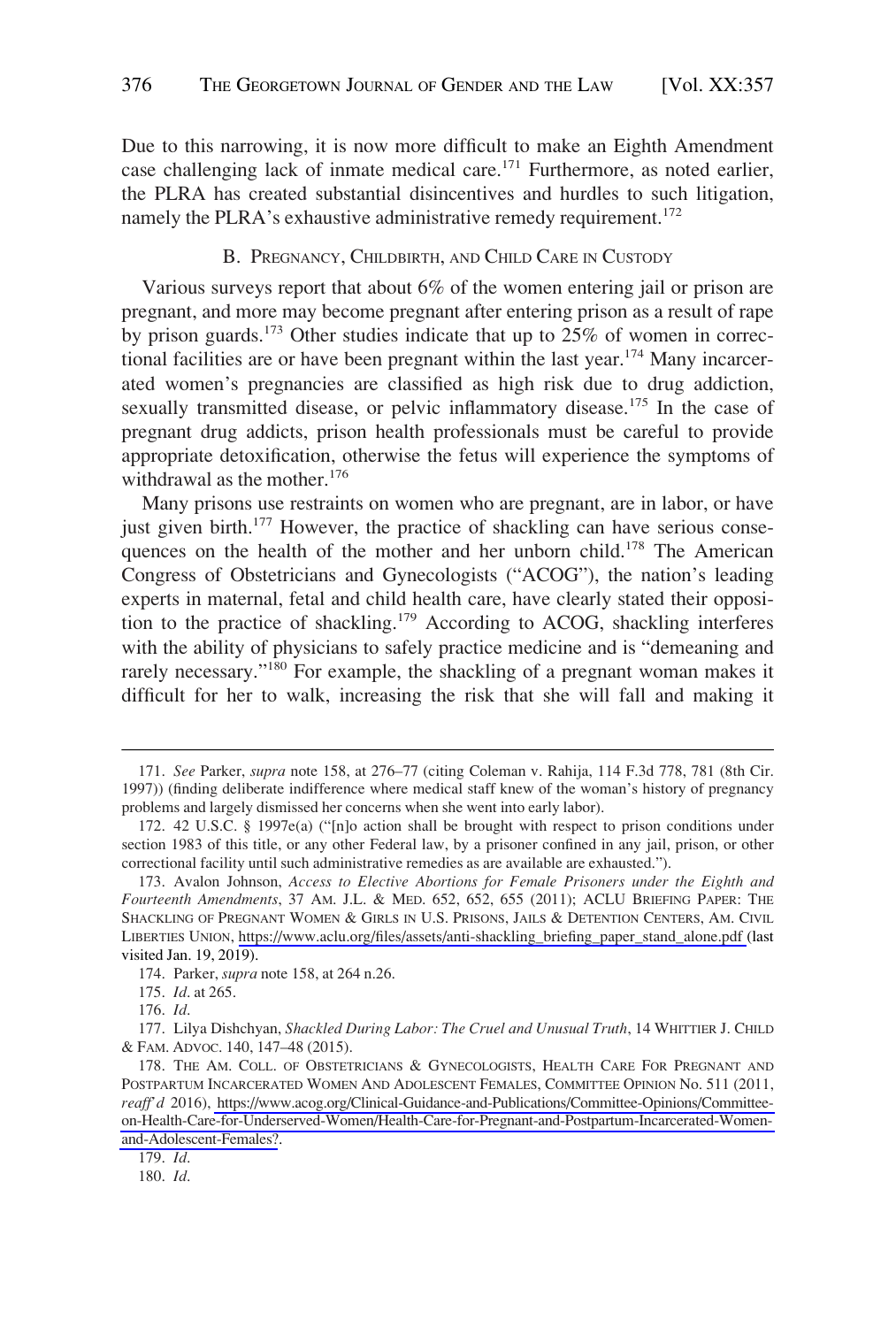difficult for her to protect herself and the fetus if she does fall.<sup>181</sup> Furthermore, shackling can be dangerous during childbirth because it compromises the ability of the woman to assume the various positions required to give birth, makes it difficult for a doctor to assess the medical situation, and impedes swift transport to an emergency room.<sup>182</sup> In the case of a caesarean section, a delay of even five minutes could result in brain damage to the infant.<sup>183</sup>

*Nelson v. Correctional Medical Services*, a 2009 Eighth Circuit decision, held that under the Eighth Amendment, an inmate has a "clearly established" right not to be shackled during labor, absent clear and convincing evidence that she is a security or flight risk.184 In 2010, partially relying on *Nelson*, a district court in Washington held that the plaintiff had made a sufficient showing that "shackling inmates while they are in labor was clearly established as a violation of the Eighth Amendment's prohibition against cruel and unusual punishment."185 The court concluded that "[c]ommon sense, and the [Department of Corrections'] own policy, tells us that it is not good practice to shackle women to a hospital bed while they are in labor."<sup>186</sup> Despite such rulings, twenty-four states and the federal government do not limit the shackling of pregnant prisoners,<sup>187</sup> and many state laws that do limit shackling are not strictly enforced.<sup>188</sup> The Ninth and the Sixth Circuits have both addressed the shackling issue in light of *Nelson*, but both courts declined to find that shackling inmates *per se* violated the Eighth Amendment.<sup>189</sup> Further, putting such restraints on pregnant women may violate international standards, such as the Convention Against Torture and Other Cruel, Inhuman or Degrading Treatment or Punishment, and the United Nations Standard Minimum Rules for the Treatment of Prisoners.<sup>190</sup> Congress has considered bills that aim to curtail shackling and promote better quality pre- and postnatal care of incarcerated persons, including the Pregnant Women in Custody Act,<sup>191</sup> the FIRST STEP Act,<sup>192</sup> and the Dignity for Incarcerated Women Act.<sup>193</sup>

186. *Id*. at 1219.

188. *See* Dishchyan, *supra* note 177, at 149.

<sup>181.</sup> *Id*.

<sup>182.</sup> ACLU BRIEFING PAPER: THE SHACKLING OF PREGNANT WOMEN & GIRLS IN U.S. PRISONS, JAILS & YOUTH DETENTION CENTERS, AM. CIVIL LIBERTIES UNION (2012), [https://www.aclu.org/other/](https://www.aclu.org/other/aclu-briefing-paper-shackling-pregnant-women-girls-us-prisons-jails-youth-detention-centers)  [aclu-briefing-paper-shackling-pregnant-women-girls-us-prisons-jails-youth-detention-centers.](https://www.aclu.org/other/aclu-briefing-paper-shackling-pregnant-women-girls-us-prisons-jails-youth-detention-centers) 183. *Id*.

<sup>184.</sup> Nelson v. Corr. Med. Servs., 583 F.3d 522, 531 (8th Cir. 2009).

<sup>185.</sup> Brawley v. Washington, 712 F. Supp. 2d 1208, 1221 (W.D. Wash. 2010).

<sup>187.</sup> Amy Fettig, New Bill Would Ensure No Woman Has to Give Birth in Chains, AM. CIVIL LIBERTIES UNION (Sept. 19, 2018), [https://www.aclu.org/blog/prisoners-rights/women-prison/new-bill](https://www.aclu.org/blog/prisoners-rights/women-prison/new-bill-would-ensure-no-woman-forced-give-birth-chains)[would-ensure-no-woman-forced-give-birth-chains](https://www.aclu.org/blog/prisoners-rights/women-prison/new-bill-would-ensure-no-woman-forced-give-birth-chains).

<sup>189.</sup> *See generally* Mendiola-Martinez v. Arpaio, 836 F.3d 1239 (9th Cir. 2016); Villegas v. Metro. Gov't of Nashville, 709 F.3d 563 (6th Cir. 2013).

<sup>190.</sup> *See* Dana L. Sichel, *Giving Birth in Shackles: A Constitutional and Human Rights Violation*, 16 AM. U. J. GENDER SOC. POL'Y & L. 223, 242 (2007).

<sup>191.</sup> Pregnant Women in Custody Act, H.R. 6805, 115th Cong. (2018).

<sup>192.</sup> FIRST STEP Act, H.R. 5682, 115th Cong. (2018).

<sup>193.</sup> Dignity for Incarcerated Women Act, S. 1524, 115th Cong. (2018).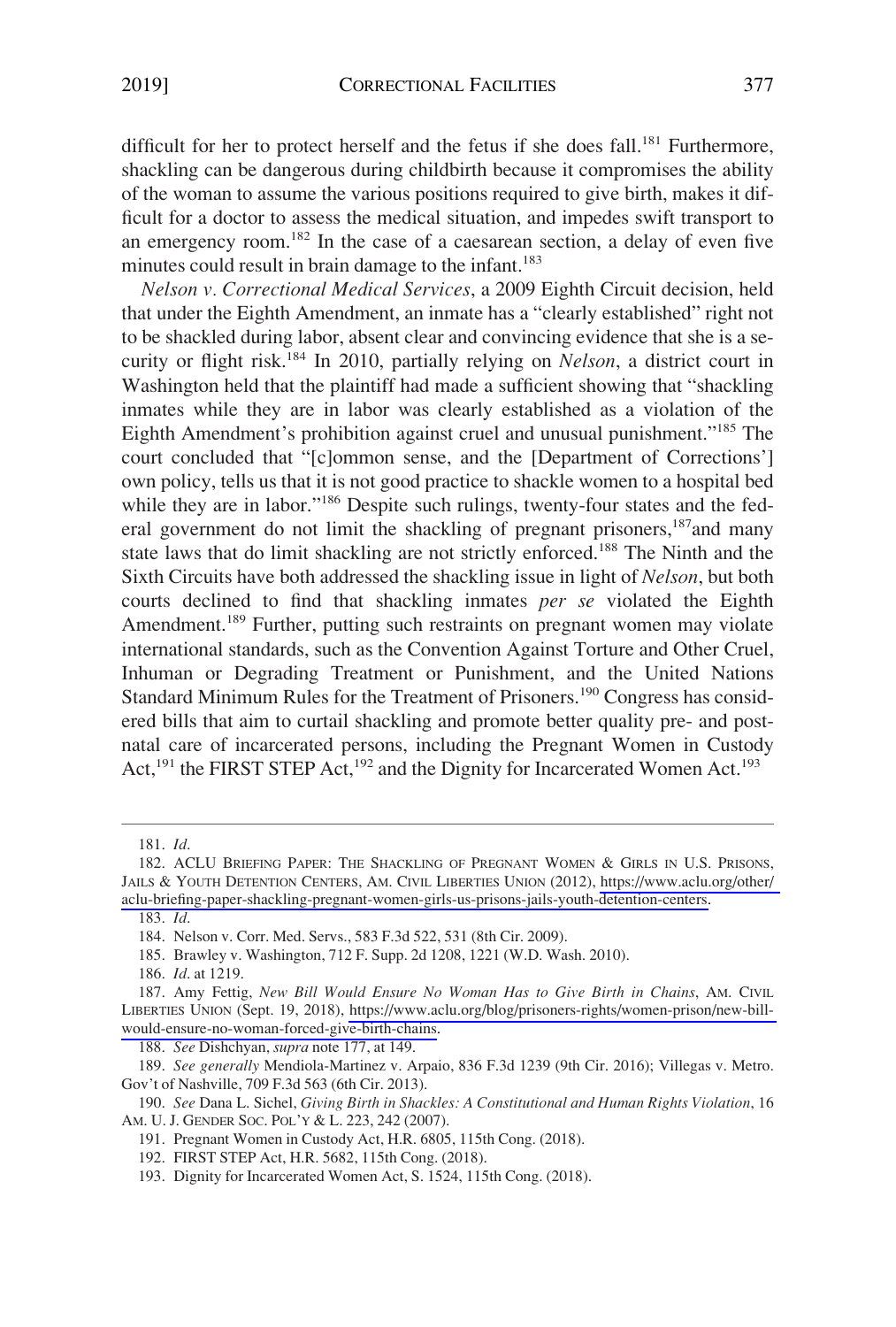<span id="page-21-0"></span>Once an incarcerated woman gives birth to her child, she may be forced to immediately give up her child to a family member or foster care center.<sup>194</sup> Recently, however, programs allowing children born to incarcerated mothers to remain in prison for a limited period have become increasingly prevalent.<sup>195</sup> Proponents of prison nursery programs emphasize that these programs benefit both the mother and the child, as the programs allow for early mother-child bonding and help women develop parenting skills.<sup>196</sup> Although the requirements regarding the establishment of prison nursery programs vary by state, most programs allow infants to stay for an average of twelve to twenty-four months, but only if the women meet certain eligibility requirements.<sup>197</sup> In the case of Decatur Correctional Center in Illinois, for example, only women with nonviolent criminal histories can participate; as a result, only a handful of the roughly fifty women who go into labor every year while in prison qualify for placement in the nursery, while the others are transported to a local hospital under guard and have just twenty-four to forty-eight hours before they must relinquish their newborns.<sup>198</sup>

## C. ACCESS TO ABORTION

In addition to the constitutional rights of prisoners already discussed, a woman's fundamental right to decide whether to terminate her pregnancy also survives in the prison context.<sup>199</sup> In the federal system, two BOP policies govern female prisoners' access to abortions. First, the "Birth Control, Pregnancy, Child Placement and Abortion" program gives female inmates access to elective abortions after they receive "medical, religious, and social counseling."200 The policy provides that the "inmate has the responsibility to decide either to have an abortion or to bear the child" and that if the inmate submits a written statement requesting an abortion, "the Clinical Director shall arrange for an abortion to take place."201 The BOP, however, is only required to pay for the abortion when the procedure is required because of danger to the mother's life or if the pregnancy is

197. *See* Harper, *supra* note 194, at 210, 219–20.

<sup>194.</sup> *See* Carmen Harper, *Can Life in Prison be in the Best Interests of the Child*?, 41 OHIO N.U. L. REV. 201, 210 (2014).

<sup>195.</sup> *Id*. at 201. "There are currently prison nursery programs in California, Idaho, Illinois, Indiana, Massachusetts, Nebraska, New York, Ohio, South Dakota, Tennessee, Texas, Washington, and West Virginia." *Id*. at 210.

*See id*. at 219; Justin Jouvenal, *Raising Babies Behind Bars*, THE WASH. POST (May 11, 2018), 196. https://www.washingtonpost.com/news/local/wp/2018/05/11/feature/prisons-are-allowing-mothers[to-raise-their-babies-behind-bars-but-is-the-radical-experiment-in-parenting-and-punishment-a-good](https://www.washingtonpost.com/news/local/wp/2018/05/11/feature/prisons-are-allowing-mothers-to-raise-their-babies-behind-bars-but-is-the-radical-experiment-in-parenting-and-punishment-a-good-idea/?noredirect=on&utm_term=.857c9defa9d2)[idea/?noredirect=on&utm\\_term=.857c9defa9d2](https://www.washingtonpost.com/news/local/wp/2018/05/11/feature/prisons-are-allowing-mothers-to-raise-their-babies-behind-bars-but-is-the-radical-experiment-in-parenting-and-punishment-a-good-idea/?noredirect=on&utm_term=.857c9defa9d2).

*See* Colleen Mastony, *Bringing Up Baby While Doing Time*, CHICAGO TRIB. (May 3, 2015), 198. <http://www.chicagotribune.com/news/local/ct-decatur-prison-nursery-met-20150501-story.html>.

<sup>199.</sup> *See* Monmouth Cnty. Corr. Institutional Inmates v. Lanzaro, 834 F.2d 326, 349 (3d Cir. 1987) (holding that inmates retain the right to have an abortion under Turner v. Safley, 482 U.S. 78 (1987)); Doe v. Arpaio, 150 P.3d 1258, 1267 (Ariz. Ct. App. 2007) (holding that a transportation pre-payment policy for an abortion was unconstitutional under the Fourteenth Amendment as applied to petitioner, an in-custody indigent inmate).

<sup>200.</sup> Johnson, *supra* note 173, at 655–56.

<sup>201. 28</sup> C.F.R. § 551.23 (2019).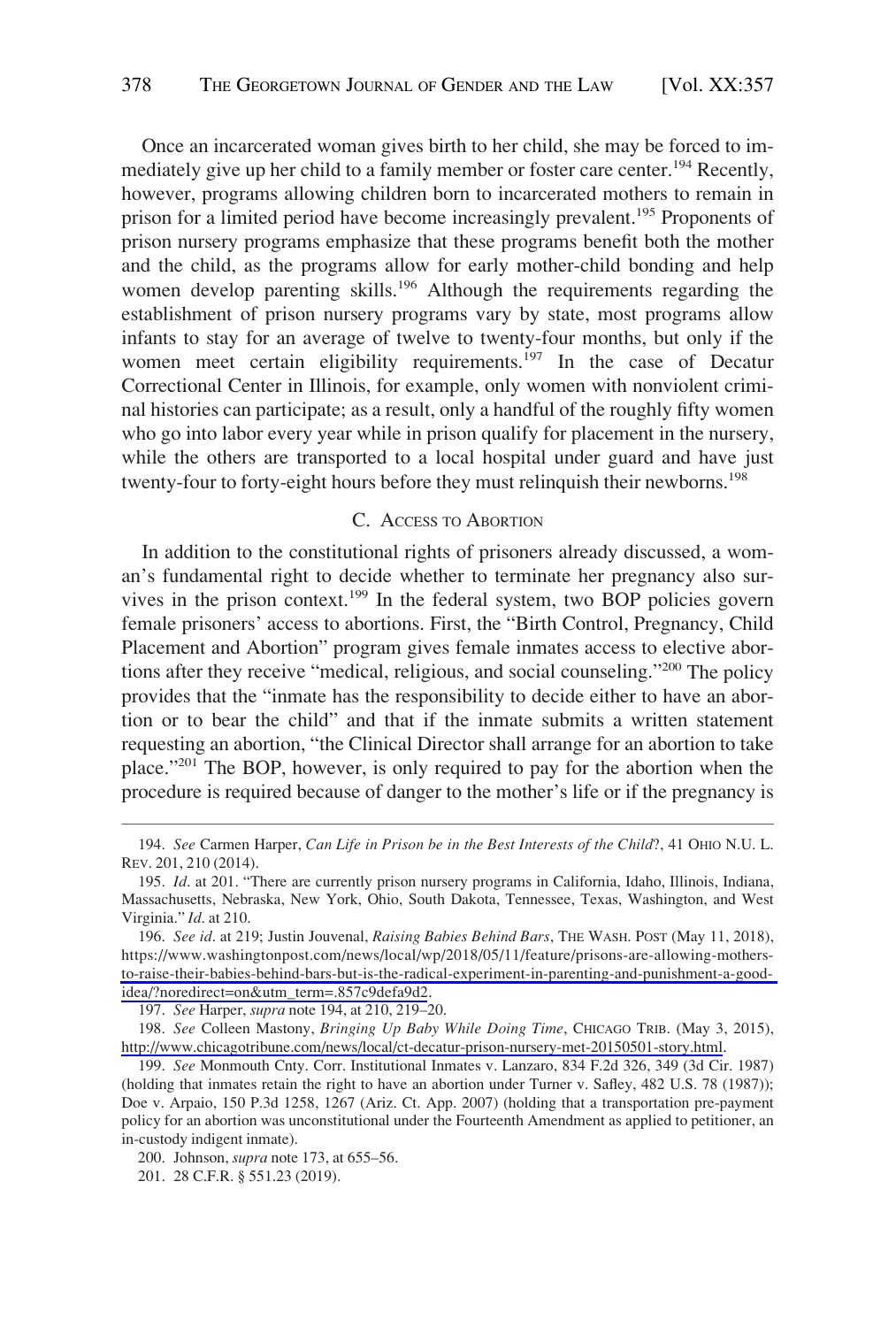a result of rape.202 The second policy is the "Religious Beliefs and Practices" program, which offers religious counseling and other services before a pregnant inmate decides to have an abortion.<sup>203</sup>

However, these federal policies do not apply to facilities at the state and county levels, which vary in the standards established to protect the right to an abortion. Furthermore, many facilities abide by their own ad hoc policies, often restricting female prisoners' right to an abortion. A study by the Guttmacher Institute shows that there are discrepancies in internal decision-making regarding the provision of abortion services: for example, while most facilities do allow inmates to obtain "elective abortions," more than one in ten will not provide transportation or arrange appointments.204 Individual facilities often grant significant discretion to wardens and prison medical care providers, who, depending on their personal perspectives on abortion, may prevent a woman from receiving an abortion through procedural roadblocks, unnecessary delay, or outright refusal.205

Two Supreme Court decisions serve as guides to determine the constitutionality of the various state policies and the legal rights of prisoners.206 In *Turner v. Safley*, the Court rejected strict scrutiny as the standard for evaluating prisoners' rights under the Fourteenth Amendment; the Court instead held that a restriction that is reasonably related to a legitimate penological interest does not violate the prisoner's constitutional rights.<sup>207</sup> This "reasonable relation" standard is much more relaxed than the alternative strict scrutiny standard.<sup>208</sup> In contrast, the Court held in *Estelle v. Gamble* that a failure to respond to an inmate's serious medical need is a violation of the Eighth Amendment's prohibition against cruel and unusual punishment.<sup>209</sup> The Court established a two-prong test to determine whether there has been an Eighth Amendment violation: (1) the inmate must have an objectively serious medical need and (2) the prison must have been deliberately indifferent to that need.<sup>210</sup>

While these two cases have been instrumental in establishing inmates' rights to elective abortions, there is still substantial disagreement about the scope of those rights in the Circuit courts.<sup>211</sup> The Sixth Circuit refused to recognize the "failure

<sup>202.</sup> Johnson, *supra* note 173, at 656.

FEDERAL BUREAU OF PRISONS, PROGRAM STATEMENT: RELIGIOUS BELIEFS AND PRACTICES 8 203. (2004), [http://www.bop.gov/policy/progstat/5360\\_009.pdf](http://www.bop.gov/policy/progstat/5360_009.pdf).

<sup>204.</sup> Carolyn Sufrin et al., *Incarcerated Women and Abortion Provision: A Survey of Correctional Health Providers*, 41 PERSP. ON SEXUAL & REPROD. HEALTH 6, 6 (2009). Specifically, of the 68% of facilities that allow elective abortions, 88% provide transportation, but only 54% help arrange appointments. *Id*.

<sup>205.</sup> Elizabeth Budnitz, *Not a Part of Her Sentence: Applying the Supreme Court's* Johnson v. California *to Prison Abortion Policies*, 71 BROOK. L. REV. 1291, 1327 (2006).

<sup>206.</sup> *See* Diane Kasdan, *Abortion Access for Incarcerated Women: Are Correctional Health Practices in Conflict with Constitutional Standards?*, 41 PERSP. ON SEXUAL AND REPROD. HEALTH 59, 60 (2009).

<sup>207.</sup> Turner v. Safley, 482 U.S. 78, 89 (1987).

<sup>208.</sup> *Id*.

<sup>209.</sup> Estelle v. Gamble, 429 U.S. 97, 104 (1976).

<sup>210.</sup> *Id*. at 106.

<sup>211.</sup> Johnson, *supra* note 173, at 659.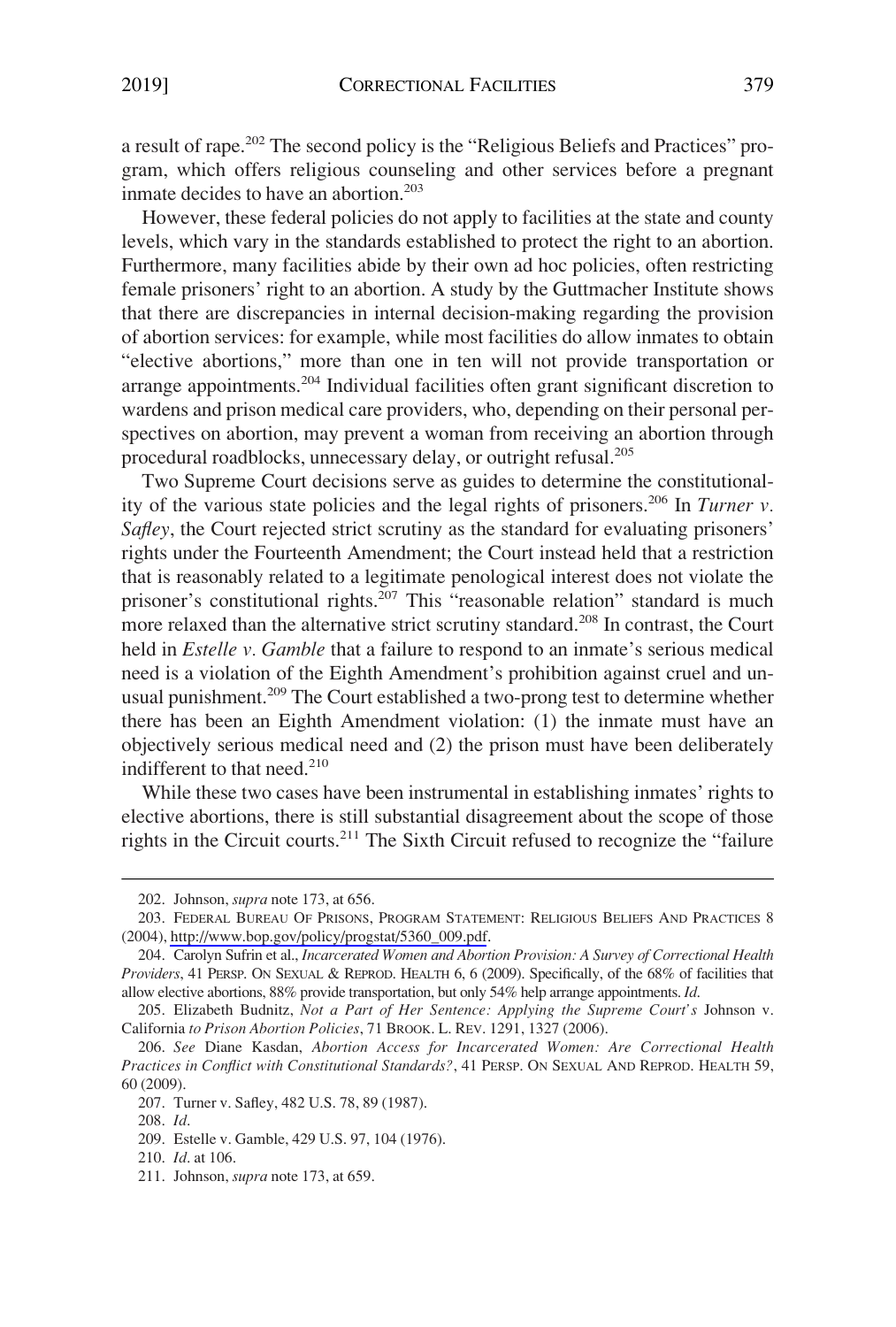to arrange an abortion" as "deliberate indifference to serious medical needs" that violates the Eighth Amendment under *Estelle*. 212 The Third Circuit, however, has come to the opposite conclusion under the *Estelle* framework and held that denying pregnant inmates the right to elective, non-therapeutic abortions violates their Eighth Amendment rights.<sup>213</sup> Additionally, the Third Circuit held that "in the absence of alternative methods of funding, the County must assume the cost of providing its inmates with needed medical care," which includes abortions.<sup>214</sup> Further, regulations that are part of a general policy on elective, or nonemergency, medical procedures have been more difficult to challenge.<sup>215</sup> The Fifth Circuit held that a policy requiring an inmate to obtain a court order to receive transportation offsite for an abortion was permissible because it was part of a general policy requiring court orders for elective medical procedures.216 Finally, the Eighth Circuit, in *Roe v. Crawford*, found that a Missouri Department of Corrections ("MDC") policy that prohibited transporting inmates for elective abortions violated inmates' Fourteenth Amendment rights under *Turner* but did not violate the Eighth Amendment under *Estelle* because elective abortions are not "serious medical needs."217 The circuit split over inmates' right to elective abortions may be resolved by the Supreme Court in the coming years, which would make a uniform national policy much more feasible.

Resolution will likely be that denial of elective abortions does not violate the Eighth Amendment, but it is uncertain whether the Court will find the denial violates the Fourteenth Amendment.<sup>218</sup> Justice Kennedy was a key moderate vote regarding Fourteenth Amendment protections of the right to choose.<sup>219</sup> Justice Kavanaugh has stated only that he will adhere to *stare decisis* on questions of abortion rights. $220$ 

Similarly, it is unclear if the Court will permit pregnant persons detained by immigration authorities to freely obtain abortions. In October 2017, a detained teenager known as Jane Doe obtained an abortion notwithstanding opposition from the Trump administration.<sup>221</sup> An appeals court ordered that Doe be provided the abortion, but the Supreme Court declined to either affirm or reverse the lower

<sup>212.</sup> Gibson v. Matthews, 926 F.2d 532, 536 (6th Cir. 1991).

<sup>213.</sup> Monmouth Cnty. Corr. Institutional Inmates v. Lanzaro, 834 F.2d 326, 349 (3d Cir. 1987).

<sup>214.</sup> *Id*. at 351.

<sup>215.</sup> *See* Kasdan, *supra* note 206, at 60–61.

<sup>216.</sup> Victoria W. v. Larpenter, 369 F.3d 475, 488–89 (5th Cir. 2004).

<sup>217.</sup> Roe v. Crawford, 514 F.3d 789, 801 (8th Cir. 2008).

<sup>218.</sup> *Id*. at 679.

<sup>219.</sup> *Id*. at 678.

<sup>220.</sup> Sarah McCammon, *Brett Kavanaugh's Record on Abortion*, NATIONAL PUBLIC RADIO (Aug. 31, 2018), [https://www.npr.org/2018/08/31/643603255/brett-kavanaughs-record-on-abortion.](https://www.npr.org/2018/08/31/643603255/brett-kavanaughs-record-on-abortion)

<sup>221.</sup> Manny Fernandez, U.S. Must Let Undocumented Teenager Get Abortion, Appeals Court Says, N.Y. TIMES (Oct. 24, 2017), [https://www.nytimes.com/2017/10/24/us/undocumented-immigrant](https://www.nytimes.com/2017/10/24/us/undocumented-immigrant-abortion.html?_r=0&module=inline)[abortion.html?\\_r=0&module=inline.](https://www.nytimes.com/2017/10/24/us/undocumented-immigrant-abortion.html?_r=0&module=inline)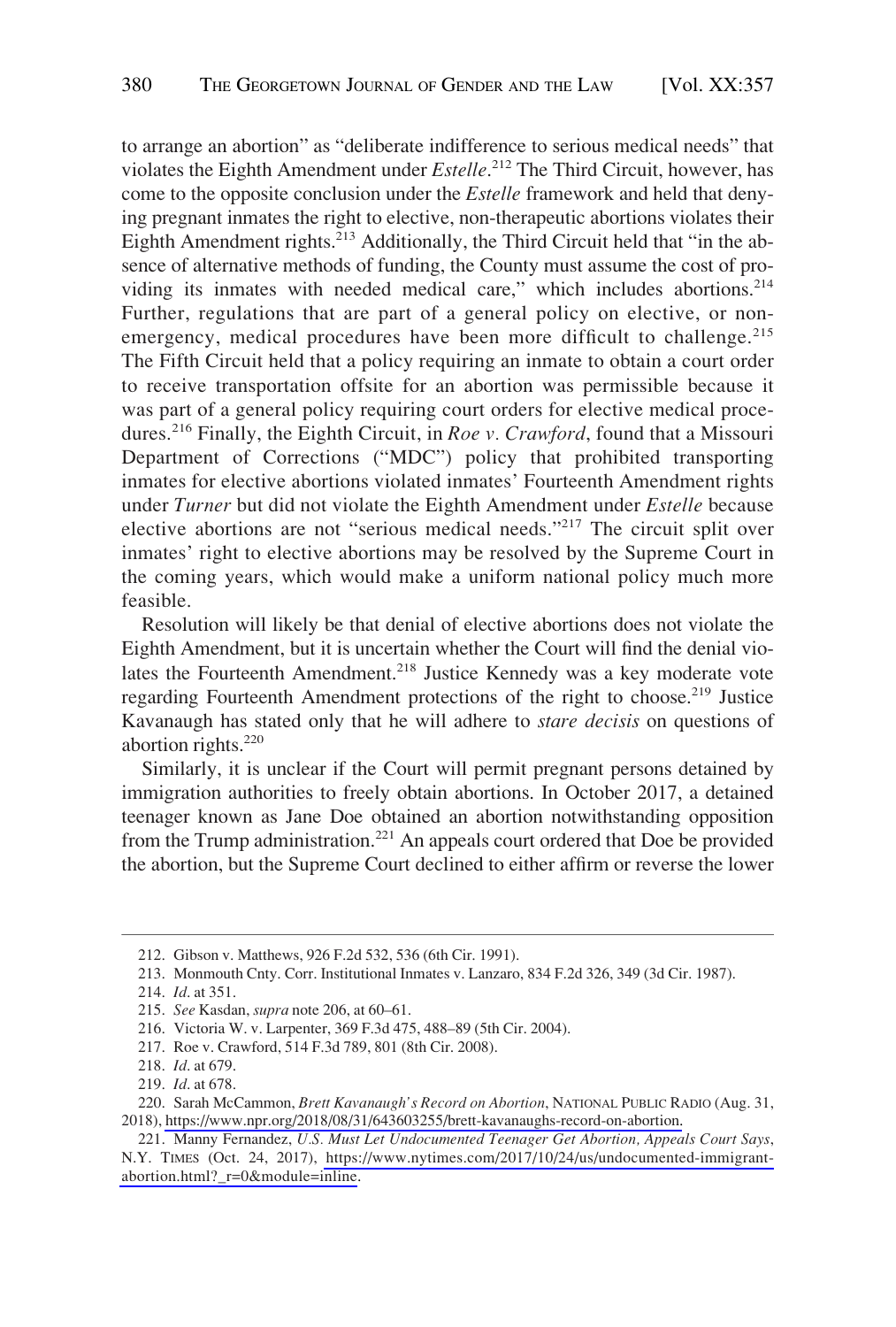<span id="page-24-0"></span>court decision. The Court opined that the question was moot, thus nullifying any precedential power of the decision.<sup>222</sup>

## V. TRANSGENDER PRISONERS

In correctional facilities, transgender individuals are "at the mercy of a hypergendered system."223 Traditionally, prison housing for transgender prisoners who have not had gender-confirmation surgery was generally determined according to gender assigned at birth regardless of other factors.224 Nine years after the passage of PREA in 2003, the DOJ partially addressed this issue. In its 2012 rule implementing standards that require prisons and jails to assess prisoners for risk of sexual victimization or abuse—risk factors included whether the prisoner was (or was perceived as) lesbian, gay, bisexual, transgender ("LGBT") or gender nonconforming.<sup>225</sup> The rule required further that prisons use the screening results in housing, bed, education, and work assignments, each determination being made on a case-by-case basis in light of the inmate's health and safety amongst other factors.226 In pursuit of compliance, states have developed more comprehensive internal standards and policies for screening transgender inmates. For example, before the PREA rule, the California Department of Corrections and Rehabilitation, classified inmates for housing based on characteristics such as an inmate's history of violence or nonviolence, mental-health history, age, and repeat offender status but failed to account for sexual orientation, gender, and risk of victimization.227 After the rule's promulgation, California updated its operation manual so that a classification committee would review all transgender individuals' factors for institutional placement and housing assignment.<sup>228</sup>

While most prison systems currently comply with PREA standards or are working towards compliance,<sup>229</sup> the PREA rule allows for "case-by-case determinations."230 While "serious consideration" might be given to a "transgender or intersex inmate's own views[,]" a prison system might still assign housing based

<sup>222.</sup> Adam Liptak, *Supreme Court Rejects Bid to Discipline ACLU*, N.Y. TIMES (June 4, 2018), <https://www.nytimes.com/2018/06/04/us/politics/supreme-court-rejects-bid-to-discipline-aclu.html>.

<sup>223.</sup> Sydney Tarzwell, Note, *The Gender Lines are Marked with Razor Wire: Addressing State Prison Policies and Practices for the Management of Transgender Prisoners*, 38 COLUM. HUM. RTS. L. REV. 167, 176–77 (2006).

<sup>224.</sup> *See* Darren Rosenblum, *"Trapped" in Sing: Transgendered Prisoners Caught in the Gender Binarism*, 6 MICH. J. GENDER & L. 499, 522 (2000) (explaining that prisoners are mostly placed in facilities according to their genitalia due to the traditional understanding of gender, which only includes male and female).

<sup>225. 28</sup> C.F.R. § 115.41 (2012).

<sup>226.</sup> *Id*. § 115.42 (2012).

<sup>227.</sup> Angela Okamura, *Equality Behind Bars: Improving the Legal Protections of Transgender Inmates in the California Prison System*, 8 HASTINGS RACE & POVERTY L. J. 109, 111 (2011).

<sup>228.</sup> Cal. Code Regs. tit. 15 § 3269 (2018); CALIFORNIA DEPARTMENT OF CORRECTIONS AND REHABILITATION, OPERATIONS MANUAL § 62080.14 (2012).

<sup>229.</sup> Douglas Rourth et al., *Transgender Inmates in Prison: A Review of Applicable Statutes and Policies*, INT'L J. OF OFFENDER THERAPY & CRIMINOLOGY 1, 10 (2015).

<sup>230. 28</sup> C.F.R. § 115.42 (2012).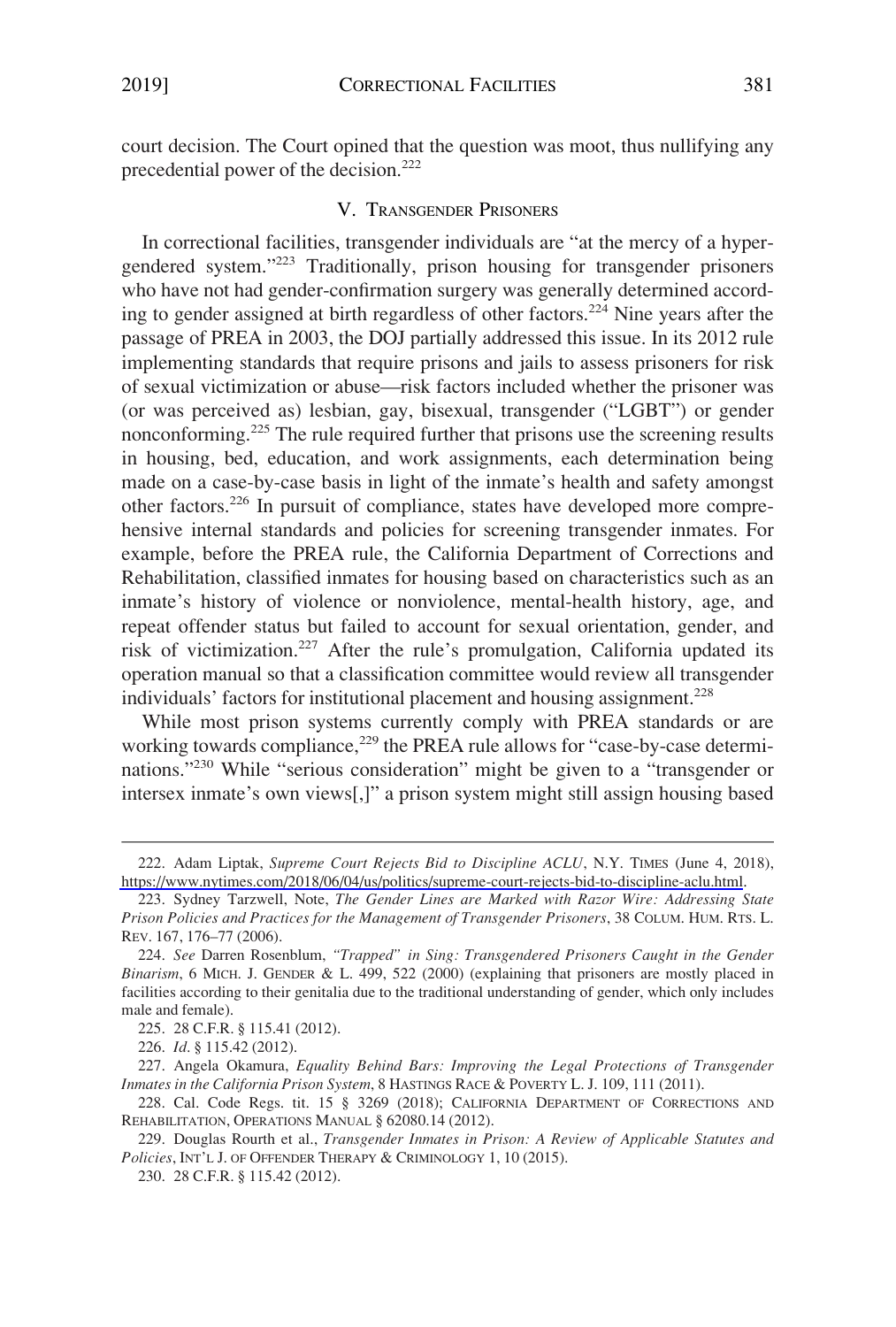on its own perception of an "inmate's health and safety . . . [and] management and security problems."231 The management and safety factors might permit prison systems to justify denying gender-conforming institutional assignments by emphasizing their interest in administrability or in addressing the privacy concerns of incarcerated cis-women.232 For example, on May 11, 2018 the BOP's Transgender Offender Manual restricted a previously expansive transgender housing policy, explicitly singling out "biological sex" as the initial determination for the assessment.<sup>233</sup> The update made clear that assigning transgender and intersex inmates to federal prisons in conformity with gender identity would "be appropriate only in rare cases" and limited to individuals making "serious progress towards transition as demonstrated by medical and mental health history."234 This policy fails to specify what medical or mental history is needed to qualify for housing and program assignments conforming with individuals' gender identity.235 Because a majority of transgender people do not undergo genderconfirmation surgeries, $236$  requiring serious progress likely has the effect of barring most transgender individuals housed by the BOP from placements aligned to their gender identity.

Housing transgender prisoners with those who do not share their gender identity, however, might actually increase security concerns. Transgender individuals in institutions incompatible with their gender identity report disproportionate rates of violence and sexual assault.237 To address this, one solution permissible by PREA standards—and, according to some, commonly used by prison authorities is to separate transgender prisoners into protective or administrative custody.<sup>238</sup> Although administrative segregation may protect transgender prisoners from abuse at the hands of fellow inmates, it can also isolate prisoners with predatory staff and eliminate the possibility of witnesses who could report abuse.<sup>239</sup> Administrative segregation may also deny transgender prisoners "adequate

<sup>231.</sup> *Id*.

<sup>232.</sup> *See* Kosilek v. Spencer, 774 F.3d 63, 93–94 (1st Cir. 2014) (denying a transgender person identifying as female gender reassignment surgery because of security concerns regarding housing a male-to-female transgender prisoner in a woman's prison).

<sup>233.</sup> FEDERAL BUREAU OF PRISONS, PROGRAM STATEMENT 5200.04 CN-1: TRANSGENDER OFFENDER MANUAL (May 11, 2018) [hereinafter TRANSGENDER OFFENDER MANUAL].

<sup>234.</sup> *Id*.

<sup>235.</sup> *Id*.

<sup>236.</sup> Jaime M. Grant et al., INJUSTICE AT EVERY TURN: A REPORT OF THE NATIONAL TRANSGENDER DISCRIMINATION SURVEY 78–79, 84 (2011) (finding that only 62% of transgender individuals undergo hormone therapy, while a vast minority undergo surgery).

<sup>237.</sup> *Compare* BUREAU OF JUSTICE STATISTICS, NCJ 248824, PREA DATA COLLECTION ACTIVITIES, 2015 2 (2015) ("An estimated 35% of transgender inmates held in prisons and 34% held in local jails reported . . . sexual victimization by another inmate or facility staff in the past 12 months or since admission, if less than 12 months."), *with* BUREAU OF JUSTICE STATISTICS, NCJ 241399, SEXUAL VICTIMIZATION IN PRISONS AND JAILS REPORTED BY INMATES, 2011-2012 6 (2013) ("In 2011–2012, an estimated 4% of state and federal prison inmates and 3.2% of jails reported . . . sexual victimization by another inmate or facility staff in the past 12 months or since admission, if less than 12 months.").

<sup>238. 28</sup> C.F.R. § 115.43; *see* Rosenblum, *supra* note 224, at 529.

<sup>239.</sup> Tarzwell, *supra* note 223, at 180.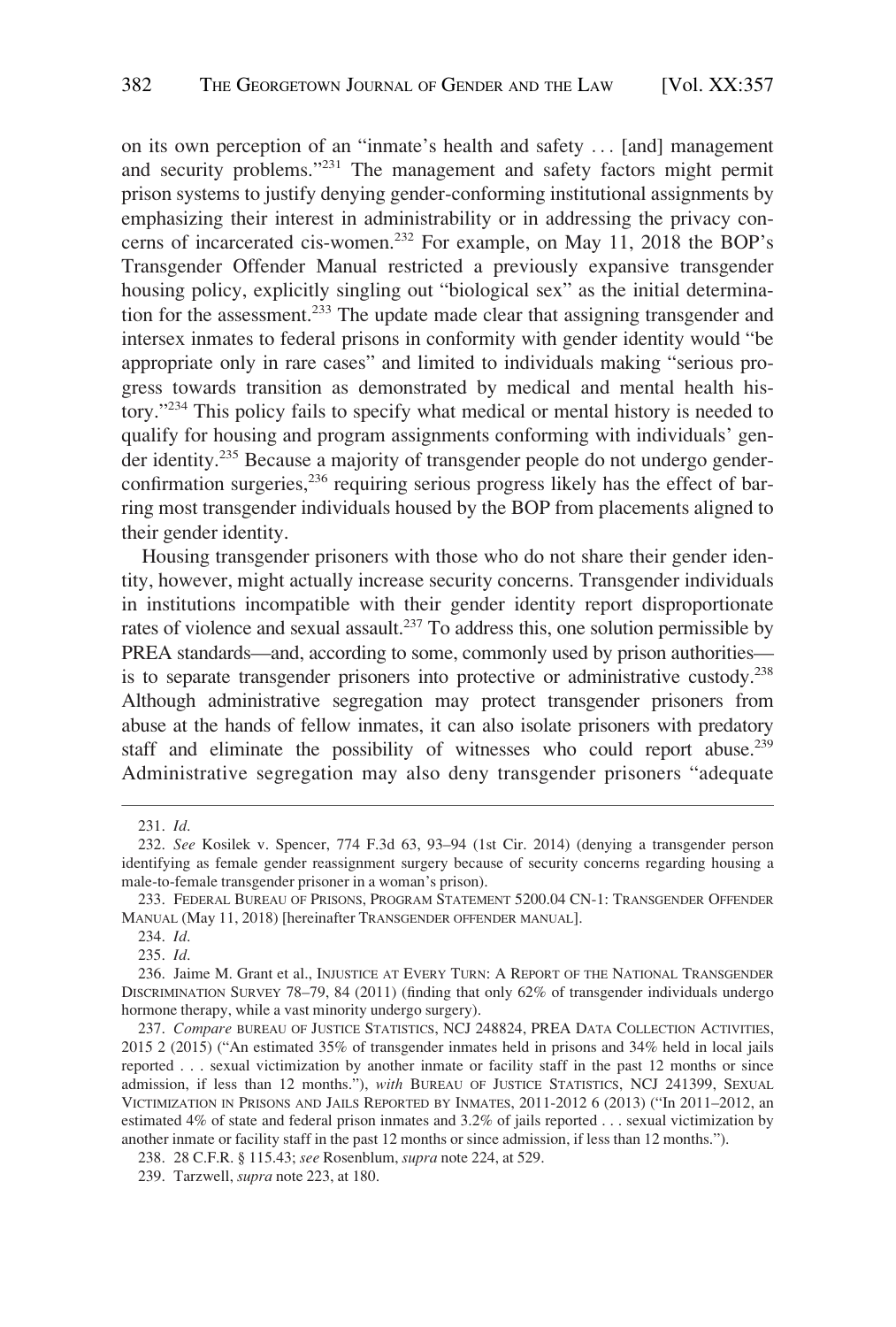recreation, living space, educational and occupational rehabilitation opportunities, and associational rights for nonpunitive reasons,"240 thereby rendering it comparable to punitive segregation and imbuing it with the court-recognized potential for psychological damage.241 Furthermore, placing transgender prisoners in confinement deprives them of the means to form positive communities and relationships that can help those who are targets of violence to survive. $242$ 

In *Farmer*, the Supreme Court held that prison officials acted with deliberate indifference to a transgender woman's safety and violated her Eighth Amendment right to be free from cruel and unusual punishment when prison officials incarcerated her according to her sex assigned at birth.<sup>243</sup> Farmer, a transgender woman in a man's prison possessed distinctly female physical characteristics. As a result of her placement in a men's general population prison, she was beaten and raped.244 The Court recognized that prison officials have a duty under the Eighth Amendment to provide humane conditions of confinement, which includes protecting prisoners from violence at the hands of other prisoners.<sup>245</sup> However, the Court in *Farmer* qualified that a prison official may be held liable *only* "if he [sic] knows that inmates face a substantial risk of serious harm and disregards that risk by failing to take reasonable measures to abate it."246 Therefore, prison officials are held to a subjective test of "deliberate indifference" though a factfinder might still find that the official "knew of a substantial risk from the very fact that the risk was obvious."<sup>247</sup> The duty recognized in *Farmer* highlights the dilemma facing prison officials. At present, isolation and single-cell habitation have been the customary course of action. Such treatment raises the same Equal Protection and Title IX questions as the disparity in treatment between men and women and will need to be addressed.<sup>248</sup>

The issue of whether a transgender person is entitled to hormone therapy or sex-reassignment surgery while in prison has been litigated extensively.<sup>249</sup>

<sup>240.</sup> Meriwether v. H Faulkner, 821 F.2d 408, 416 (7th Cir. 1987).

<sup>241.</sup> Tarzwell, *supra* note 223, at 180 (citing Davenport v. DeRobertis, 844 F.2d 1310, 1313 (7th Cir. 1988)); *see also* PREA DATA COLLECTION ACTIVITIES, 2015, *supra* note 150 (noting that transgender inmates reported high levels of staff sexual misconduct in prisons (17%) and jails (23%).

<sup>242.</sup> Gabriel Arkles, *Safety and Solidarity Across Gender Lines: Rethinking Segregation of Transgender People in Detention*, 18 TEMP. POL. & CIV. RTS. L. REV. 515, 518 (2009).

<sup>243.</sup> Farmer v. Brennan, 511 U.S. 825, 829 (1994).

<sup>244.</sup> *Id*. at 830.

<sup>245.</sup> *Id*. at 825.

<sup>246.</sup> *Id*. at 847.

<sup>247.</sup> *Id*. at 842.

<sup>248.</sup> *See* Rosenblum, *supra* note 224, at 534.

<sup>249.</sup> Rosati v. Igbinoso, 791 F.3d 1037, 1040 (9th Cir. 2015) (finding that a transgender inmate plausibly states a claim by alleging that she suffered from severe dysphoria and that prison officials deprived her medically necessary treatment by not providing sex reassignment surgery); *see generally*  Kosilek, 774 F.3d 63 (1st Cir. 2014); Fields v. Smith, 653 F.3d 550 (7th Cir. 2011); De'Lonta v. Angelone, 330 F.3d 630 (4th Cir. 2003); Allard v. Gomez, 9 F. App'x 793 (9th Cir. 2001); Cuoco v. Moritsugu, 222 F.3d 99 (2d Cir. 2000); Long v. Nix, 86 F.3d 761 (8th Cir. 1996); Phillips v. Mich. Dept. of Corr., 932 F.2d 969 (6th Cir. 1991).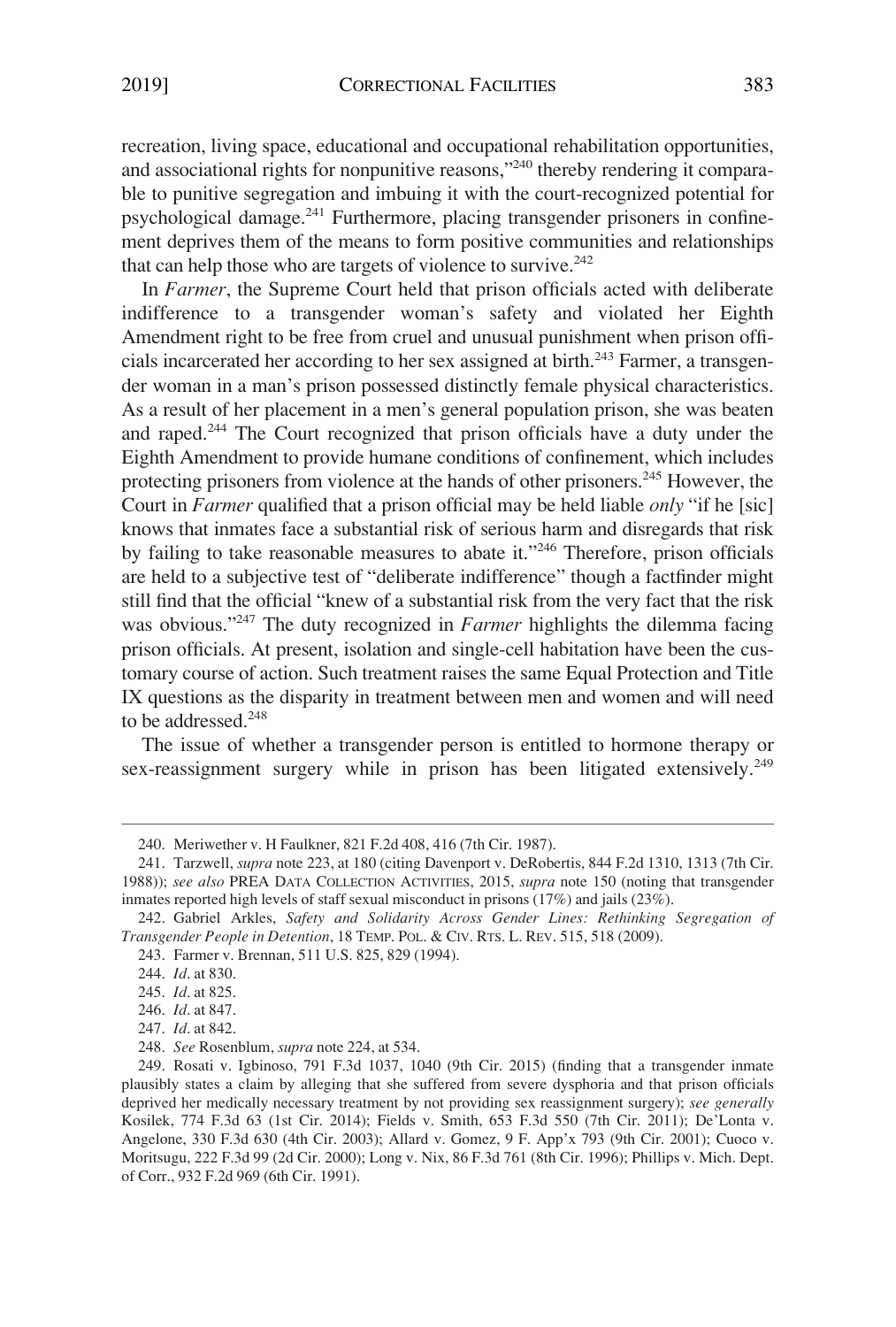According to the *Diagnostic and Statistical Manual of Mental Disorders* published by the American Psychiatric Association, Gender Identity Disorder ("GID") is a formal diagnosis used to describe those who experience persistent gender dysphoria and discontent with the traditional gender roles assigned to their biological sex.<sup>250</sup> This definition allows transgender inmates to argue that withholding hormone therapy or sex-confirmation surgery as treatments for GID or gender dysphoria amounts to a violation of the Eighth Amendment because the prison would be acting with "deliberate indifference" to the "serious medical needs" of transgender inmates.251 However, the circuit courts are varied in their decisions as to when gender dysphoria constitutes a serious medical need. The Seventh Circuit has found that GID on its own could constitute a serious medical need.252 On the other hand, the Fourth, Eighth and Tenth Circuits "seem[] to require that a serious medical need must consist of more than a diagnosis of GID or another gender-identity related condition."<sup>253</sup>

Regarding what constitutes "deliberate indifference," it seems that most categorical bans on hormonal therapy or SRS violate the Eighth Amendment. The Seventh Circuit overturned an outright statutory ban on hormone therapy and gender confirmation surgery.254 Similarly, the Ninth Circuit explained that "a blanket rule [against hormone therapy] . . . constituted deliberate indifference" in violation of the Eighth Amendment.<sup>255</sup> However, prison officials are not deliberately indifferent if they provide some individualized treatment for GID such as psychotherapy or counseling but do not provide the specific hormonal or SRS treatment preferred by the inmate.<sup>256</sup>

The legal framework mirrors the landscape of states' Department of Corrections' written policies. While most states recognize GID or gender dysphoria, access to transition-related care remains disparate and inconsistent.257 A 2015 fifty-state survey found that thirty-seven states allow for counseling and treatment

253. *Id*. at 596–97; *see, e.g*., De'Lonta, 330 F.3d at 634 (holding that a transgender prisoner who felt compulsion to mutilate herself after her hormone treatment was cut off could state a valid claim).

254. Fields v. Smith, 653 F.3d at 558–59.

255. Allard v. Gomez, 9 F. App'x 793, 795 (9th Cir. 2001).

<sup>250.</sup> Tiffany Sanders, *Cruel and Unusual: An Analysis of the Legality of Disallowing Hormone Treatment and Sex Reassignment Surgery to Incarcerated Transgendered Individuals*, 35 WOMEN'S RTS. L. REP. 466, 477–76 (2014).

<sup>251.</sup> Silpa Maruri, *Hormone Therapy for Inmates: A Metonym for Transgender Rights*, 20 CORNELL J. L. & PUB. POL'Y 807, 810 (2011).

<sup>252.</sup> Laura R. Givens, Note, *Why the Courts Should Consider Gender Identity Disorder a Per Se Serious Medical Need for Eighth Amendment Purposes*, 16 J. GENDER RACE & JUST. 579, 587 (2013) (citing Fields v. Smith, 653 F.3d 550 (7th Cir. 2011)).

<sup>256.</sup> Rosati v. Igbinoso, 791 F.3d 1037, 1040 (9th Cir. 2015) (finding that a transgender inmate plausibly states a claim by alleging that she suffered from severe dysphoria and that prison officials deprived her medically necessary treatment by not providing sex reassignment surgery); Long v. Nix, 86 F.3d 761, 765 (8th Cir. 1996) (holding that prisoner diagnosed with gender identity disorder had no right to a specific treatment such as hormone therapy and that prison officials can exercise their own professional judgment).

<sup>257.</sup> *See* Rourth, *supra* note 229, at 12.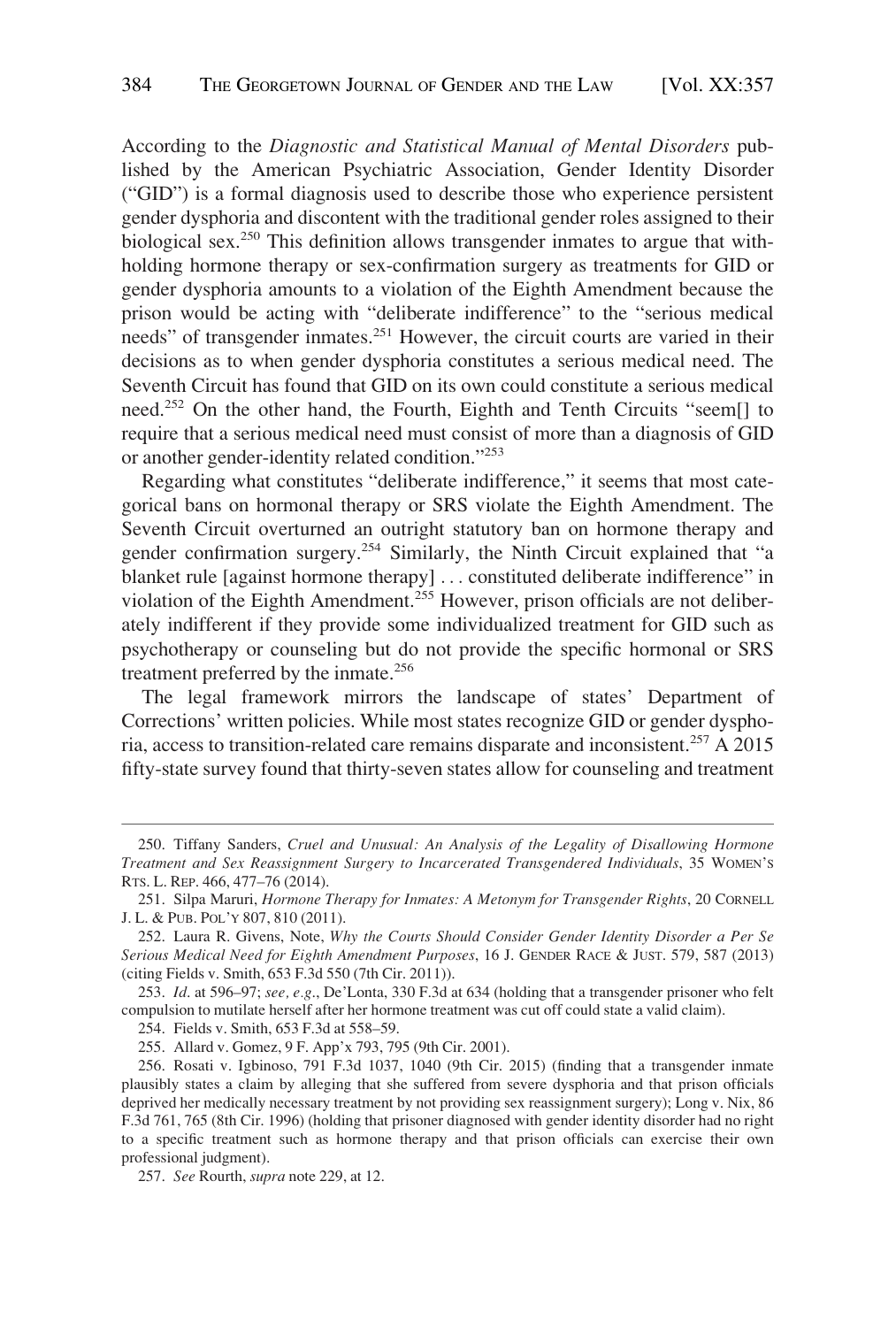<span id="page-28-0"></span>pertaining to the gender identity for transgender individuals.258 Twenty-eight states do not allow transgender individuals to obtain hormone treatment.<sup>259</sup> Only thirteen states allow transgender inmates to initiate hormone treatment.<sup>260</sup> Twenty-one allow individuals to continue hormone therapy if initiated before incarceration, while twenty do not allow for the continuation of hormone therapy.261 Only ten states' written policies allow for gender confirmation surgery.262 Even if a state has a written policy that considers hormone therapy and surgery as treatment options, a state has the discretion to not provide those options if other healthcare options exist.<sup>263</sup>

Unfortunately, the failure to provide transgender prisoners with needed medical treatment has led to autocastration in at least six facilities in four states.<sup>264</sup> Furthermore, some have argued that appealing to GID is a "double-edged sword," as it allows access to hormone therapy but only by describing transgender individuals as "somehow sick or infirm."<sup>265</sup>

## VI. GENDER DISPARITY ON DEATH ROW

At the end of 2016, women constituted only 1.8% of all inmates on death row, whereas 98.2% were men.<sup>266</sup> This remains consistent with the U.S.'s longstanding history of gender disparity in capital punishment sentencing and in executions. Half of the jurisdictions that allow capital punishment have not executed a woman in the past 106 years.<sup>267</sup> As of 2006, "ten percent of murder arrests [essentially the only crime still punishable by death] were of women but only two percent of death sentences for murder [we]re of women."268

The death penalty has essentially been restricted to "a narrow category of the most serious crimes," namely murders that are committed in particularly egregious circumstances.269 The Supreme Court in *Atkins v. Virginia* noted that state

264. Maruri, *supra* note 251, at 812.

265. Maruri, *supra* note 251, at 807.

266. BUREAU OF JUSTICE STATISTICS, NCJ 251430, CAPITAL PUNISHMENT, 2016 7 (2018) [hereinafter BUREAU OF JUSTICE STATISTICS, CAPITAL PUNISHMENT].

267. *See* Lorraine Schmall, *Women on Death Row: A Tribute to Dean Victor Streib*, 38 OHIO N.U. L. REV. 441, 441–42 (2012).

268. Victor Streib, *Rare and Inconsistent: The Death Penalty for Women*, 33 FORDHAM URB. L.J. 101, 111–12 (2006) [hereinafter Streib, *Rare and Inconsistent*].

269. Kennedy v. Louisiana, 554 U.S. 407, 420 (2008) (quoting Roper v. Simmons, 543 U.S. 551, 568 (2005)) ("capital punishment must be limited to those offenders who commit 'a narrow category of the most serious crimes'"); Victor L. Streib, *Rare and Inconsistent*, *supra* note 268, at 107.

<sup>258.</sup> *Id*.

<sup>259.</sup> *Id*.

<sup>260.</sup> *Id*.

<sup>261.</sup> *Id*. at 12, 18.

<sup>262.</sup> Rourth, *supra* note 229, at 18.

<sup>263.</sup> *See, e.g*., Kosilek, 774 F.3d 63, 92 (1st Cir. 2014) (finding that the denial of a transgender person's request for gender reassignment surgery did not amount to deliberate indifference because the prison officials provided alternative treatment options); Long v. Nix, 86 F.3d 761, 765 (8th Cir. 1996) (holding that prisoner diagnosed with gender identity disorder had no right to a specific treatment such as hormone therapy and that prison officials can exercise their own professional judgment).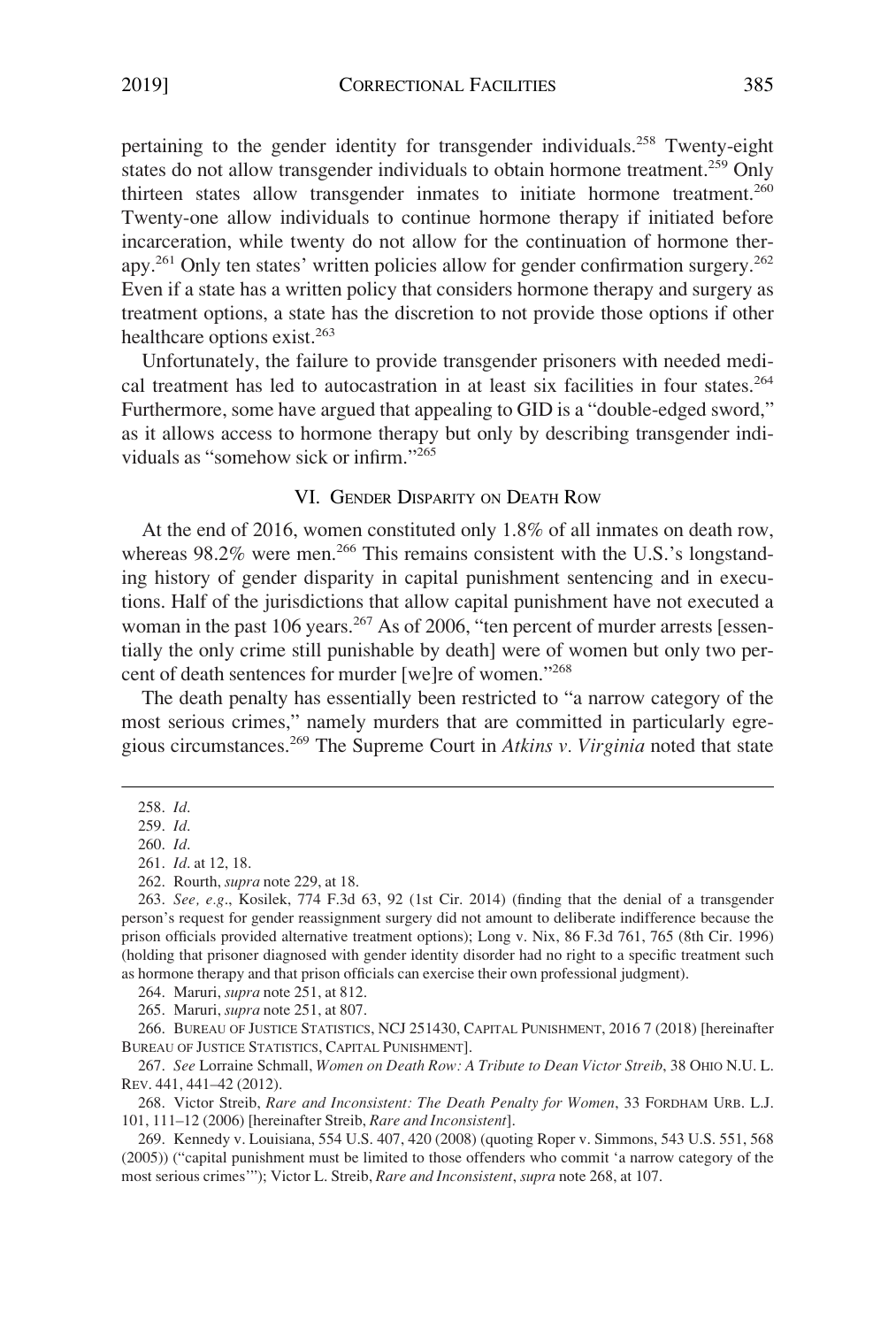and federal statutes typically limit capital punishment sentences to offenders who commit a murder with an aggravating circumstance.<sup>270</sup> During the sentencing hearing, a jury considers aggravating and mitigating circumstances as defined by the jurisdiction.<sup>271</sup> The jurisdiction typically requires the jury to find at least one aggregating factor or circumstance, and mitigating factors do not outweigh those aggravating factors.272 Judges and juries exercise discretion in considering aggravating and mitigating circumstances, which are weighed in deciding whether to impose a sentence of life in prison or death.273 Characteristics of a convicted murderer and circumstances surrounding the crime are two such factors often considered.274 Many of the aggravating and mitigating factors noted in death penalty statutes tend to vary along gender lines.<sup>275</sup>

Certain aggravating circumstances, such as premeditation, prior criminal record, or felony murder conviction, are more likely to lead to a sentence of death than crimes committed absent these aggravating circumstances.<sup>276</sup> Aggravating factors that increase the likelihood of a death sentence, such as a prior criminal history and violent circumstances surrounding the crime, are more likely to affect male murder defendants than female murder defendants.<sup>277</sup> For example, in 2017, the FBI found that men commit a disproportionately higher percentage of violent crimes than do women—accounting for  $79.5\%$  of arrestees for violent crimes.<sup>278</sup> Additionally, the Bureau of Justice Statistics found that in 1996, 27% of male felons had no prior convictions in contrast to  $42\%$  of female felons.<sup>279</sup>

Emotional disturbance, a common mitigating factor, and domestic circumstances surrounding a crime also contribute to gender disparities in sentencing. Judges and juries are more likely to find emotional distress in homicide cases with female defendants than those with male defendants.<sup>280</sup> Domestic homicide is often seen as less serious than felony murder because the murder of a family member or sexual partner is mitigated by the stresses of domestic life.<sup>281</sup> Of the murders committed by women from 1976 to 1997, over 60% of the victims were family members or fellow intimates, in contrast to the murders committed by

<sup>270.</sup> Atkins v. Virginia, 536 U.S. 304, 319 (2002) (noting that capital punishment is often limited to offenders who commit a murder in connection with an aggravating circumstance, i.e., a "murder plus," on the theory that these types of murders are thought to be deterred by the death penalty).

<sup>271.</sup> BUREAU OF JUSTICE STATISTICS, CAPITAL PUNISHMENT, *supra* note 266, at 1; Streib, *Rare and Inconsistent*, supra note 268 at 108–111.

<sup>272.</sup> BUREAU OF JUSTICE STATISTICS, CAPITAL PUNISHMENT, *supra* note 266, at 1.

<sup>273.</sup> *See* Elizabeth Rapaport, *Capital Murder and the Domestic Discount: A Study of Capital Domestic Murder in the Post-*Furman *Era*, 49 SMU LAW REVIEW 1507, 1514 (1996).

<sup>274.</sup> *See id*. at 1514–15.

<sup>275.</sup> Streib, *supra* note 268, at 105–06.

<sup>276.</sup> *Id*. at 108–09.

<sup>277.</sup> *Id*.

<sup>278.</sup> CRIMINAL JUSTICE INFORMATION SERVICES DIVISION, 2017 CRIME IN THE U.S (2018).

<sup>279.</sup> BUREAU OF JUSTICE STATISTICS, NCJ 175688, WOMEN OFFENDERS 5 (1999) [hereinafter BUREAU OF JUSTICE STATISTICS, WOMEN OFFENDERS].

<sup>280.</sup> *See* Streib, *supra* note 268, at 110.

<sup>281.</sup> *See* Rapaport, *Domestic Discount*, *supra* note 273, at 1508.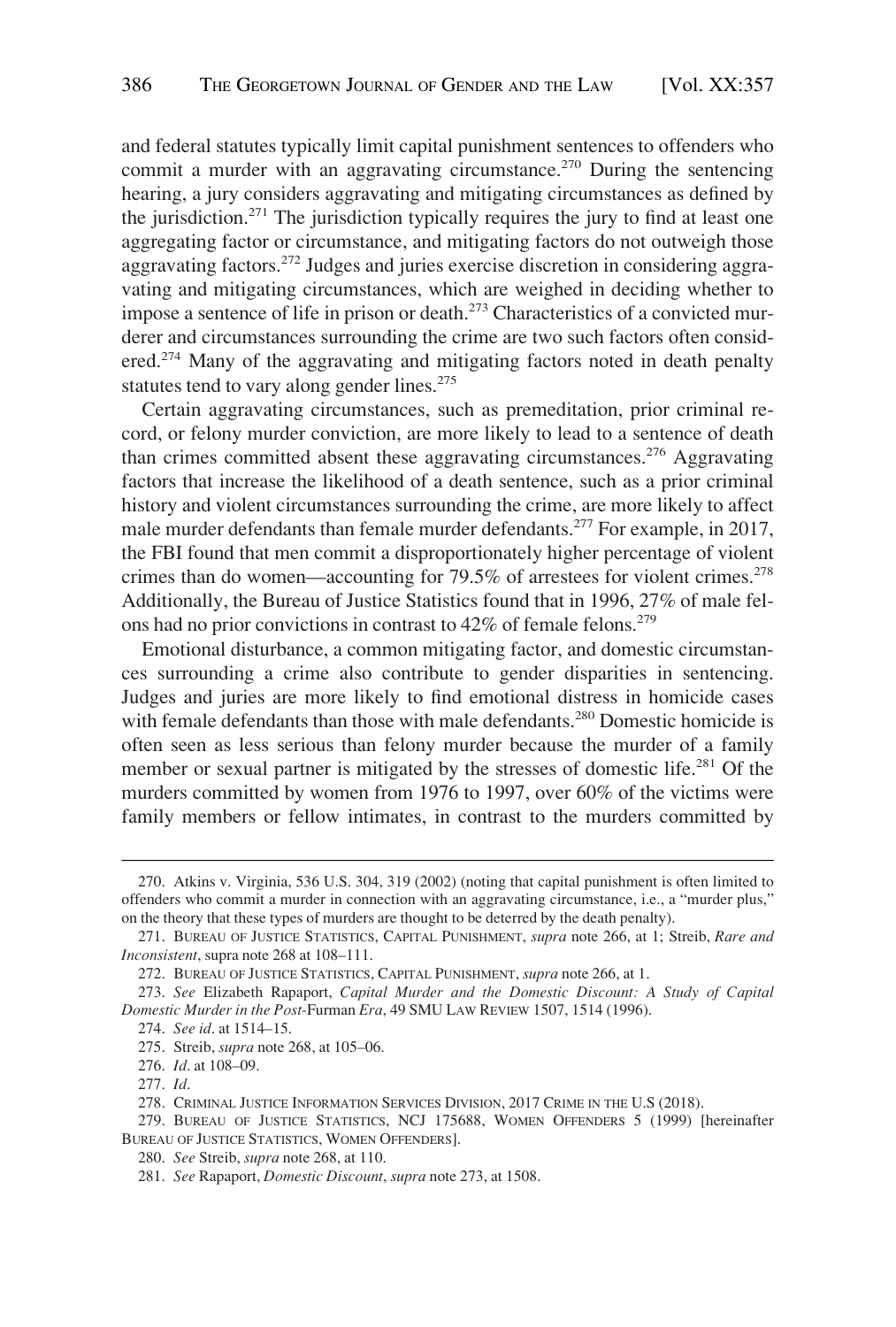men where family members and fellow intimates only accounted for 20% of victims.282 Because the victims of female killers are substantially more likely to be family members or other intimates, the tendency to exclude domestic homicides from capital murder contributes to gender disparities in sentencing.283 Two possible rationales underlying this "domestic discount" include the "heat of passion" doctrine and the "diminished responsibility" defense, both of which create a narrative that the offender acted out of powerful and painful emotions provoked by the victim and was not truly in control.<sup>284</sup> Many of the women on death row who have killed a family member or inmate do not actually fit this narrative, instead motivated by "economics" or greed.<sup>285</sup>

Judges and juries are also generally allowed to consider any other mitigating factor that may make a death sentence inappropriate as long as it is relevant to the circumstances and character of the crime.<sup>286</sup> Judges and juries are generally more likely to find mitigating factors in women's backgrounds than men's.<sup>287</sup> However, some scholars have hypothesized that women are more likely than men to share details of their lives while testifying at sentencing, which enables the decision-maker to connect with them more easily on a human level.<sup>288</sup> Whatever the impetus behind this sympathy trend, many scholars argue that it is widespread and exhibited by judges, elected officials, and members of the public.289 Some argue further that this dynamic contributes to the greater number of female offenders' successful petitions for clemency than those of male offenders.<sup>290</sup> Scholars also argue that, in considering whether to impose the death penalty, jurors strongly consider the likelihood that the "defendant could be a danger to them personally."291 Therefore, juries could be less likely to sentence female defendants to capital punishment because they appear smaller or weaker compared to men, rarely kill strangers, and are assumed to be less violent.<sup>292</sup>

290. Mogul, *supra* note 289, at 481–82.

<sup>282.</sup> BUREAU OF JUSTICE STATISTICS, WOMEN OFFENDERS, *supra* note 279, at 4.

<sup>283.</sup> Streib, *Rare and Inconsistent*, *supra* note 268, at 107 ("One questionable result of [excluding domestic homicides and, thus, most women's homicides from capital sentencing] is the societal judgment that convenience store robbers who kill store clerks should face the death penalty more often than mothers who kill their children.").

<sup>284.</sup> *See* Rapaport, *supra* note 273, at 1516–17.

<sup>285.</sup> *Id*. at 1518.

<sup>286.</sup> *See* 18 U.S.C.A. § 3592(a) (West, Westlaw through P.L. 114-61 (excluding P.L. 114-52, 114- 54, 114-59, and 114-60)); Streib, *supra* note 269, at 110.

<sup>287.</sup> Streib, *supra* note 268, at 110.

<sup>288.</sup> *Id*. at 110.

<sup>289.</sup> Joey L. Mogul, *The Dykier, the Butcher, the Better: The State's Use of Homophobia and Sexism to Execute Women in the United States*, 8 N.Y. CITY L. REV. 473, 481 (2005); Joan W. Howarth, *Executing White Masculinities: Learning from Karla Faye Tucker*, 81 OR. L. REV. 183, 214 (2002).

<sup>291.</sup> Steven F. Shatz & Naomi R. Shatz, *Chivalry Is Not Dead: Murder, Gender, and the Death Penalty*, 27 BERKELEY J. GENDER L. & JUST. 64, 107 (2012); *see also* John H. Blume et al., *Future Dangerousness in Capital Cases: Always "At Issue,"* 86 CORNELL L. REV. 397, 398 (2001).

<sup>292.</sup> Shatz, *supra* note 291, at 107.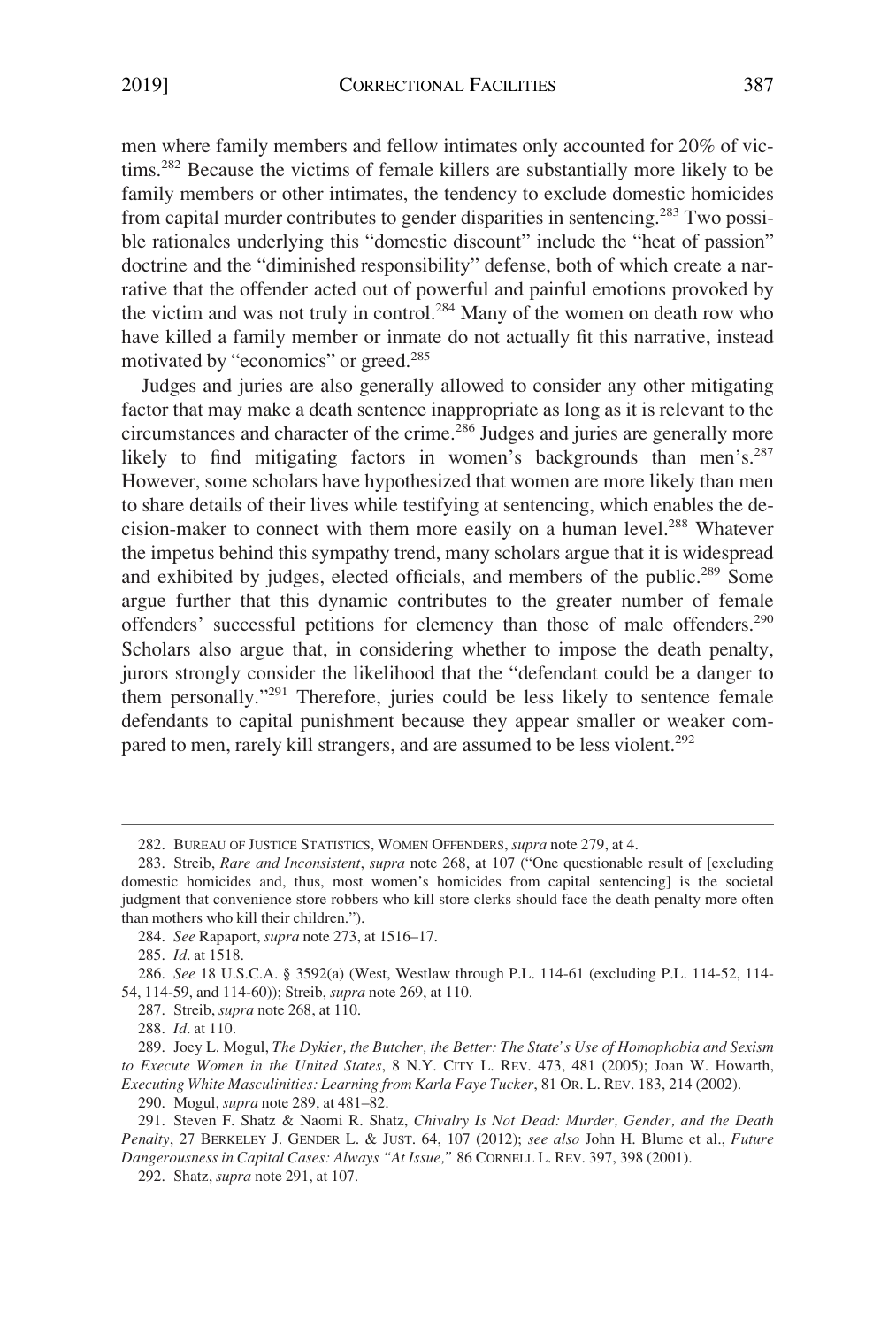Another theory offers a more generalized explanation that the disparity is directly linked to prosecutors' and juries' "chivalry bias."<sup>293</sup> Some argue that female offenders are less likely to receive capital sentences because of accepted stereotypes that imagine women as weak, passive, and in need of protection.<sup>294</sup> Women's perceived dependency on men also leads juries to consider them less rational or less responsible for their decisions.295 The women who do receive the death penalty, including sex workers, lesbians, and women of color, often do not meet traditional standards of femininity and therefore do not "benefit" from judges' and jurors' "chivalry."296 Just as stereotypes about femininity may contribute to more favorable treatment of female offenders, negative preconceptions of the gay and lesbian community have the opposite effect for lesbian defendants.297 Scholars argue that these negative assumptions have led to a "disproportionate number of lesbians and perceived lesbians on death row."298 Female defendants labeled or implied to be lesbians are more likely to be attributed with traditional, stereotypical masculine characteristics that lead juries to believe they are more violent, aggressive, or criminally inclined than heterosexual women.<sup>299</sup>

Death penalty statutes implicate novel Equal Protection questions that the courts have yet to weigh on.<sup>300</sup> In one exception, the Supreme Court in *McCleskey v. Kemp* rejected a race-based, disparate impact claim under Equal Protection from the death penalty where a statistical study found that the death penalty disproportionately affects black people.<sup>301</sup> The Court relied on a lack of evidence as to the legislature's discriminatory intent in enacting the statute and its intent in maintaining the statute.<sup>302</sup>

An Equal Protection claim based on gender disparity might prove successful and distinguishable from race-based claims because the "statistical disparity" in capital sentencing is much starker for gender than it is for race. $303$  Texas's death penalty statute in particular might have an "unconstitutional disparate impact" on male offenders, and the "stark" difference between males and females sentenced to death indicates that there is no gender-neutral explanation.<sup>304</sup> Texas's capital sentencing statute implicitly discriminates against men because aggravating factors apply disproportionately to men. Conversely, the mitigating factors section

299. *Id.*; Victor L. Streib, *Death Penalty for Lesbians*, 1 NAT'L J. SEXUAL ORIENTATION L. 104, 110– 11 (1995),<http://www.ibiblio.org/gaylaw/issue1/streib.html>.

300. Jessica Salvucci, Note, *Femininity and the Electric Chair: An Equal Protection Challenge to Texas' Death Penalty Statute*, 31 B.C. THIRD WORLD L.J. 405, 425 (2011).

<sup>293.</sup> *Id*. at 106.

<sup>294.</sup> *Id*.

<sup>295.</sup> *Id*.

<sup>296.</sup> *Id*. at 106–07.

<sup>297.</sup> *Id*.

<sup>298.</sup> Mogul, *supra* note 289, at 483 ("Forty percent of the women on death row have had some implication of lesbianism used against them at trial regardless of whether or not it was true.").

<sup>301.</sup> McCleskey v. Kemp, 481 U.S. 279, 280 (1987).

<sup>302.</sup> *Id*.

<sup>303.</sup> Salvucci*, supra* note 300, at 432–33.

<sup>304.</sup> *Id*.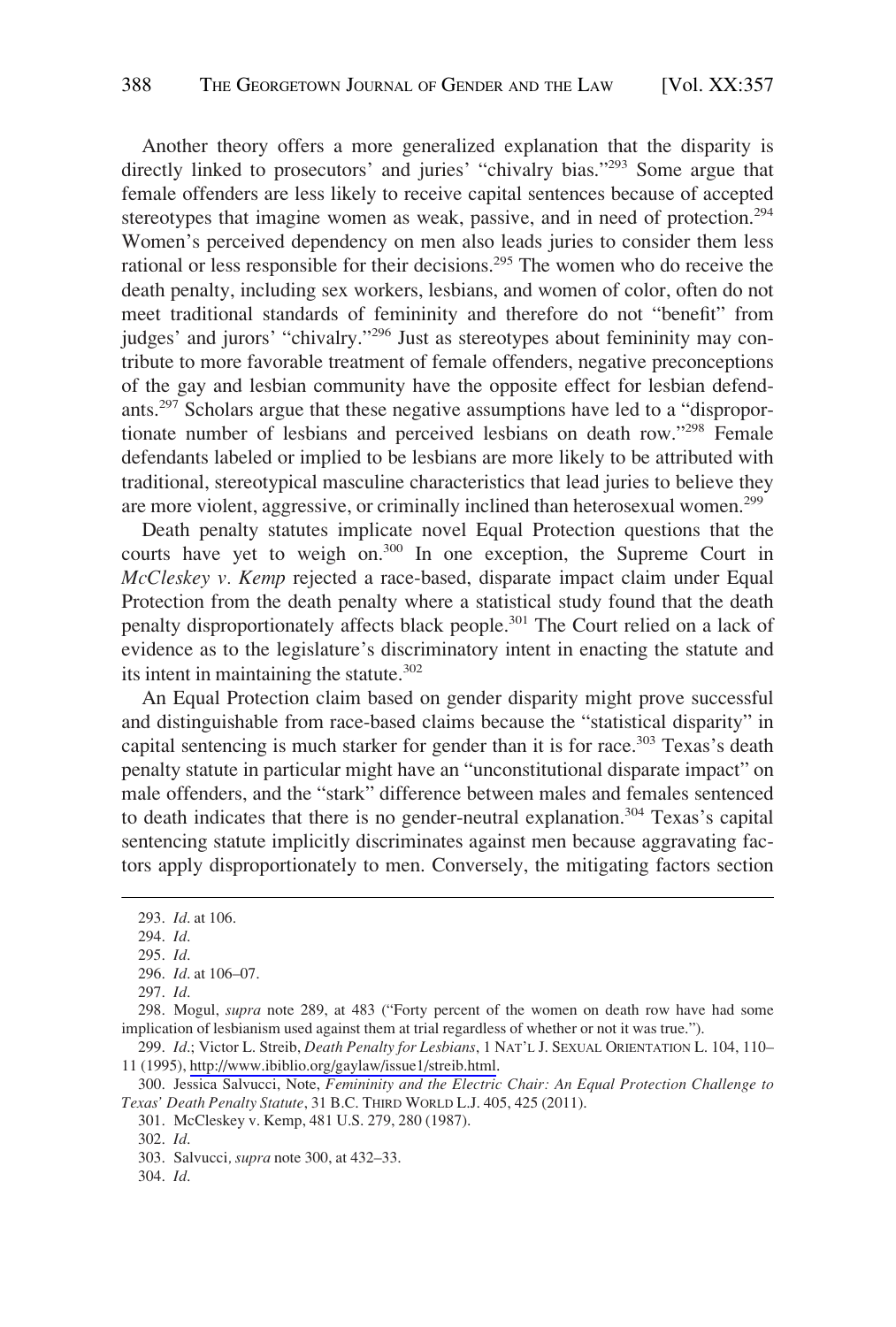<span id="page-32-0"></span>allows juries to consider "impermissible" factors based in "gender-based stereotypes and paternalistic attitudes" when deciding whether to sentence an offender to death.305

As Supreme Court Justice Thurgood Marshall noted, "[i]t is difficult to understand why women have received such favored treatment since the purposes allegedly served by capital punishment seemingly are equally applicable to both sexes."<sup>306</sup> One strategy offered to address the gender disparity on death row is to request that legislatures review death penalty statutes with sex bias and disparate impact in mind and implement a federal approach to instructing capital juries about these issues; under this approach, juries would be required to provide written certification to confirm that sex bias is not a factor in their verdict.<sup>307</sup> However, "[i]f capital jurors were asked to avoid sex bias in their deliberations, they might be more likely to treat female defendants as if they were male than to treat male defendants as if they were female."308

## VII. OTHER TYPES OF CORRECTIONAL FACILITIES

## A. IMMIGRATION DETENTION FACILITIES

Although immigrants who enter the United States without proper documentation break federal law, they are considered civil detainees who are in detention for "administrative purposes."309 The 2002 Homeland Security Act created the Department of Homeland Security ("DHS") and provided that DHS would enforce the Homeland Security Act and have primary enforcement responsibility over other immigration laws.<sup>310</sup> In 2017, Immigration and Customs Enforcement ("ICE"), a federal agency under the jurisdiction of DHS, maintained an average daily population of 38,106 immigrants held in detention facilities.<sup>311</sup> Although facilities housing immigrants are not criminal detention facilities, many have the trappings of such facilities, including barbed wire fences and clothing similar to prison uniforms.312

National Detention Standards ("NDS") (2000) and Performance-Based National Detention Standards ("PBNDS")  $(2008 \text{ and } 2011)^{313}$  are supposed to be contractually binding on DHS facilities, but these standards lack enforcement mechanisms, and facilities that do not meet the standards are not held

<sup>305.</sup> *Id*. at 425–26.

<sup>306.</sup> Furman v. Georgia, 408 U.S. 238, 365 (1972) (Marshall, J., concurring).

<sup>307.</sup> *See* Streib, *Rare and Inconsistent*, *supra* note 268, at 119.

<sup>308.</sup> *Id*. at 120.

<sup>309.</sup> WITH LIBERTY AND JUSTICE FOR ALL, *supra* note 73, at 8.

<sup>310.</sup> Homeland Security Act of 2002, Pub. L. No. 107-296, § 477(c)(2)(F), 116 Stat. 2135 (2002).

<sup>311.</sup> DEPARTMENT OF HOMELAND SECURITY, IMMIGRATION AND CUSTOMS ENFORCEMENT AGENCY, BUDGET OVERVIEW, FISCAL YEAR 2018, CONGRESSIONAL JUSTIFICATION, ICE-14, [https://www.dhs.gov/](https://www.dhs.gov/sites/default/files/publications/ICE%20FY18%20Budget.pdf)  [sites/default/files/publications/ICE%20FY18%20Budget.pdf](https://www.dhs.gov/sites/default/files/publications/ICE%20FY18%20Budget.pdf).

<sup>312.</sup> *Id*. at 10–11.

<sup>313.</sup> U.S. IMMIGRATION AND CUSTOMS ENFORCEMENT, PERFORMANCE-BASED NATIONAL DETENTION STANDARDS 2011 [hereinafter PBNDS 2011],<http://www.ice.gov/detention-standards/2011>.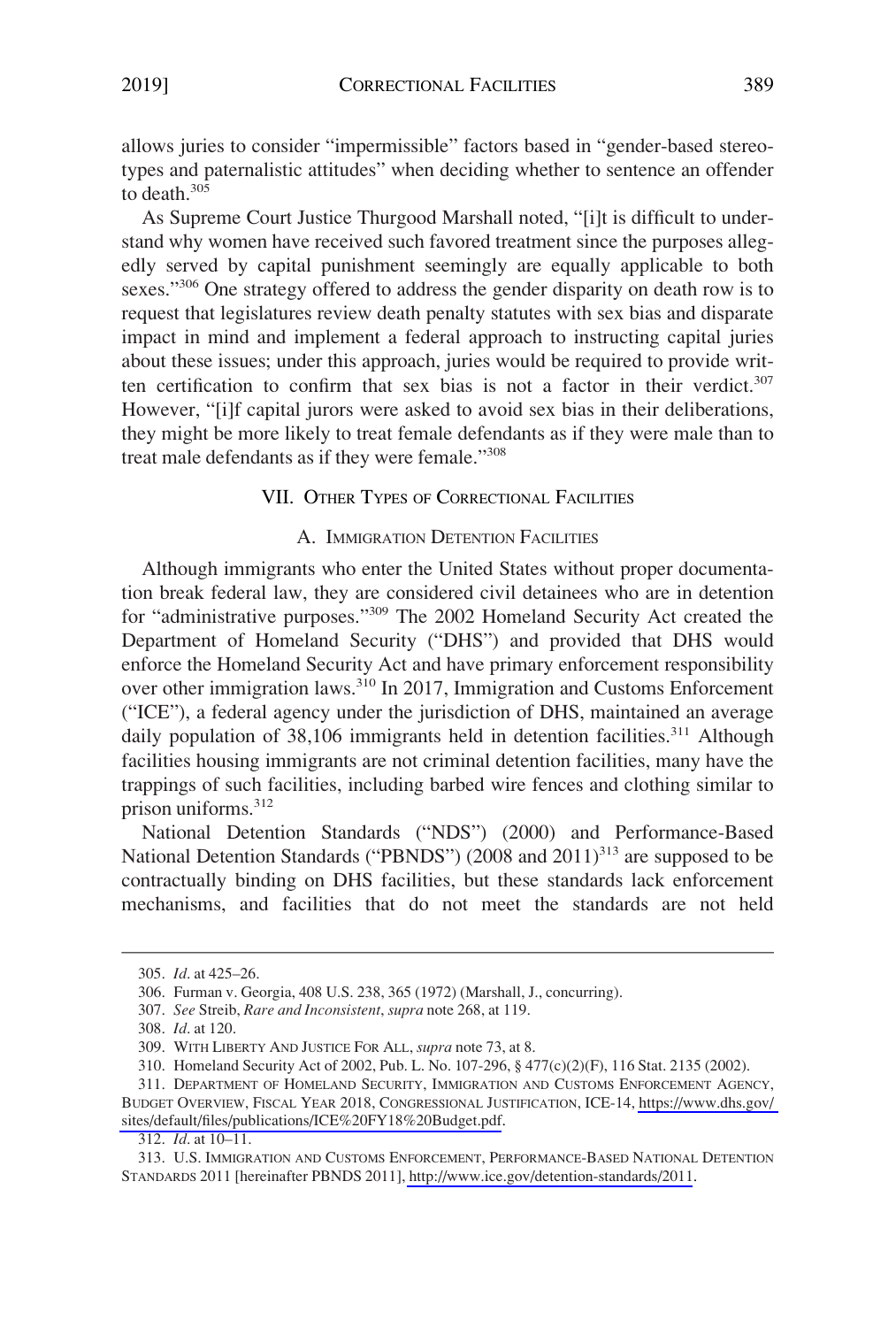accountable.314 The 2011 PBNDS standards aimed to improve conditions of confinement, "including medical and mental health services, access to legal services and religious opportunities, communication with detainees with no or limited English proficiency, the process for reporting and responding to complaints, and recreation and visitation."315 All ICE-owned detention facilities must comply with these standards, but contract detention facilities with contracts predating the standards may not be currently following them.<sup>316</sup> As of 2017 the PBNDS standards applied to only 60% of ICE's average daily population.<sup>317</sup> The DHS PREA Standards cover 67% of ICE's average daily population, 85% when excluding detainees who are covered by the DOJ PREA regulation.<sup>318</sup>

The 2011 PBNDS medical standards contained specific provisions "related to the preservation of LGBT detainees' rights and, in particular, the dignity of LGBT immigrant detainees."319 The PBNDS standards require staff to consider the detainee's self-identification and the impact of any housing decision on the detainee's mental health and well-being when making housing and classification determinations for transgender detainees.<sup>320</sup> Medical professionals must be consulted on the appropriate housing decision, and housing decisions should never be made on the basis of physical anatomy or identification documents alone.<sup>321</sup> ICE policy dictates that facilities governed by PREA requirements must allow transgender detainees to shower separately when "operationally feasible," while facilities governed by older standards (PNDBS 2011 and 2008) require a "reasonably private environment" in bathing and toileting facilities.<sup>322</sup>

ICE policy also contains transgender- and female-specific medical requirements. For example, transgender detainees who were taking hormone therapy before entering ICE custody must have the opportunity to continue receiving it once detained.323 ICE also requires that transgender detainees have access to mental health care and any medically necessary transgender-related care.<sup>324</sup> In addition, ICE maintains policies requiring that women receive "routine,

324. *Id*.

<sup>314.</sup> *See* WITH LIBERTY AND JUSTICE FOR ALL, *supra* note 73, at 25

<sup>315.</sup> *See* PBNDS 2011, *supra* note 313, at i.

<sup>316.</sup> WITH LIBERTY AND JUSTICE FOR ALL, *supra* note 73, at 29.

<sup>317.</sup> PROGRESS IN IMPLEMENTING 2011 PBNDS STANDARDS AND DHS PREA REQUIREMENTS AT DETENTION FACILITIES, FISCAL YEAR 2017 REPORT TO CONGRESS 1, 8 (2018) [https://www.dhs.gov/sites/](https://www.dhs.gov/sites/default/files/publications/ICE%20-%20Progress%20in%20Implementing%202011%20PBNDS%20Standards%20and%20DHS%20PREA%20Requirements_0.pdf)  [default/files/publications/ICE%20-%20Progress%20in%20Implementing%202011%20PBNDS%20](https://www.dhs.gov/sites/default/files/publications/ICE%20-%20Progress%20in%20Implementing%202011%20PBNDS%20Standards%20and%20DHS%20PREA%20Requirements_0.pdf)  [Standards%20and%20DHS%20PREA%20Requirements\\_0.pdf.](https://www.dhs.gov/sites/default/files/publications/ICE%20-%20Progress%20in%20Implementing%202011%20PBNDS%20Standards%20and%20DHS%20PREA%20Requirements_0.pdf)

<sup>318.</sup> *Id*. at 3–4.

<sup>319.</sup> WITH LIBERTY AND JUSTICE FOR ALL, *supra* note 73, at 36.

<sup>320.</sup> U.S. IMMIGRATION AND CUSTOMS ENFORCEMENT, FURTHER GUIDANCE REGARDING THE CARE OF TRANSGENDER DETAINEES 15 (2015) [hereinafter ICE TRANSGENDER DETAINEES], [https://www.ice.](https://www.ice.gov/sites/default/files/documents/Document/2015/TransgenderCareMemorandum.pdf)  [gov/sites/default/files/documents/Document/2015/TransgenderCareMemorandum.pdf.](https://www.ice.gov/sites/default/files/documents/Document/2015/TransgenderCareMemorandum.pdf)

<sup>321.</sup> *Id*.

<sup>322.</sup> *Id*.

<sup>323.</sup> PBNDS 2011, *supra* note 313, at 273.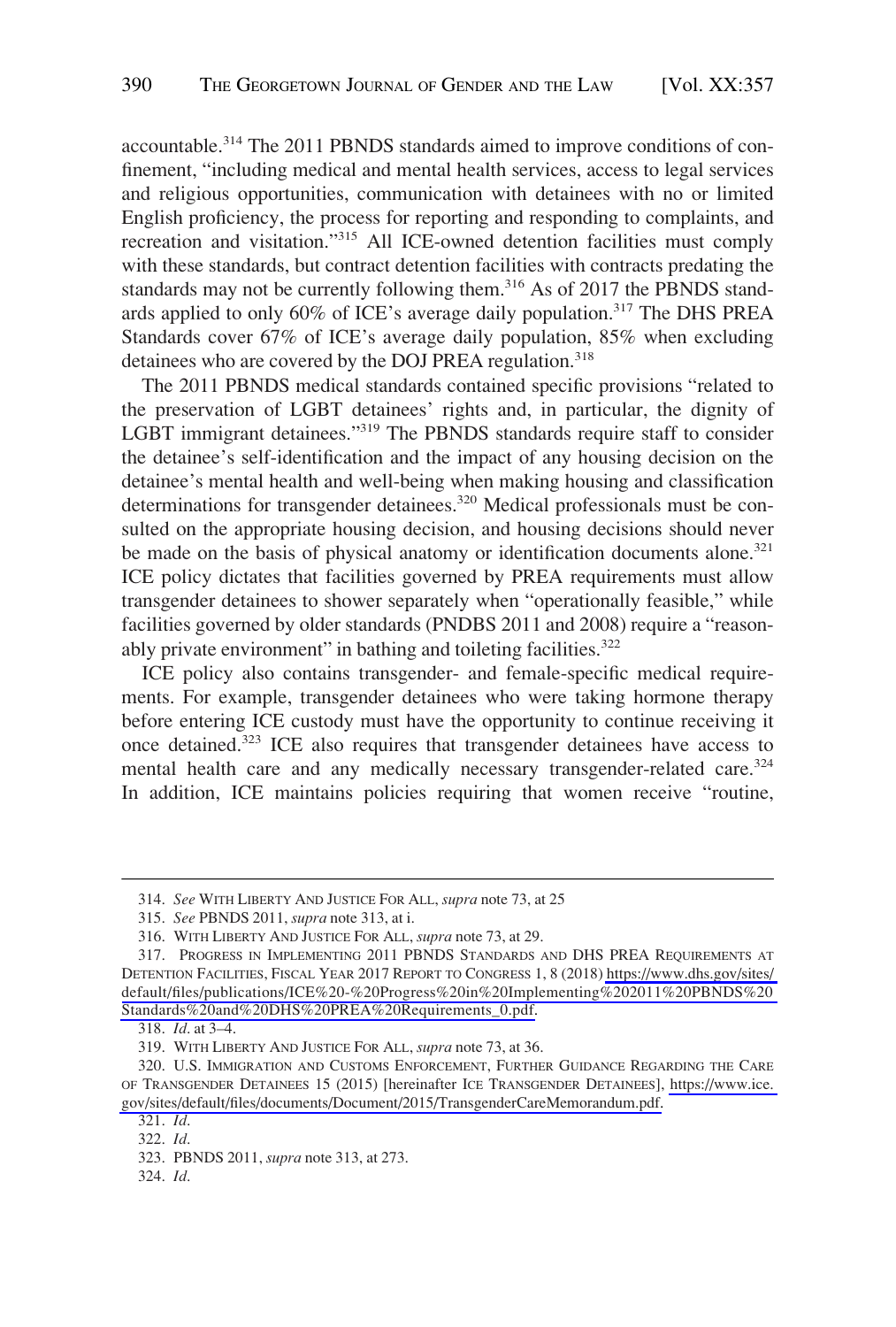age-appropriate gynecological and obstetric health care" upon intake.<sup>325</sup> Pregnant detainees must be provided with pregnancy services, including prenatal care and counseling on pregnancy planning, including abortion.<sup>326</sup> Pregnant women cannot be shackled unless there are "truly extraordinary circumstances that render restraints absolutely necessary."327

ICE maintains segregated housing units in which LGBT detainees may be placed.<sup>328</sup> ICE emphasizes that, in general, detainees placed in non-punitive administrative segregation will have the same basic living environment and receive the same "privileges" as other detainees.<sup>329</sup> However, there is no information about whether transgender detainees in these segregated units receive the same amount of recreation as other detainees.<sup>330</sup>

Although transgender detainees should not be housed based on biological sex or identity documents alone, an immigrant advocacy group reported that transgender detainees are still placed with members of their sex assigned at birth or placed in solitary confinement instead of being housed with detainees who share their gender identity.331 In addition, despite the high standards for LGBT treatment promulgated in DHS rules, there have been several complaints by LGBT detainees of ill treatment.<sup>332</sup> For example, female transgender detainees were made to shower with men, and guards have verbally and physically assaulted LGBT detainees.<sup>333</sup>

ICE policy, as contained in a directive, allows individuals identified as "vulnerable" to be placed in segregated housing units, although such a placement should only occur as "a last resort and when no other viable housing options exist."334 "Vulnerable" conditions include pregnancy, nursing, disability, mental illness, or a history of sexual assault, trafficking, or torture.335 ICE policy dictates that "vulnerabilities" including sexual orientation and gender identity cannot provide the sole basis for placing a detainee in "involuntary segregation."336 A review process requires monitoring of detainees in segregation for a worsening of their medical or mental health and suicide risk; if such a worsening occurs, medical treatment is

329. *Id*. at 2; *see also* PBNDS 2011, *supra* note 313, at 179.

330. WITH LIBERTY AND JUSTICE FOR ALL, *supra* note 73, at 37-38.

331. ICE TRANSGENDER DETAINEES, *supra* note 320, at 15; *see also* WITH LIBERTY AND JUSTICE FOR ALL, *supra* note 73, at 38.

332. Guzman-Martinez v. Corr. Corp. of Am., No. CV 11-02390-PHX-NVW, 2012 WL 2873835 (D. Ariz. July 13, 2012); Shaw v. D.C., 944 F. Supp. 2d 43 (D.D.C. 2013).

335. *Id*. at 2.

<sup>325.</sup> *Id*. at 323.

<sup>326.</sup> *Id*.

<sup>327.</sup> *Id*. at 322.

<sup>328.</sup> U.S. IMMIGRATION AND CUSTOMS ENFORCEMENT, REVIEW OF THE USE OF SEGREGATION FOR ICE DETAINEES 1 (2013) [hereinafter ICE DETAINEES], [https://www.ice.gov/doclib/detention-reform/pdf/](https://www.ice.gov/doclib/detention-reform/pdf/segregation_directive.pdf)  [segregation\\_directive.pdf.](https://www.ice.gov/doclib/detention-reform/pdf/segregation_directive.pdf)

<sup>333.</sup> WITH LIBERTY AND JUSTICE FOR ALL, *supra* note 73, at 38.

<sup>334.</sup> ICE DETAINEES, *supra* note 328, at 8.

<sup>336.</sup> *Id*. at 4.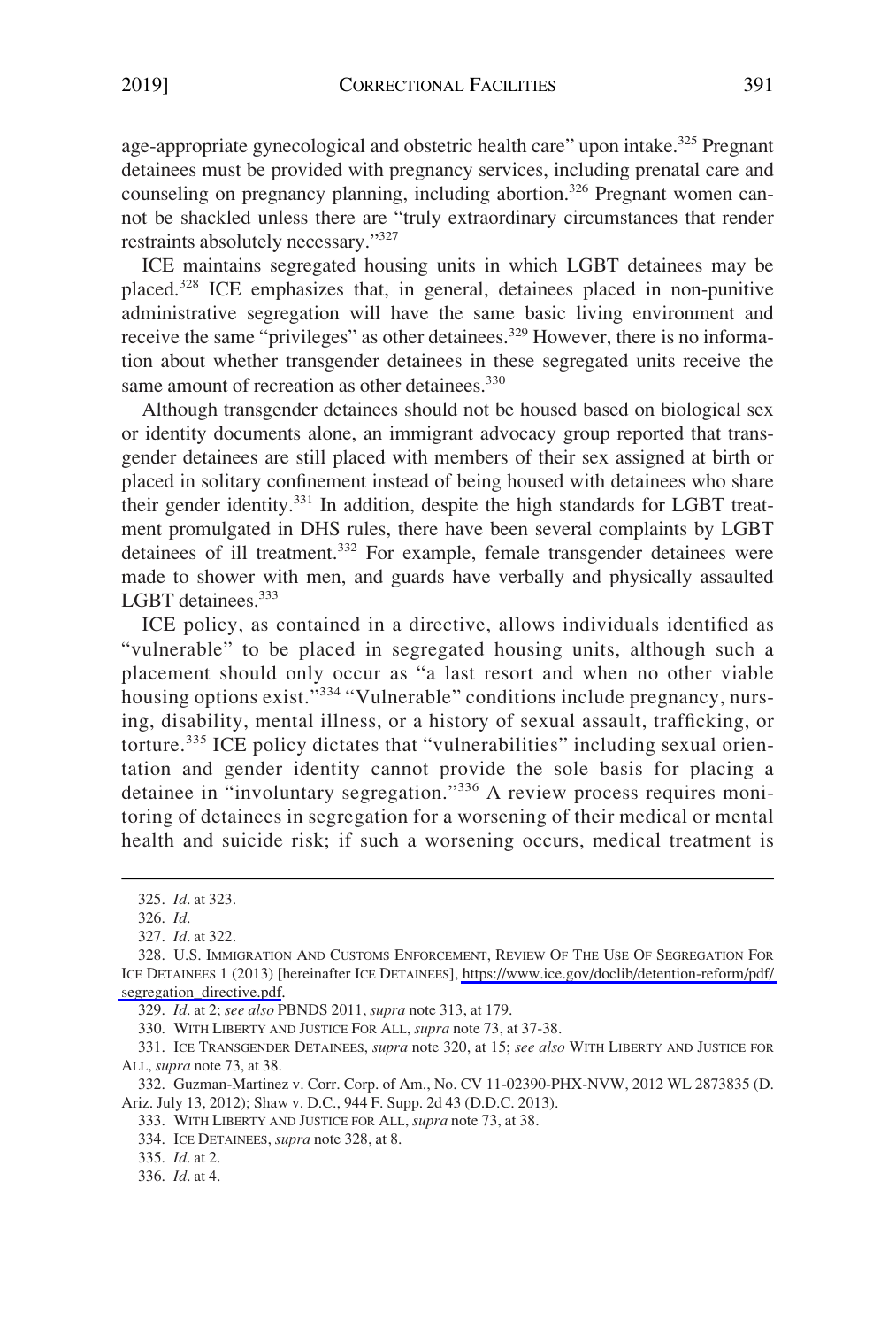required.<sup>337</sup> In addition, if segregation is found to worsen the detainee's mental or physical state, the detention center must find an alternative to segregation.338 Some have criticized the requirement that detention center staff know that the detainee is "vulnerable," claiming that it incentivizes willful blindness to such vulnerability.339 Others have expressed concerns that the directive will not be enforced in privately contracted immigration detention facilities and in county-run detention facilities.

The 2014 DHS PREA regulation requires ICE to publish sexual assault data annually, but the agency has never done so, making it extremely difficult to accurately assess the rate of abuse in ICE facilities.<sup>340</sup> However, it is clear that sexual violence is a serious problem in detention centers, particularly for LGBT individuals.<sup>341</sup> New studies reveal that LGBT detainees are 97% more likely to be sexually assaulted than other detainees.<sup>342</sup> In 2017, LGBT individuals accounted for 0.14% of the ICE detainee population but they accounted for 12% of the victims of sexual assault in detention centers.

Immigration continues to be an issue attracting national attention. In May 2018, Attorney General Jeff Sessions announced that border officials would separate parents and children caught illegally crossing the border.<sup>343</sup> The separated parents would then be incarcerated and prosecuted for a federal misdemeanor while their children would be kept in juvenile detention facilities with no clear plan for reunification. This process was a departure from the past practice of using civil deportation rather than criminal prosecution in these instances.<sup>344</sup> In June 2018, President Trump signed an executive order reversing family separation after 2,500 children had been separated from their parents and were being housed in shelter facilities.<sup>345</sup> While the vast majority of separated children have been reunited with their families, children who crossed the border without parents remain in shelters for immigrant youths under questionable conditions.<sup>346</sup> A five-

<sup>337.</sup> Sarah Da´vila-Ruhaak, *ICE's New Policy on Segregation and the Continuing Use of Solitary Confinement Within the Context of International Human Rights*, 47 J. MARSHALL L. REV. 1433, 1442 (2014).

<sup>338.</sup> *Id*.

<sup>339.</sup> *Id*. at 1442–43.

<sup>340.</sup> U.S. IMMIGRATION AND CUSTOMS ENFORCEMENT, IMMIGRATION ENFORCEMENT; PREA (2018), <https://www.ice.gov/prea>.

<sup>341.</sup> Julie Moreau, *LGBTQ migrants 97 times more likely to be sexually assaulted in detention*, *report says*, CNN (June 6, 2018), [https://www.nbcnews.com/feature/nbc-out/lgbtq-migrants-97-times](https://www.nbcnews.com/feature/nbc-out/lgbtq-migrants-97-times-more-likely-be-sexually-assaulted-detention-n880101)[more-likely-be-sexually-assaulted-detention-n880101](https://www.nbcnews.com/feature/nbc-out/lgbtq-migrants-97-times-more-likely-be-sexually-assaulted-detention-n880101).

<sup>342.</sup> *Id*.

<sup>343.</sup> Katie Reilly, *Nearly 2,000 Children Have Been Separated From Their Families During Trump Border Crackdown*, TIME (June 16, 2018), [http://time.com/5314128/trump-immigration-family-separation-](http://time.com/5314128/trump-immigration-family-separation-2000-children/)[2000-children/.](http://time.com/5314128/trump-immigration-family-separation-2000-children/)

<sup>344.</sup> *Id*.

<sup>345.</sup> *Id.*; Exec. Order No. 13841, 83 FR 29435, 2018 WL 3093128.

Associated Press, *Arizona Shelter Shut in Latest Case of Migrant Child Abuse*, TIME (October 346. 11, 2018), [http://time.com/5421462/arizona-migrant-children-shelter-abuse/.](http://time.com/5421462/arizona-migrant-children-shelter-abuse/)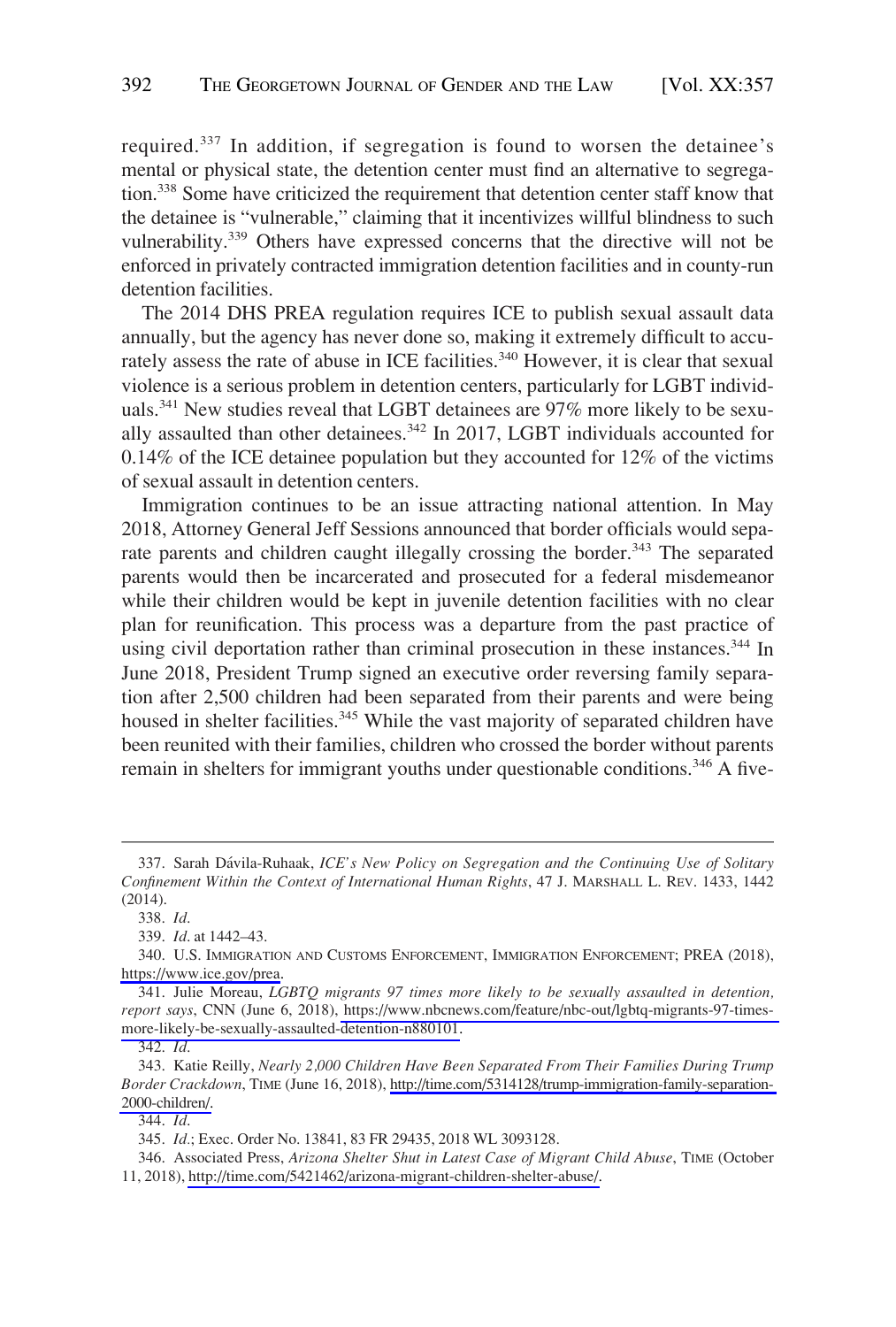<span id="page-36-0"></span>year study of immigrant youth centers found that police received 125 calls from immigrant youth shelters to report offenses of a sexual nature.<sup>347</sup>

Focus will remain on these shelters as the Trump administration recently announced it is considering implementing a new policy to address the recent surge in border crossing: the government could detain asylum-seeking families together for up to twenty days; parents would have to then choose to either stay in family detention with their child as their immigration case proceeds or allow their children to be taken to a government shelter so other relatives can seek custody.

## B. JUVENILE CORRECTIONAL FACILITIES

While there are still more boys in the U.S. juvenile justice system than girls, girls are a fast-growing section of this population.<sup>348</sup> However, the girls who become involved in the justice system are different from their male counterparts in significant ways.<sup>349</sup> These differences must be taken into account in order to properly reform the juvenile justice system in a way that is responsive to genderspecific needs.

First, girls enter the juvenile justice system with offense histories that differ from those of their male counterparts.<sup>350</sup> In comparison to boys, girls most often enter the juvenile system for status offenses rather than violent or criminal activity.351 Status offenses are behaviors deemed criminally offensive solely due to the offender's age.352 Such offenses often include running away, truancy curfew violations, and being unmanageable.<sup>353</sup> The incarceration of girls for status offenses has been criticized as a "gateway" into the juvenile justice system.<sup>354</sup> Although status offenses are a clear sign that a child needs help, incarcerating the child rather than addressing their particular needs may actually increase their

Ailsa Chang, *ProPublica Report Finds Abuse Reported In Immigrant Youth Shelters*, NPR (July 347. 31, 2018), [https://www.npr.org/2018/07/31/634369265/abuse-reported-in-immigrant-youth-shelters.](https://www.npr.org/2018/07/31/634369265/abuse-reported-in-immigrant-youth-shelters)

<sup>348.</sup> Liz Watson & Peter Edelman, GEORGETOWN CTR. ON POVERTY, INEQUALITY AND PUB. POLICY, IMPROVING THE JUVENILE JUSTICE SYSTEM FOR GIRLS: LESSONS FROM THE STATES 1 (2012), [https://](https://www.rfkchildren.org/images/stories/jds_v1r4_web_spreads.pdf)  [www.rfkchildren.org/images/stories/jds\\_v1r4\\_web\\_spreads.pdf](https://www.rfkchildren.org/images/stories/jds_v1r4_web_spreads.pdf) ("Girls are still far outnumbered by boys in the juvenile justice system. For example, in 2010, 337,450 girls in the United States were arrested and criminally charged, as compared to 816,646 boys . . . . However, the proportion of girls in the juvenile justice system continues to grow . . . . In 2010, boys' arrests had decreased by 26.5 percent since 2001, while girls' arrests had decreased by only 15.5 percent.").

<sup>349.</sup> *Id*. ("The differences between the profiles and service needs of girls and boys entering the juvenile justice system present a significant challenge for the professionals who serve them.").

<sup>350.</sup> Wendy S. Heipt, *Girls' Court: A Gender Responsive Juvenile Court Alternative*, 13 SEATTLE J. FOR SOC. JUST. 803, 804 (2014).

<sup>351.</sup> *Id*. at 812–13.

<sup>352.</sup> *Id*. at 812.

<sup>353.</sup> *Id*.

<sup>354.</sup> *See, e.g*., Alecia Humphrey, *The Criminalization of Survival Attempts: Locking Up Female Runaways and Other Status Offenders*, 15 HASTINGS WOMEN'S L.J. 165, 172 (2004) ("Female status offenders do not come into the system as pathological criminals, but, without procedural protections and advocates, they are transformed into criminals through their involvement in the system.").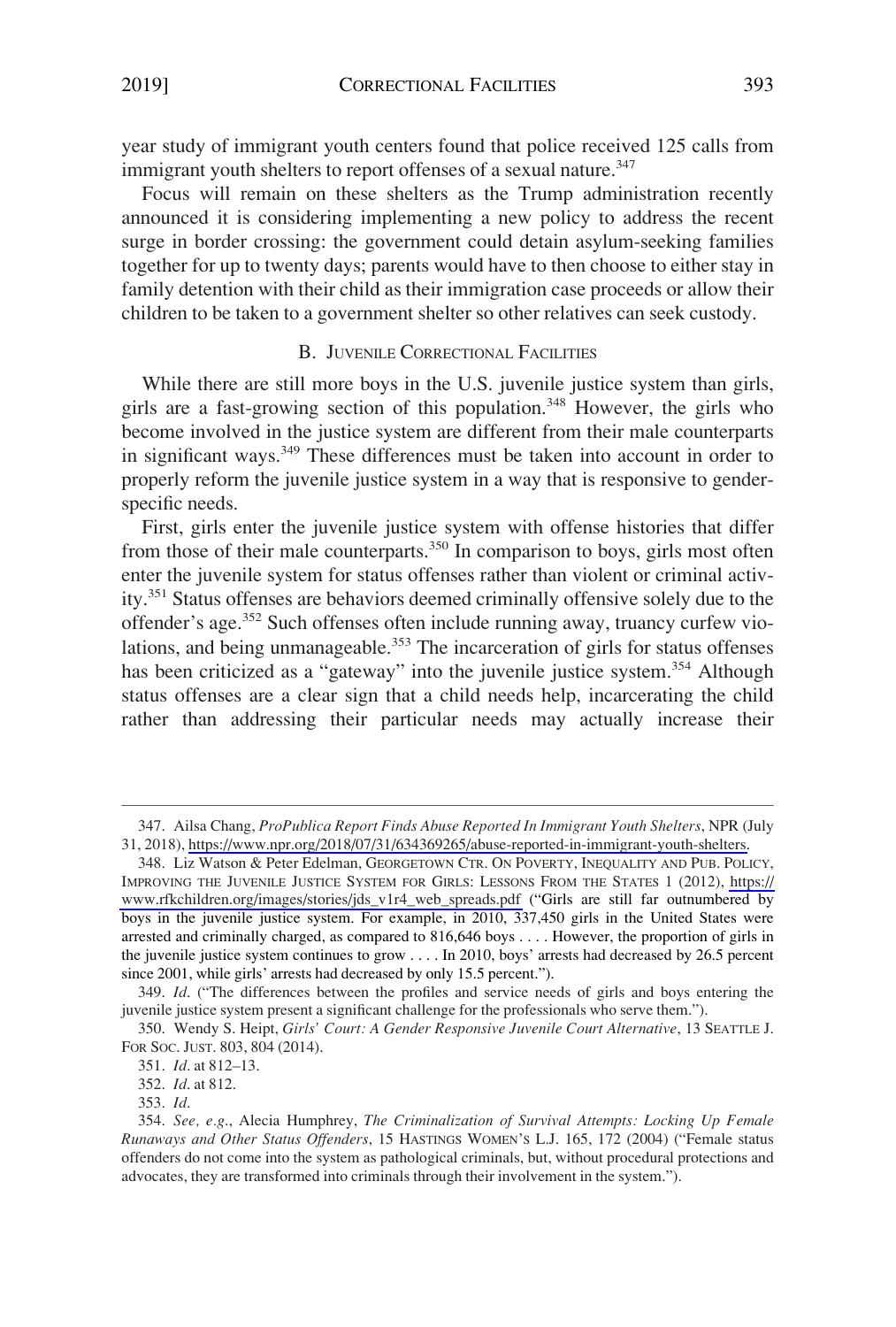likelihood of committing unlawful acts.<sup>355</sup> Although the Juvenile Justice and Delinquency Prevention Act of 1974 mandated the deinstitutionalization of status offenders, the Valid Court Order exception enacted by Congress in 1980 created a loophole in this prohibition, allowing detention of status offenders for violations of a valid court order.<sup>356</sup> Under that exception, courts have continued to use confinement as a means of dealing with status offenses.<sup>357</sup>

Second, girls enter the criminal justice system with different potential issues than boys. Girls in the criminal justice system are much more likely than their male counterparts to suffer from diagnosable mental illnesses, as well as to have suffered from sexual victimization and struggled academically.<sup>358</sup> Girls in the criminal justice system are also more likely to become pregnant than girls in the general population.359

Health-related differences between boys and girls in the criminal justice system are significant, as girls present with health issues that are more complicated than those of boys and tend to be high-need and intensive.<sup>360</sup> These health issues include higher rates of anxiety and depression, experiences of prostitution and sexual victimization, physical safety and trauma, significantly higher rates of physical and emotional abuse, higher rates of sexually transmitted diseases, high rates of eating disorders, a variety of weight issues, and asthma.<sup>361</sup>

Despite these gender-specific burdens, girls who enter the juvenile justice system "are faced with a structure designed to meet the needs of boys" as traditional juvenile justice programs do not specifically address gender-related health, educational and parenting needs.<sup>362</sup> Emerging research suggests that programs designed with a focus on girls' gender-specific needs might lead to better life and education outcomes than programs that are tailored to target male behavior.<sup>363</sup> The 1992 amendments to the JJDPA attempted to address these issues by requiring states to conduct an analysis of gender-specific services for juvenile justice programming and to forge a plan to increase gender-specific services.<sup>364</sup> These amendments served as a catalyst for reform: several states have implemented gender-specific programming, such as special Girl's Courts, which have been

361. *Id*.

364. *Id*. at 831–32.

<sup>355.</sup> *See, e.g*., *id*.; Patricia J. Arthur & Regina Waugh, *Status Offenses and the Juvenile Justice and Delinquency Prevention Act: The Exception that Swallowed the Rule*, 7 SEATTLE J. FOR SOC. JUST. 555, 558 (2009) ("Children are exposed to negative behavior models in detention, causing a greater likelihood of future delinquency.").

<sup>356.</sup> *See* Juvenile Justice and Delinquency Prevention Act, 42 U.S.C.A. § 5601 (1974) (amended 1980); Watson, *supra* note 348, at 2.

<sup>357.</sup> Arthur, *supra* note 355, at 560.

<sup>358.</sup> Heipt, *supra* note 350, at 817.

<sup>359.</sup> *Id*. at 826.

<sup>360.</sup> *Id*. at 817.

<sup>362.</sup> *Id*. at 806, 833.

<sup>363.</sup> Heipt, *supra* note 350, at 832.